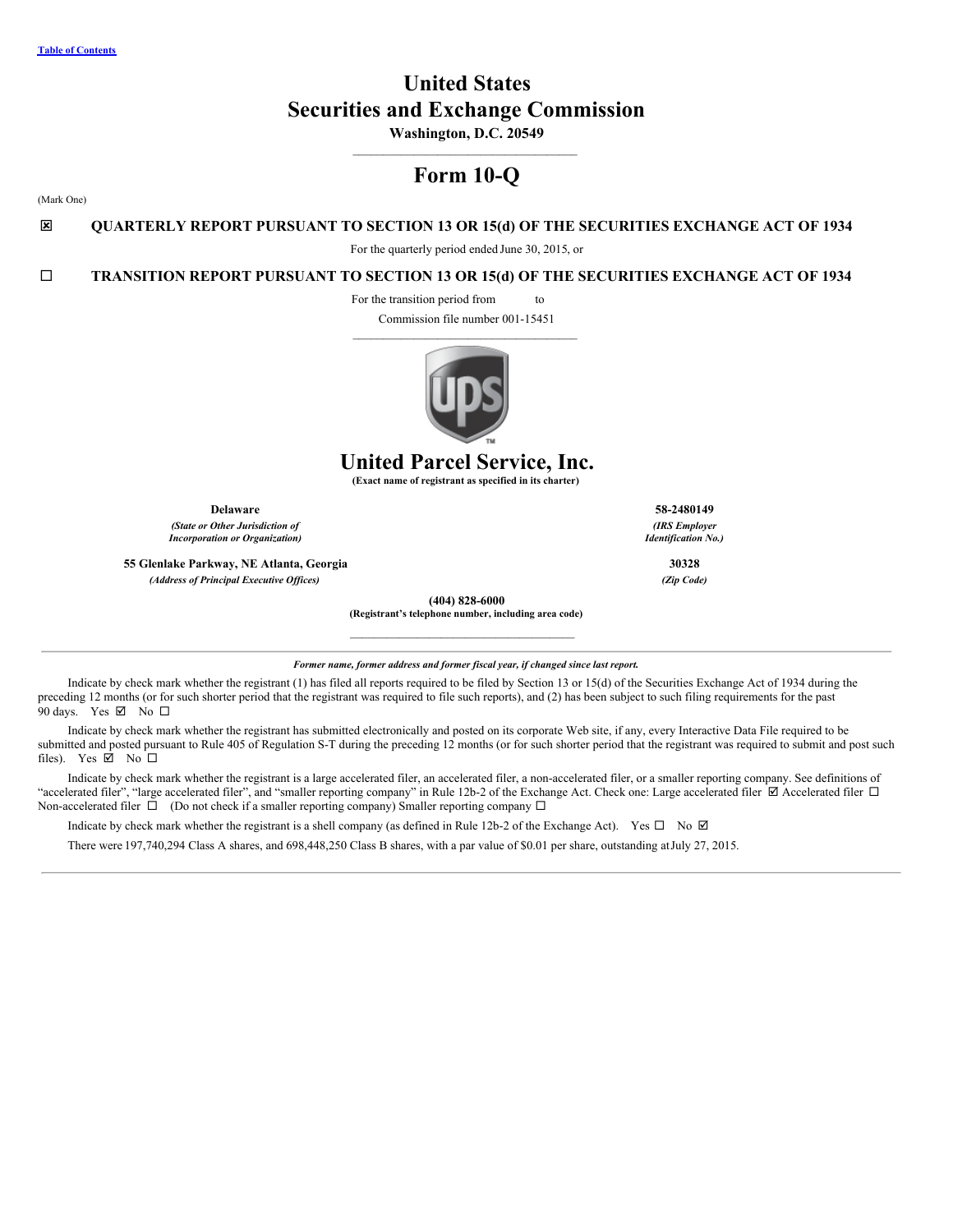#### **UNITED PARCEL SERVICE, INC. QUARTERLY REPORT ON FORM 10-Q FOR THE QUARTER ENDEDJUNE 30, 2015 TABLE OF CONTENTS**

<span id="page-1-0"></span>

|          | PART I-FINANCIAL INFORMATION                                                          |                             |
|----------|---------------------------------------------------------------------------------------|-----------------------------|
|          | <b>Cautionary Statement About Forward-Looking Statements</b>                          |                             |
| Item 1.  | <b>Financial Statements</b>                                                           | $\frac{1}{2}$ $\frac{2}{3}$ |
|          | <b>Consolidated Balance Sheets</b>                                                    |                             |
|          | <b>Statements of Consolidated Income</b>                                              |                             |
|          | <b>Statements of Consolidated Comprehensive Income</b>                                | $\overline{3}$              |
|          | <b>Statements of Consolidated Cash Flows</b>                                          | $\overline{4}$              |
|          | <b>Notes to Consolidated Financial Statements</b>                                     |                             |
|          | Note 1-Basis of Presentation                                                          | $rac{5}{5}$                 |
|          | <b>Note 2—Recent Accounting Pronouncements</b>                                        | $\overline{2}$              |
|          | Note 3—Stock-Based Compensation                                                       | $\overline{6}$              |
|          | Note 4—Investments and Restricted Cash                                                | $\underline{\mathcal{I}}$   |
|          | <u>Note 5—Property, Plant and Equipment</u>                                           | 11                          |
|          | Note 6—Employee Benefit Plans                                                         | 12                          |
|          | Note 7-Goodwill and Intangible Assets                                                 | 15                          |
|          | <b>Note 8-Debt and Financing Arrangements</b>                                         | 16                          |
|          | Note 9—Legal Proceedings and Contingencies                                            | 17                          |
|          | Note 10—Shareowners' Equity                                                           | 20                          |
|          | Note 11-Segment Information                                                           | $\overline{24}$             |
|          | Note 12-Earnings Per Share                                                            | 25                          |
|          | Note 13—Derivative Instruments and Risk Management                                    | 26                          |
|          | Note 14-Income Taxes                                                                  | 31                          |
|          | Note 15-Subsequent Event                                                              | 31                          |
|          |                                                                                       |                             |
| Item 2.  | Management's Discussion and Analysis of Financial Condition and Results of Operations | 32                          |
|          | Overview                                                                              | 32                          |
|          | <b>Items Affecting Comparability</b>                                                  | 33                          |
|          | <b>Results of Operations - Segment Review</b>                                         | $\overline{33}$             |
|          | <b>U.S. Domestic Package Operations</b>                                               | 34                          |
|          | <b>International Package Operations</b>                                               | 37                          |
|          | Supply Chain & Freight Operations                                                     | $\underline{40}$            |
|          | <b>Consolidated Operating Expenses</b>                                                | 43                          |
|          | <b>Investment Income and Interest Expense</b>                                         | 45                          |
|          | <b>Income Tax Expense</b>                                                             | 45                          |
|          | <b>Liquidity and Capital Resources</b>                                                | $\frac{46}{5}$              |
|          | <b>Net Cash From Operating Activities</b>                                             | $\frac{46}{5}$              |
|          | <b>Net Cash Used in Investing Activities</b>                                          | 47                          |
|          | <b>Net Cash Used in Financing Activities</b>                                          | $\frac{48}{1}$              |
|          | <b>Sources of Credit</b>                                                              | 49                          |
|          | Contingencies                                                                         | 49                          |
|          | <b>Contractual Commitments</b>                                                        | 49                          |
|          | <b>Collective Bargaining Agreements</b>                                               | 49                          |
|          | <b>Recent Accounting Pronouncements</b>                                               | 50                          |
| Item 3.  | <b>Quantitative and Qualitative Disclosures About Market Risk</b>                     | 51                          |
| Item 4.  | <b>Controls and Procedures</b>                                                        | 52                          |
|          |                                                                                       |                             |
|          | <b>PART II-OTHER INFORMATION</b>                                                      |                             |
| Item 1.  | <b>Legal Proceedings</b>                                                              | 53                          |
| Item 1A. | <b>Risk Factors</b>                                                                   | 53                          |
| Item 2.  | Unregistered Sales of Equity Securities and Use of Proceeds                           | 54                          |
| Item 6.  | <b>Exhibits</b>                                                                       | 55                          |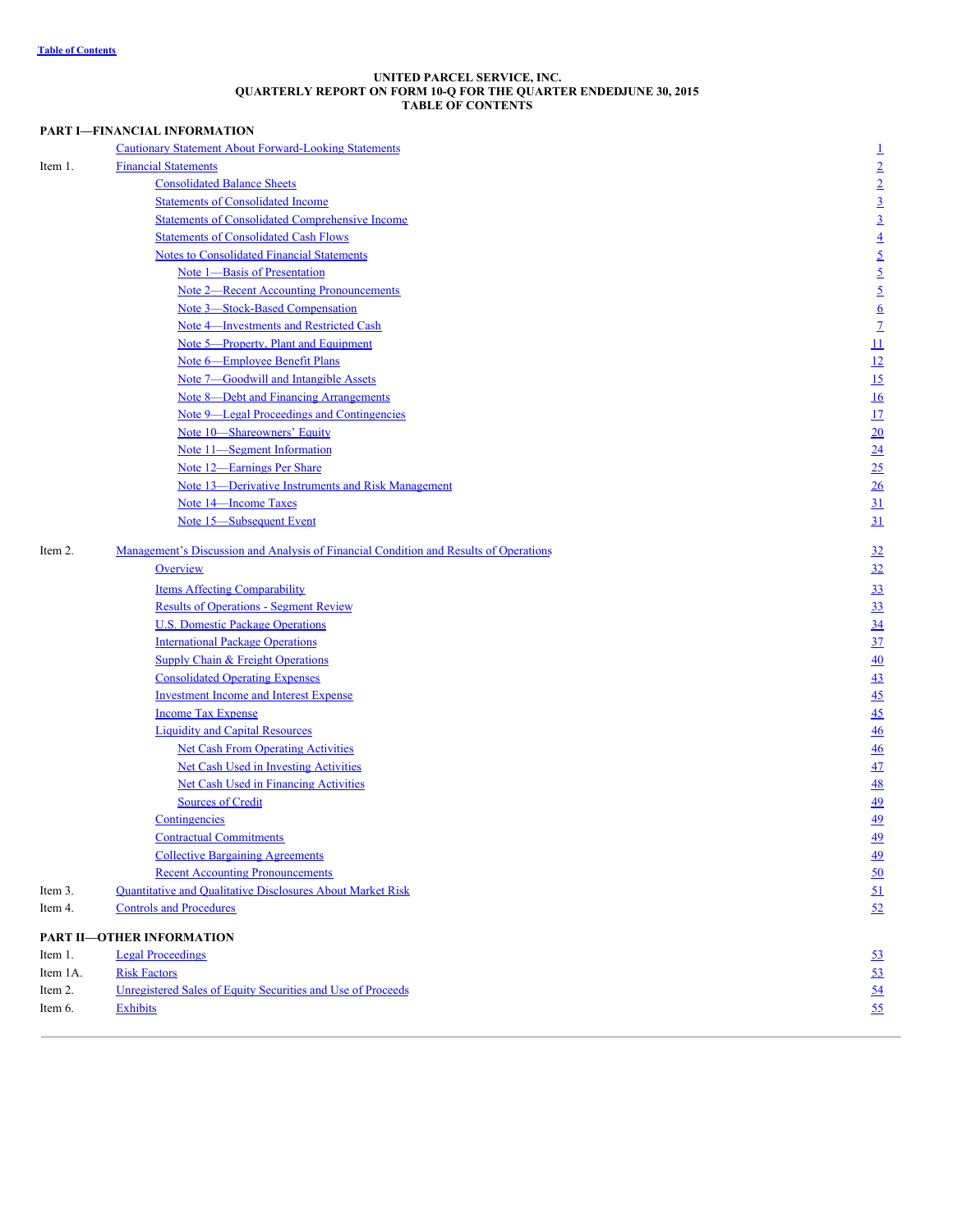### **PART I. FINANCIAL INFORMATION**

### <span id="page-2-0"></span>**Cautionary Statement About Forward-Looking Statements**

This report includes certain "forward-looking statements" within the meaning of the Private Securities Litigation Reform Act of 1995. Statements in the future tense, and all statements accompanied by terms such as "believe," "project," "expect," "estimate," "assume," "intend," "anticipate," "target," "plan," and variations thereof and similar terms are intended to be forward-looking statements. We intend that all forward-looking statements we make will be subject to safe harbor protection of the federal securities laws pursuant to Section 27A of the Securities Act of 1933 and Section 21E of the Securities Exchange Act of 1934.

Our disclosure and analysis in this report, in our Annual Report on Form 10-K for the year endedDecember 31, 2014 and in our other filings with the Securities and Exchange Commission contain some forward-looking statements regarding our intent, belief and current expectations about our strategic direction, prospects and future results. From time to time, we also provide forward-looking statements in other materials we release as well as oral forward-looking statements. Such statements give our current expectations or forecasts of future events; they do not relate strictly to historical or current facts. Management believes that these forward-looking statements are reasonable as and when made. However, caution should be taken not to place undue reliance on any such forward-looking statements because such statements speak only as of the date when made.

Forward-looking statements are subject to certain risks and uncertainties that could cause actual results to differ materially from our historical experience and our present expectations or anticipated results. These risks and uncertainties include, but are not limited to: general economic conditions, both in the U.S. and internationally; significant competition on a local, regional, national, and international basis; changes in our relationships with our significant customers; the existing complex and stringent regulation in the U.S. and internationally, changes to which can impact our business; increased security requirements that may increase our costs of operations and reduce operating efficiencies; legal, regulatory or market responses to global climate change; negotiation and ratification of labor contracts; strikes, work stoppages and slowdowns by our employees; the effects of changing prices of energy, including gasoline, diesel and jet fuel, and interruptions in supplies of these commodities; changes in exchange rates or interest rates; our ability to maintain the image of our brand; breaches in data security; disruptions to the Internet or our technology infrastructure; our ability to accurately forecast our future capital investment needs; exposure to changing economic, political and social developments in international and emerging markets; changes in business strategy, government regulations, or economic or market conditions that may result in substantial impairment of our assets; increases in our expenses relating to employee health and retiree health and our contributions to pension benefits; the potential for various claims and litigation related to labor and employment, personal injury, property damage, business practices, environmental liability and other matters; our ability to realize the anticipated benefits from acquisitions, joint ventures or strategic alliances; our ability to manage insurance and claims expenses; and other risks discussed in our filings with the Securities and Exchange Commission from time to time, including our Annual Report on Form 10-K for the year ended December 31, 2014 or described from time to time in our future reports filed with the Securities and Exchange Commission. You should consider the limitations on, and risks associated with, forward-looking statements and not unduly rely on the accuracy of predictions contained in such forward-looking statements. We do not undertake any obligation to update forward-looking statements to reflect events, circumstances, changes in expectations, or the occurrence of unanticipated events after the date of those statements.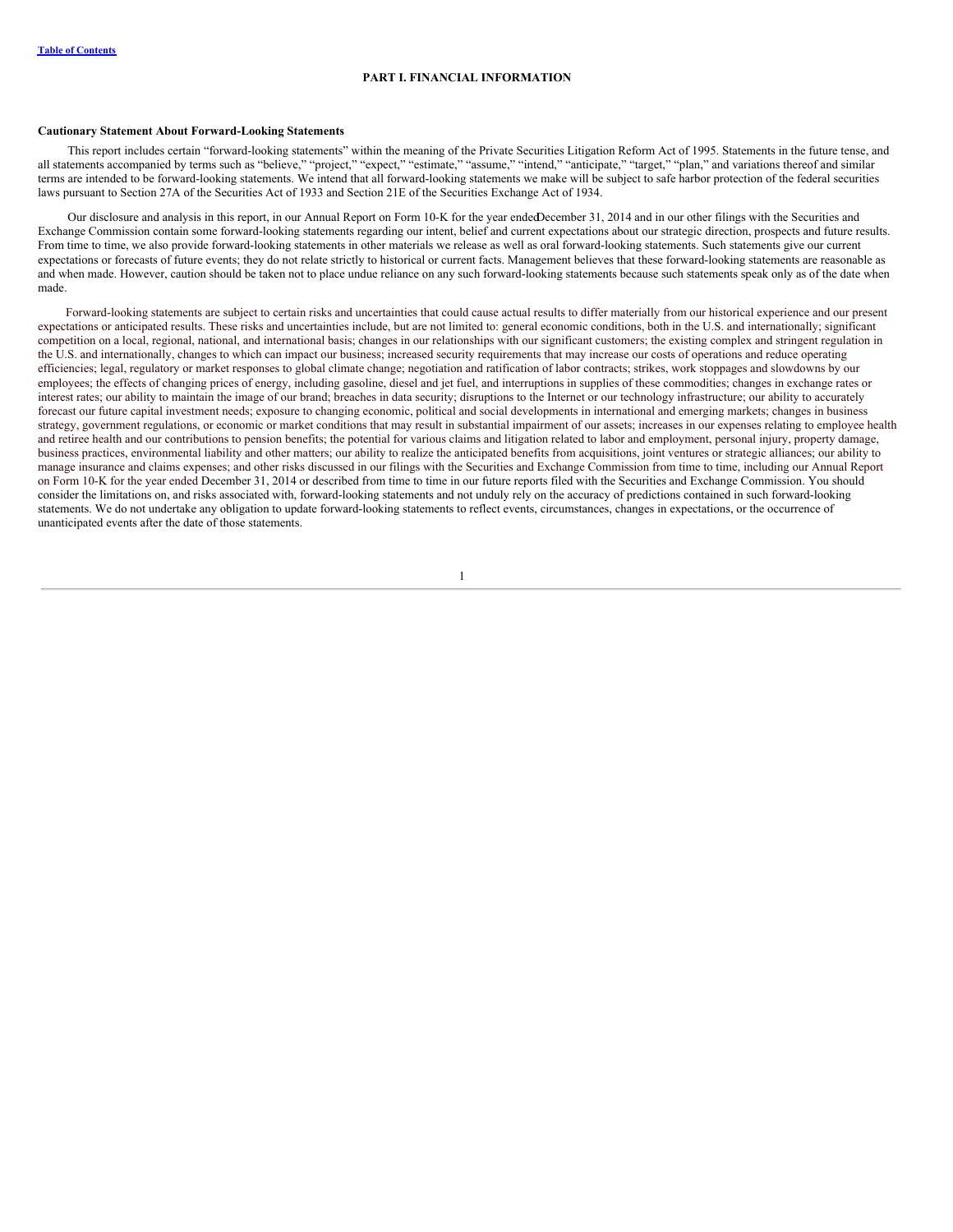<span id="page-3-1"></span><span id="page-3-0"></span>**Item 1.** *Financial Statements*

#### **UNITED PARCEL SERVICE, INC. AND SUBSIDIARIES CONSOLIDATED BALANCE SHEETS June 30, 2015 (unaudited) and December 31, 2014 (In millions)**

|                                                                   | <b>June 30,</b><br>2015 |                |               | December 31,<br>2014 |
|-------------------------------------------------------------------|-------------------------|----------------|---------------|----------------------|
| <b>ASSETS</b>                                                     |                         |                |               |                      |
| <b>Current Assets:</b>                                            |                         |                |               |                      |
| Cash and cash equivalents                                         | $\mathcal{S}$           | 3,430          | $\mathbf S$   | 2,291                |
| Marketable securities                                             |                         | 2,792          |               | 992                  |
| Accounts receivable, net                                          |                         | 5,618          |               | 6,661                |
| Deferred income tax assets                                        |                         | 554            |               | 590                  |
| Other current assets                                              |                         | 1,374          |               | 1,274                |
| <b>Total Current Assets</b>                                       |                         | 13,768         |               | 11,808               |
| Property, Plant and Equipment, Net                                |                         | 17,970         |               | 18,281               |
| Goodwill                                                          |                         | 2,214          |               | 2,184                |
| Intangible Assets, Net                                            |                         | 878            |               | 847                  |
| Non-Current Investments and Restricted Cash                       |                         | 469            |               | 489                  |
| <b>Derivative Assets</b>                                          |                         | 435            |               | 515                  |
| Deferred Income Tax Assets                                        |                         | 821            |               | 652                  |
| <b>Other Non-Current Assets</b>                                   |                         | 696            |               | 695                  |
| <b>Total Assets</b>                                               | $\mathbb{S}$            | 37,251         | $\mathbf S$   | 35,471               |
| <b>LIABILITIES AND SHAREOWNERS' EQUITY</b>                        |                         |                |               |                      |
| <b>Current Liabilities:</b>                                       |                         |                |               |                      |
| Current maturities of long-term debt and commercial paper         | $\mathbb{S}$            | 3.252          | $\mathsf{\$}$ | 923                  |
| Accounts payable                                                  |                         | 2,150          |               | 2,754                |
| Accrued wages and withholdings                                    |                         | 2,148          |               | 2,373                |
| Hedge margin liabilities                                          |                         | 753            |               | 548                  |
| Self-insurance reserves                                           |                         | 621            |               | 656                  |
| Other current liabilities                                         |                         | 1,379          |               | 1,385                |
| <b>Total Current Liabilities</b>                                  |                         | 10,303         |               | 8,639                |
| Long-Term Debt                                                    |                         | 9,900          |               | 9,864                |
| Pension and Postretirement Benefit Obligations                    |                         | 11,814         |               | 11,452               |
| <b>Self-Insurance Reserves</b>                                    |                         | 1,927          |               | 1,916                |
| Other Non-Current Liabilities                                     |                         | 1,339          |               | 1,442                |
| Shareowners' Equity:                                              |                         |                |               |                      |
| Class A common stock (199 and 201 shares issued in 2015 and 2014) |                         | $\overline{2}$ |               | 2                    |
| Class B common stock (698 and 705 shares issued in 2015 and 2014) |                         | $\overline{7}$ |               | $\tau$               |
| Additional paid-in capital                                        |                         |                |               |                      |
| Retained earnings                                                 |                         | 5,668          |               | 5,726                |
| Accumulated other comprehensive loss                              |                         | (3,727)        |               | (3, 594)             |
| Deferred compensation obligations                                 |                         | 50             |               | 59                   |
| Less: Treasury stock (1 share in 2015 and 2014)                   |                         | (50)           |               | (59)                 |
| Total Equity for Controlling Interests                            |                         | 1,950          |               | 2,141                |
| Total Equity for Non-Controlling Interests                        |                         | 18             |               | 17                   |
| Total Shareowners' Equity                                         |                         | 1,968          |               | 2,158                |
| Total Liabilities and Shareowners' Equity                         | $\mathsf{\$}$           | 37,251         | $\mathsf{\$}$ | 35,471               |
|                                                                   |                         |                |               |                      |

See notes to unaudited consolidated financial statements.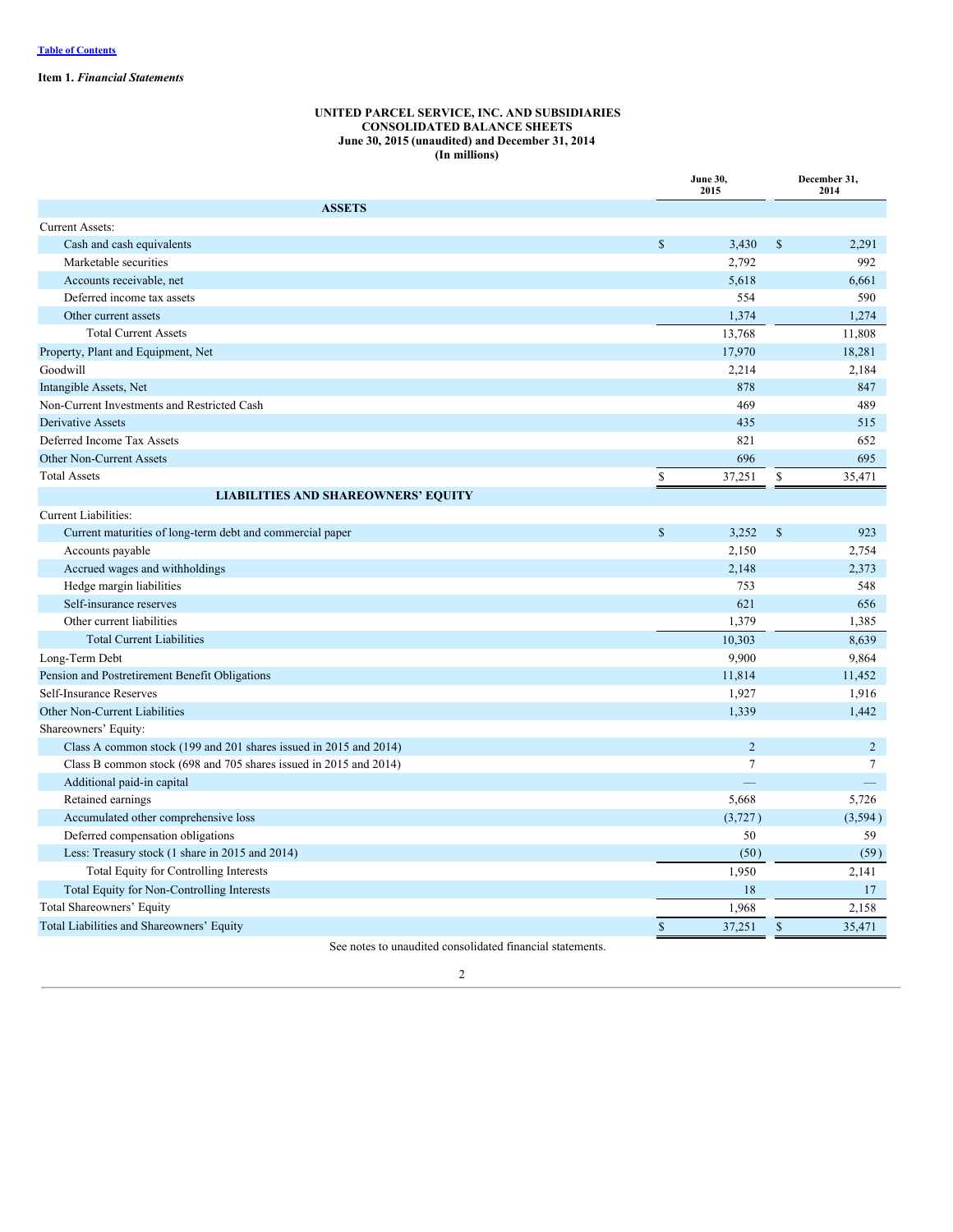# **UNITED PARCEL SERVICE, INC. AND SUBSIDIARIES STATEMENTS OF CONSOLIDATED INCOME (In millions, except per share amounts) (unaudited)**

<span id="page-4-0"></span>

|                                  |              | <b>Three Months Ended</b><br><b>June 30,</b> |              |        |               |         | <b>Six Months Ended</b><br><b>June 30,</b> |        |  |  |
|----------------------------------|--------------|----------------------------------------------|--------------|--------|---------------|---------|--------------------------------------------|--------|--|--|
|                                  |              | 2015                                         |              | 2014   |               | 2015    |                                            | 2014   |  |  |
| Revenue                          | $\mathbb{S}$ | 14,095                                       | $\mathbb{S}$ | 14,268 | $\mathbb{S}$  | 28,072  | $\mathbb{S}$                               | 28,047 |  |  |
| <b>Operating Expenses:</b>       |              |                                              |              |        |               |         |                                            |        |  |  |
| Compensation and benefits        |              | 7,502                                        |              | 8,375  |               | 15,066  |                                            | 15,640 |  |  |
| Repairs and maintenance          |              | 357                                          |              | 341    |               | 707     |                                            | 670    |  |  |
| Depreciation and amortization    |              | 510                                          |              | 473    |               | 1,016   |                                            | 941    |  |  |
| Purchased transportation         |              | 1,777                                        |              | 1,988  |               | 3,631   |                                            | 3,896  |  |  |
| Fuel                             |              | 639                                          |              | 980    |               | 1,283   |                                            | 1,952  |  |  |
| Other occupancy                  |              | 230                                          |              | 241    |               | 524     |                                            | 538    |  |  |
| Other expenses                   |              | 1,120                                        |              | 1,123  |               | 2,212   |                                            | 2,150  |  |  |
| <b>Total Operating Expenses</b>  |              | 12,135                                       |              | 13,521 |               | 24,439  |                                            | 25,787 |  |  |
| <b>Operating Profit</b>          |              | 1,960                                        |              | 747    |               | 3,633   |                                            | 2,260  |  |  |
| Other Income and (Expense):      |              |                                              |              |        |               |         |                                            |        |  |  |
| Investment income                |              | $\overline{4}$                               |              | 25     |               | $\,8\,$ |                                            | 25     |  |  |
| Interest expense                 |              | (86)                                         |              | (89)   |               | (173)   |                                            | (179)  |  |  |
| Total Other Income and (Expense) |              | (82)                                         |              | (64)   |               | (165)   |                                            | (154)  |  |  |
| Income Before Income Taxes       |              | 1,878                                        |              | 683    |               | 3,468   |                                            | 2,106  |  |  |
| Income Tax Expense               |              | 648                                          |              | 229    |               | 1,212   |                                            | 741    |  |  |
| Net Income                       | S            | 1,230                                        | \$           | 454    | <sup>\$</sup> | 2,256   | S                                          | 1,365  |  |  |
| Basic Earnings Per Share         | S            | 1.37                                         | S            | 0.49   | S             | 2.50    | S.                                         | 1.48   |  |  |
| Diluted Earnings Per Share       | \$           | 1.35                                         | S            | 0.49   | \$            | 2.48    | S                                          | 1.47   |  |  |

### **STATEMENTS OF CONSOLIDATED COMPREHENSIVE INCOME (In millions) (unaudited)**

<span id="page-4-1"></span>

|                                                                                | <b>Three Months Ended</b><br><b>June 30,</b> |              |   |       |  | <b>Six Months Ended</b> |  |       |
|--------------------------------------------------------------------------------|----------------------------------------------|--------------|---|-------|--|-------------------------|--|-------|
|                                                                                |                                              | 2014<br>2015 |   | 2015  |  |                         |  |       |
| Net income                                                                     |                                              | 1,230        | ж | 454   |  | 2,256                   |  | 1,365 |
| Change in foreign currency translation adjustment, net of tax                  |                                              | 101          |   | 39    |  | (203)                   |  |       |
| Change in unrealized gain (loss) on marketable securities, net of tax          |                                              | (1)          |   |       |  |                         |  |       |
| Change in unrealized gain (loss) on cash flow hedges, net of tax               |                                              | (159)        |   | (21)  |  | 17                      |  | (41)  |
| Change in unrecognized pension and postretirement benefit costs,<br>net of tax |                                              | 20           |   | (127) |  | 52                      |  | (100) |
| Comprehensive income                                                           |                                              | 1.191        |   | 347   |  | 2.123                   |  | 1.229 |

See notes to unaudited consolidated financial statements.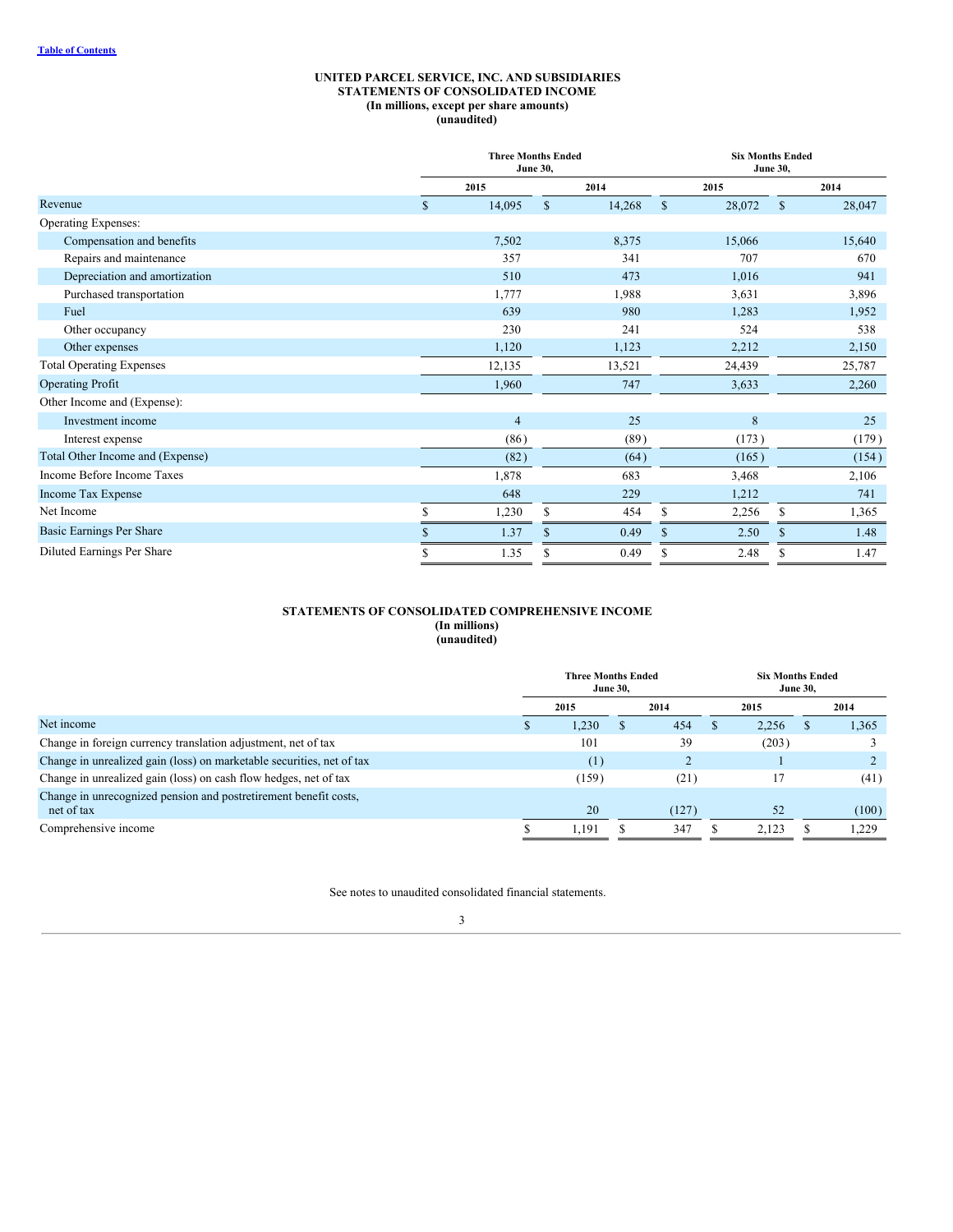#### **UNITED PARCEL SERVICE, INC. AND SUBSIDIARIES STATEMENTS OF CONSOLIDATED CASH FLOWS (In millions) (unaudited)**

<span id="page-5-0"></span>

|                                                                            | <b>Six Months Ended</b><br><b>June 30,</b> |          |  |  |
|----------------------------------------------------------------------------|--------------------------------------------|----------|--|--|
|                                                                            | 2015                                       | 2014     |  |  |
| <b>Cash Flows From Operating Activities:</b>                               |                                            |          |  |  |
| Net income                                                                 | \$<br>2,256<br>S                           | 1,365    |  |  |
| Adjustments to reconcile net income to net cash from operating activities: |                                            |          |  |  |
| Depreciation and amortization                                              | 1,016                                      | 941      |  |  |
| Pension and postretirement benefit expense                                 | 539                                        | 1,523    |  |  |
| Pension and postretirement benefit contributions                           | (99)                                       | (115)    |  |  |
| Settlement of postretirement benefit obligation                            |                                            | (1,995)  |  |  |
| Self-insurance provision                                                   | (22)                                       | (77)     |  |  |
| Deferred tax (benefit)                                                     | (140)                                      | (192)    |  |  |
| Stock compensation expense                                                 | 328                                        | 306      |  |  |
| Other (gains) losses                                                       | (51)                                       | 144      |  |  |
| Changes in assets and liabilities, net of effect of acquisitions:          |                                            |          |  |  |
| Accounts receivable                                                        | 880                                        | 585      |  |  |
| Other current assets                                                       | 301                                        | (269)    |  |  |
| Accounts payable                                                           | (558)                                      | (357)    |  |  |
| Accrued wages and withholdings                                             | (179)                                      | (241)    |  |  |
| Other current liabilities                                                  | 14                                         | 207      |  |  |
| Other operating activities                                                 | (46)                                       | $\tau$   |  |  |
| Net cash from operating activities                                         | 4,239                                      | 1,832    |  |  |
| <b>Cash Flows From Investing Activities:</b>                               |                                            |          |  |  |
| Capital expenditures                                                       | (958)                                      | (813)    |  |  |
| Proceeds from disposals of property, plant and equipment                   | 8                                          | 10       |  |  |
| Purchases of marketable securities                                         | (4, 553)                                   | (1, 813) |  |  |
| Sales and maturities of marketable securities                              | 2,840                                      | 854      |  |  |
| Net (increase) decrease in finance receivables                             | (13)                                       | 13       |  |  |
| Cash paid for business acquisitions                                        | (90)                                       | (22)     |  |  |
| Other investing activities                                                 | (10)                                       | (31)     |  |  |
| Net cash (used in) investing activities                                    |                                            |          |  |  |
|                                                                            | (2,776)                                    | (1,802)  |  |  |
| <b>Cash Flows From Financing Activities:</b>                               |                                            |          |  |  |
| Net change in short-term debt                                              | 2,319                                      | 1,096    |  |  |
| Proceeds from borrowings                                                   | 1,572                                      | 764      |  |  |
| Repayments of borrowings                                                   | (1,488)                                    | (1,020)  |  |  |
| Purchases of common stock                                                  | (1,348)                                    | (1,379)  |  |  |
| Issuances of common stock                                                  | 140                                        | 149      |  |  |
| Dividends                                                                  | (1,270)                                    | (1,192)  |  |  |
| Other financing activities                                                 | (177)                                      | (50)     |  |  |
| Net cash (used in) financing activities                                    | (252)                                      | (1,632)  |  |  |
| <b>Effect Of Exchange Rate Changes On Cash And Cash Equivalents</b>        | (72)                                       |          |  |  |
| Net Increase (Decrease) In Cash And Cash Equivalents                       | 1.139                                      | (7)      |  |  |
|                                                                            |                                            | (1,609)  |  |  |
| <b>Cash And Cash Equivalents:</b>                                          |                                            |          |  |  |
| Beginning of period                                                        | 2,291                                      | 4,665    |  |  |
| End of period                                                              | \$<br>$\mathbb{S}$<br>3,430                | 3,056    |  |  |

See notes to unaudited consolidated financial statements.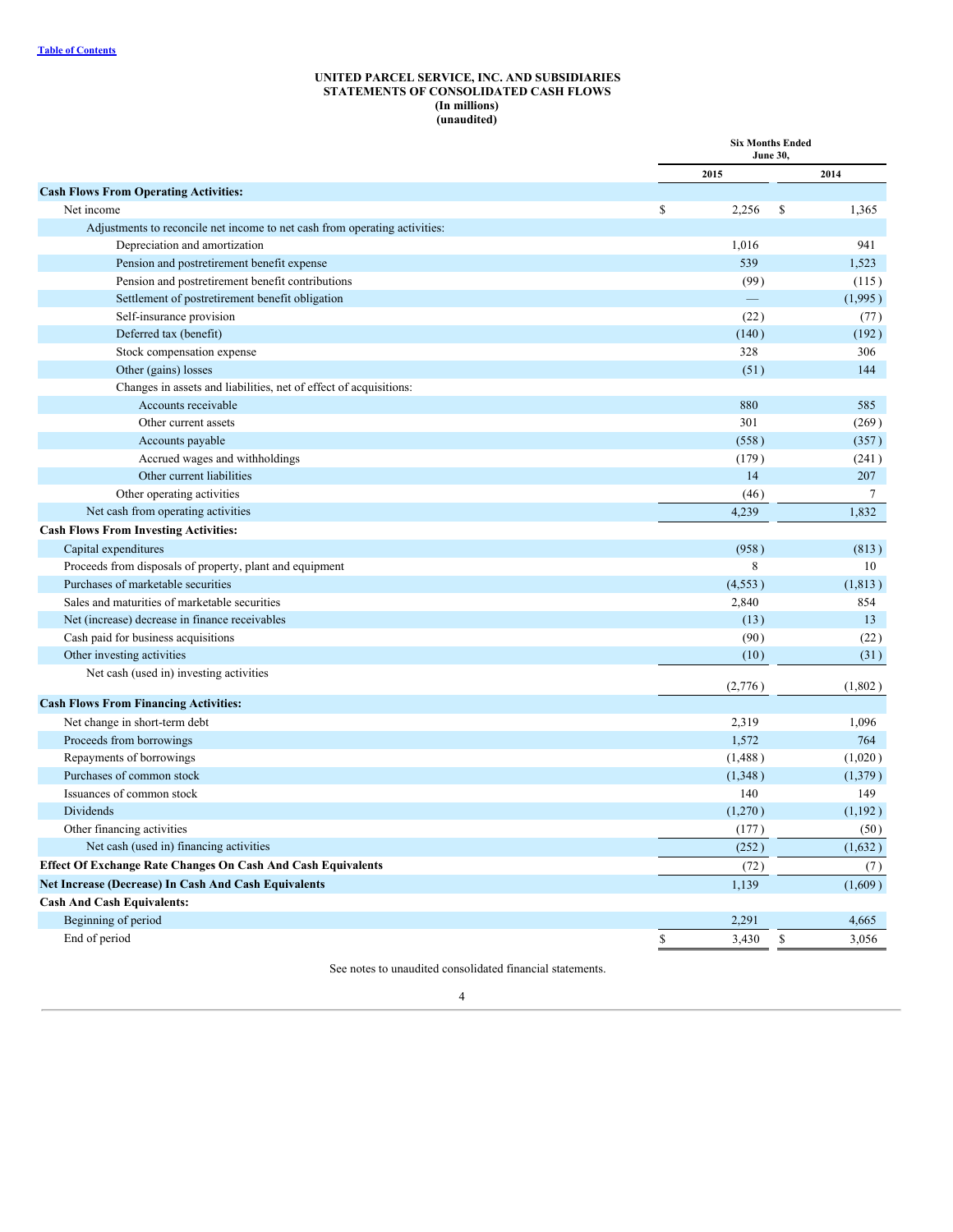# <span id="page-6-1"></span><span id="page-6-0"></span>**NOTE 1. BASIS OF PRESENTATION**

#### *Principles of Consolidation*

In our opinion, the accompanying interim, unaudited, consolidated financial statements have been prepared in accordance with accounting principles generally accepted in the United States for interim financial information and with the instructions to Form 10-Q and Rule 10-01 of Regulation S-X. These consolidated financial statements contain all adjustments (consisting of normal recurring accruals) necessary to present fairly our financial position as of June 30, 2015, our results of operations for the three and six months ended June 30, 2015 and 2014, and cash flows for the six months ended June 30, 2015 and 2014. The results reported in these consolidated financial statements should not be regarded as necessarily indicative of results that may be expected for the entire year. The interim consolidated financial statements should be read in conjunction with the audited consolidated financial statements and notes thereto included in our Annual Report on Form 10-K for the year ended December 31, 2014.

For interim consolidated financial statement purposes, we provide for accruals under our various employee benefit plans and self-insurance reserves for each three month period based on one quarter of the estimated annual expense.

Certain prior year amounts have been reclassified to conform to the current year presentation. These reclassifications had no impact on our financial position or results of operations.

#### *Fair Value of Financial Instruments*

The carrying amounts of our cash and cash equivalents, accounts receivables, finance receivables and accounts payable approximate fair value as of une 30, 2015. The fair values of our investment securities are disclosed in note 4, recognized multiemployer pension withdrawal liabilities are disclosed in note6, our short and long-term debt in note 8 and our derivative instruments in note13. We utilized Level 1 inputs in the fair value hierarchy of valuation techniques to determine the fair value of our cash and cash equivalents, and Level 2 inputs to determine the fair value of our accounts receivable, finance receivables and accounts payable.

#### *Accounting Estimates*

The preparation of the accompanying interim, unaudited, consolidated financial statements requires management to make estimates and judgments that affect the reported amounts of assets and liabilities and the disclosure of contingencies at the date of the consolidated financial statements, as well as the reported amounts of revenues and expenses during the reporting period. Estimates have been prepared on the basis of the most current and best information and actual results could differ materially from those estimates.

# <span id="page-6-2"></span>**NOTE 2. RECENT ACCOUNTING PRONOUNCEMENTS**

#### *Adoption of New Accounting Standards*

In June 2014, the Financial Accounting Standards Board ("FASB") issued an accounting standards update for companies that grant their employees share-based payments in which the terms of the award provide that a performance target that affects vesting could be achieved after the requisite service period. This new guidance became effective for us in the first quarter of 2015, and did not have a material impact on our consolidated balance sheets and statements of income.

Other accounting pronouncements adopted during the periods covered by the consolidated financial statements did not have a material impact on our consolidated balance sheets and statements of income.

#### *Accounting Standards Issued But Not Yet Ef ective*

In May 2015, the FASB issued an accounting standards update that changes the disclosure requirement for reporting investments at fair value. This update removes the requirement to categorize investments for which fair value is measured using the net asset value per share practical expedient within the fair value hierarchy. These disclosures are limited to investments for which the entity has elected to measure the fair value using that practical expedient. This new guidance will be applied retrospectively and becomes effective for us in the first quarter of 2016, but early adoption is permitted. At this time, we do not expect this new guidance to have a material impact on our consolidated balance sheets or the related disclosures in the financial statements.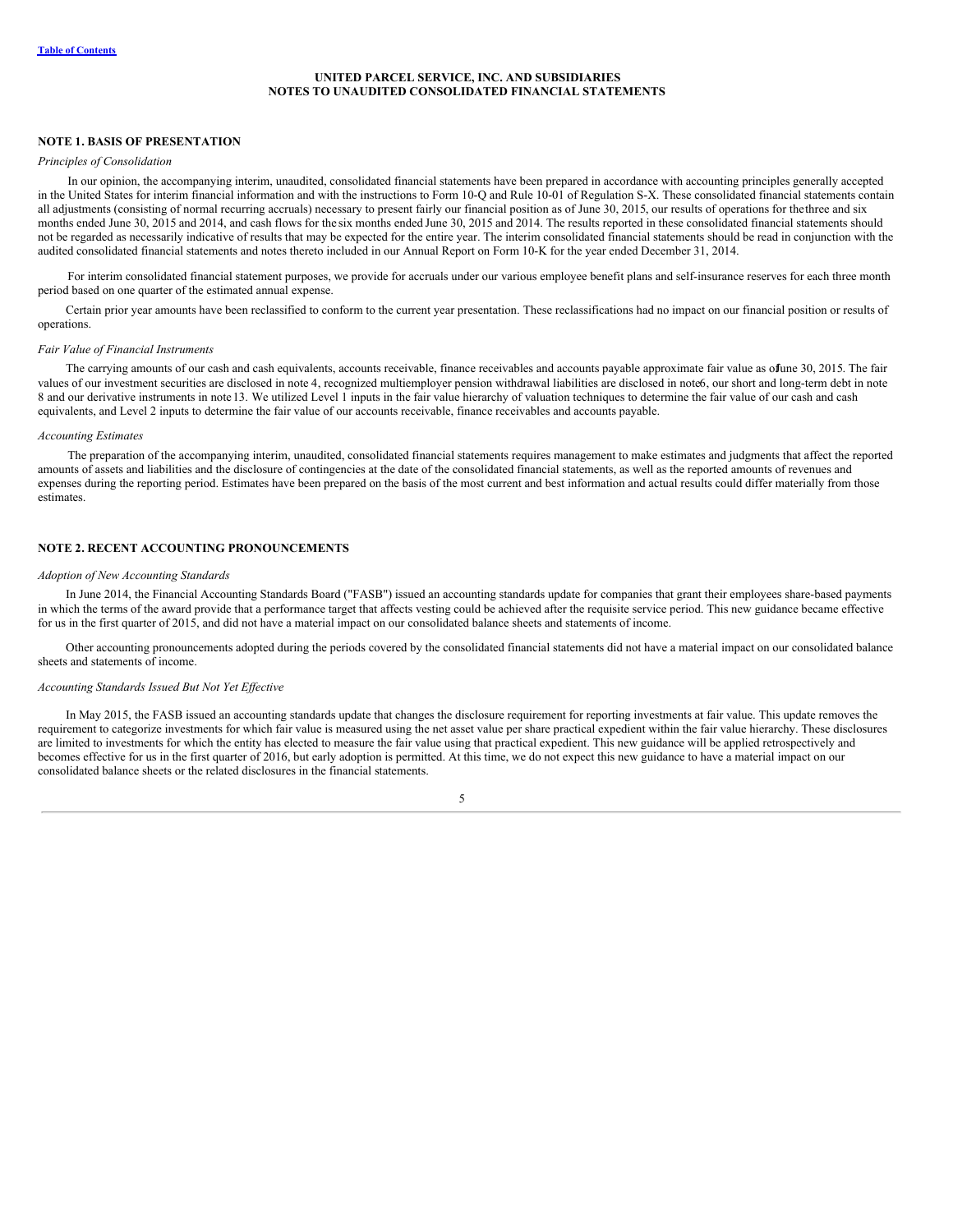In April 2015, the FASB issued an accounting standards update to simplify the presentation of debt issuance costs. This standard amends existing guidance to require the presentation of debt issuance costs in the consolidated balance sheets as a direct deduction from the carrying amount of the associated debt liability instead of a deferred charge. This new guidance will be applied retrospectively and becomes effective for us in the first quarter of 2016, but early adoption is permitted. This new guidance will not have a material impact on our consolidated balance sheets.

In May 2014, the FASB issued an accounting standards update that changes the revenue recognition for companies that enter into contracts with customers to transfer goods or services. This amended guidance requires revenue to be recognized in an amount that reflects the consideration to which the company expects to be entitled for those goods and services when the performance obligation has been satisfied. This amended guidance also requires enhanced disclosures regarding the nature, amount, timing and uncertainty of revenue and related cash flows arising from contracts with customers.

On July 9, 2015, the FASB voted to defer the effective date of this guidance by one year to interim and annual reporting periods beginning after December 15, 2017. Early adoption is permitted, but not before the original effective date beginning after December 15, 2016. At this time, we do not expect this accounting standards update to have a material impact on our consolidated balance sheets or statements of income.

<span id="page-7-0"></span>Other accounting pronouncements issued, but not effective until after June 30, 2015, are not expected to have a material impact on our consolidated balance sheets or statements of income.

#### **NOTE 3. STOCK-BASED COMPENSATION**

We issue employee share-based awards under the UPS Incentive Compensation Plan, which permits the grant of nonqualified and incentive stock options, stock appreciation rights, restricted stock and stock units, and restricted performance shares and performance units, to eligible employees (restricted stock and stock units, and restricted performance shares and performance units are herein referred to as "Restricted Units"). Upon vesting, Restricted Units result in the issuance of the equivalent number of UPS class A common shares after required tax withholdings. Dividends accrued on Restricted Units are reinvested in additional Restricted Units at each dividend payable date, and are subject to the same vesting and forfeiture conditions as the underlying Restricted Units upon which they are earned.

The primary compensation programs offered under the UPS Incentive Compensation Plan include the UPS Management Incentive Award program, the UPS Long-Term Incentive Performance Award program and the UPS Stock Option program. We also maintain an employee stock purchase plan which allows eligible employees to purchase shares of UPS class A common stock at a discount. Additionally, our matching contributions to the primary employee defined contribution savings plan are made in shares of UPS class A common stock.

#### *Management Incentive Award Program ("MIP")*

During the first quarter of 2015, we granted Restricted Units under MIP to eligible management employees. Restricted Units granted under MIP will generally vest over a five-year period with approximately 20% of the award vesting on January 15th of each of the years following the grant date (except in the case of death, disability, or retirement, in which case immediate vesting occurs). The entire grant is expensed on a straight-line basis over the requisite service period. Based on the date that the eligible management population and performance targets were approved for MIP, we determined the award measurement date to be February 5, 2015 (for U.S.-based employees) and March 30, 2015 (for international-based employees); therefore, the Restricted Unit grant was valued for stock compensation expense purposes using the closing New York Stock Exchange price of \$101.46 and \$97.27 on those dates, respectively.

#### *Long-Term Incentive Performance Award Program ("LTIP")*

We award Restricted Units under LTIP to certain eligible management employees. For grants prior to 2014, 90% of the target award was divided into three substantially equal tranches, one for each calendar year in thethree-year award cycle, using performance criteria targets established each year. The targets consisted of consolidated operating return on invested capital and growth in consolidated revenue. The remaining 10% of the total award was based upon our achievement of adjusted earnings per share compared to a target established at the grant date. The performance targets for these historical awards will continue to be determined each year, and the awards will continue to vest through 2016.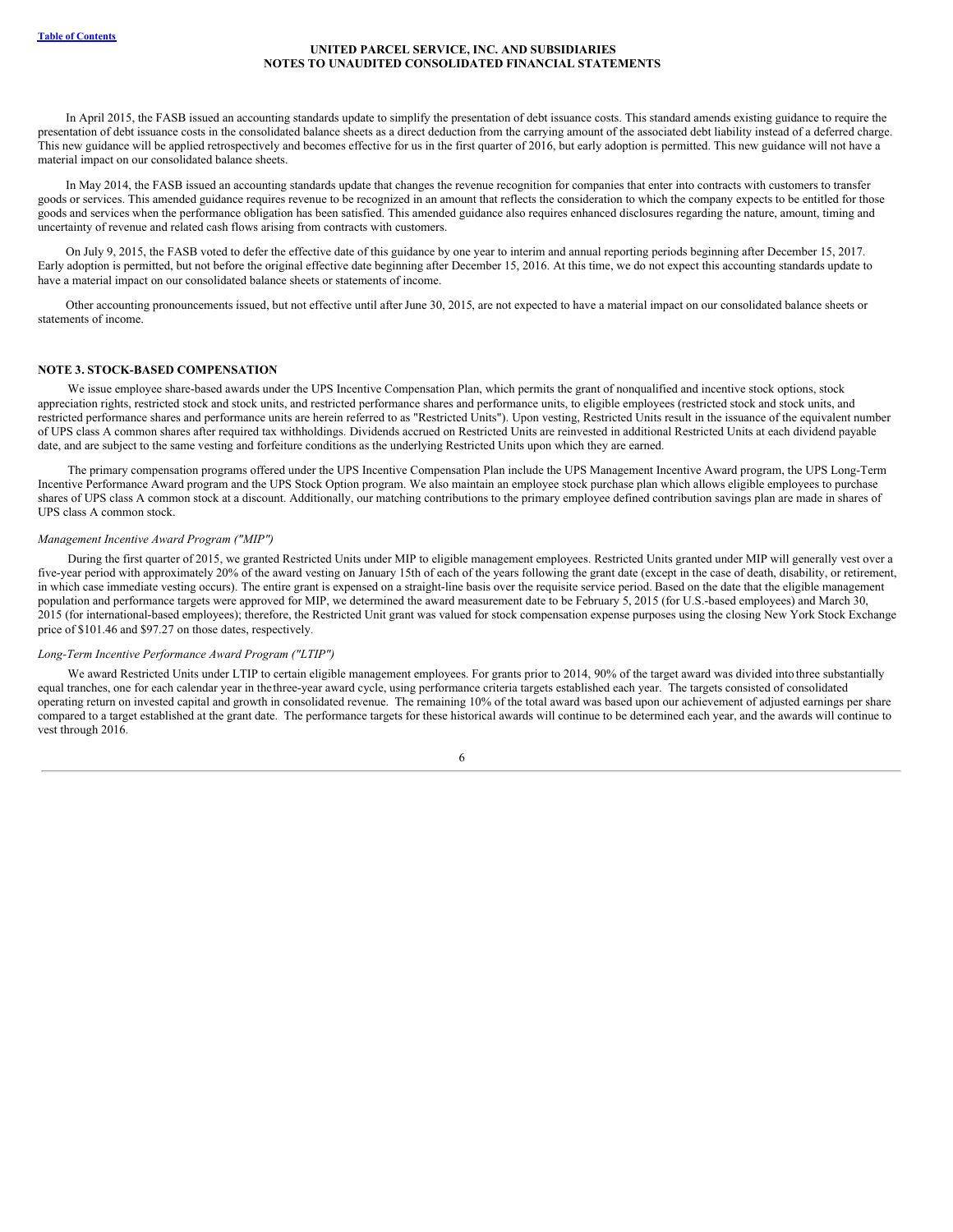Beginning with the LTIP grant in the first quarter of 2014, the performance targets are equally-weighted among consolidated operating return on invested capital, growth in consolidated revenue, and total shareowner return relative to a peer group of companies. These Restricted Units generally vest at the end of a three-year period (except in the case of death, disability, or retirement, in which case immediate vesting occurs on a prorated basis). The number of Restricted Units earned will be based on the percentage achievement of the performance targets set forth on the grant date. The range of percentage achievement can vary from 0% to 200% of the target award.

For the two-thirds of the award related to consolidated operating return on invested capital and growth in consolidated revenue, we recognize the grant-date fair value of these Restricted Units (less estimated forfeitures) as compensation expense ratably over the vesting period, based on the number of awards expected to be earned. The remaining one-third of the award related to total shareowner return relative to a peer group is valued using a Monte Carlo model. This portion of the award was valued at a share payout of 65.86% of the target grant, and is recognized as compensation expense (less estimated forfeitures) ratably over the vesting period. Based on the date that the eligible management population and performance targets were approved for the 2015 LTIP Award, we determined the award measurement date to be March 26, 2015; therefore the target Restricted Units grant was valued for stock compensation expense using the closing New York Stock Exchange price of \$96.64 on that date.

#### *Nonqualified Stock Options*

During the first quarter of 2015, we granted nonqualified stock option awards to a limited group of eligible senior management employees under the UPS Stock Option program. Stock option awards generally vest over a five-year period with approximately 20% of the award vesting at each anniversary date of the grant (except in the case of death, disability, or retirement, in which case immediate vesting occurs). The options granted will expire ten years after the date of the grant. In the first quarter of 2015 and 2014, we granted 0.2 and 0.1 million stock options, respectively, at a weighted average grant price of\$101.93 and \$96.98, respectively. The weighted average fair value of our employee stock options granted, as determined by the Black-Scholes valuation model, was \$18.07 and \$20.48 for 2015 and 2014, respectively, using the following assumptions:

|                            | 2015     | 2014   |
|----------------------------|----------|--------|
| Expected life (in years)   | 7.5      | 7.5    |
| Risk-free interest rate    | 2.07%    | 2.40%  |
| <b>Expected volatility</b> | 20.61%   | 24.26% |
| Expected dividend yield    | $2.63\%$ | 2.56%  |

<span id="page-8-0"></span>Compensation expense for share-based awards recognized in net income for thethree months ended June 30, 2015 and 2014 was \$134 and \$142 million pre-tax, respectively. Compensation expense for share-based awards recognized in net income for the six months ended June 30, 2015 and 2014 was \$328 and \$306 million pre-tax, respectively.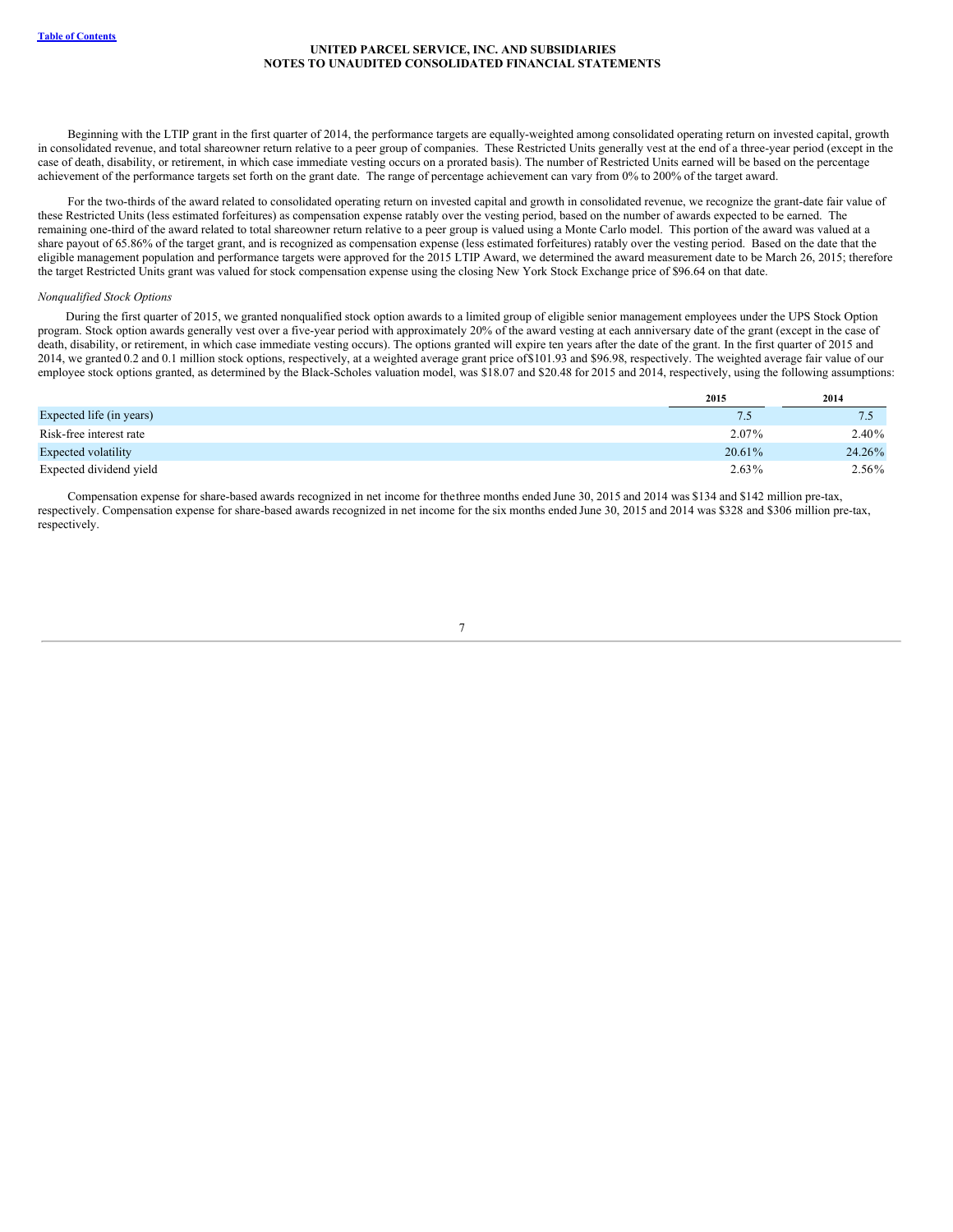### **NOTE 4. INVESTMENTS AND RESTRICTED CASH**

The following is a summary of marketable securities classified as trading and available-for-sale as ofJune 30, 2015 and December 31, 2014 (in millions):

|                                              | Cost         |       | <b>Unrealized</b><br>Gains |                |               | Unrealized<br><b>Losses</b> |               |       | <b>Estimated</b><br><b>Fair Value</b> |
|----------------------------------------------|--------------|-------|----------------------------|----------------|---------------|-----------------------------|---------------|-------|---------------------------------------|
| June 30, 2015:                               |              |       |                            |                |               |                             |               |       |                                       |
| Current marketable securities:               |              |       |                            |                |               |                             |               |       |                                       |
| U.S. government and agency debt securities   | \$           | 319   | <sup>\$</sup>              |                | <sup>\$</sup> |                             | $\mathbb{S}$  | 320   |                                       |
| Mortgage and asset-backed debt securities    |              | 82    |                            |                |               |                             |               | 82    |                                       |
| Corporate debt securities                    |              | 1,835 |                            |                |               | (1)                         |               | 1,835 |                                       |
| Other debt, equity and investment securities |              | 546   |                            | 11             |               | (2)                         |               | 555   |                                       |
| Total marketable securities                  |              | 2,782 |                            | 13             |               | (3)                         |               | 2,792 |                                       |
|                                              |              |       |                            |                |               |                             |               |       |                                       |
| December 31, 2014:                           |              |       |                            |                |               |                             |               |       |                                       |
| Current marketable securities:               |              |       |                            |                |               |                             |               |       |                                       |
| U.S. government and agency debt securities   | $\mathbb{S}$ | 321   | <sup>\$</sup>              |                | <sup>\$</sup> | (1)                         | <sup>\$</sup> | 321   |                                       |
| Mortgage and asset-backed debt securities    |              | 89    |                            |                |               | (1)                         |               | 89    |                                       |
| Corporate debt securities                    |              | 534   |                            |                |               |                             |               | 534   |                                       |
| Other debt, equity and investment securities |              | 48    |                            |                |               | --                          |               | 48    |                                       |
| Total marketable securities                  |              | 992   |                            | $\mathfrak{D}$ |               | (2)                         | Ф             | 992   |                                       |

Of the total estimated fair value in marketable securities listed above, \$2.007 billion and \$430 million as of June 30, 2015 and December 31, 2014, respectively, have been classified as "trading", with unrealized gains and losses recognized in investment income within the statements of consolidated income. The remaining estimated fair value of marketable securities was classified as "available-for-sale", with related unrealized gains and losses, net of tax, recognized in accumulated other comprehensive income ("AOCI").

# *Investment Other-Than-Temporary Impairments*

We have concluded that no other-than-temporary impairment losses existed as ofJune 30, 2015. In making this determination, we considered the financial condition and prospects of the issuers, the magnitude of the losses compared with the investments' cost, the length of time the investments have been in an unrealized loss position, the probability that we will be unable to collect all amounts due according to the contractual terms of the securities, the credit rating of the securities and our ability and intent to hold these investments until the anticipated recovery in market value occurs.

#### *Maturity Information*

The amortized cost and estimated fair value of marketable securities at June 30, 2015, by contractual maturity, are shown below (in millions). Actual maturities may differ from contractual maturities because the issuers of the securities may have the right to prepay obligations without prepayment penalties.

|                                          | Cost  |   | <b>Estimated</b><br><b>Fair Value</b> |
|------------------------------------------|-------|---|---------------------------------------|
| Due in one year or less                  | 2,039 | ъ | 2,039                                 |
| Due after one year through three years   | 428   |   | 428                                   |
| Due after three years through five years | 14    |   | 15                                    |
| Due after five years                     | 73    |   | 73                                    |
|                                          | 2,554 |   | 2,555                                 |
| Equity and other investment securities   | 228   |   | 237                                   |
|                                          | 2.782 |   | 2.792                                 |
|                                          |       |   |                                       |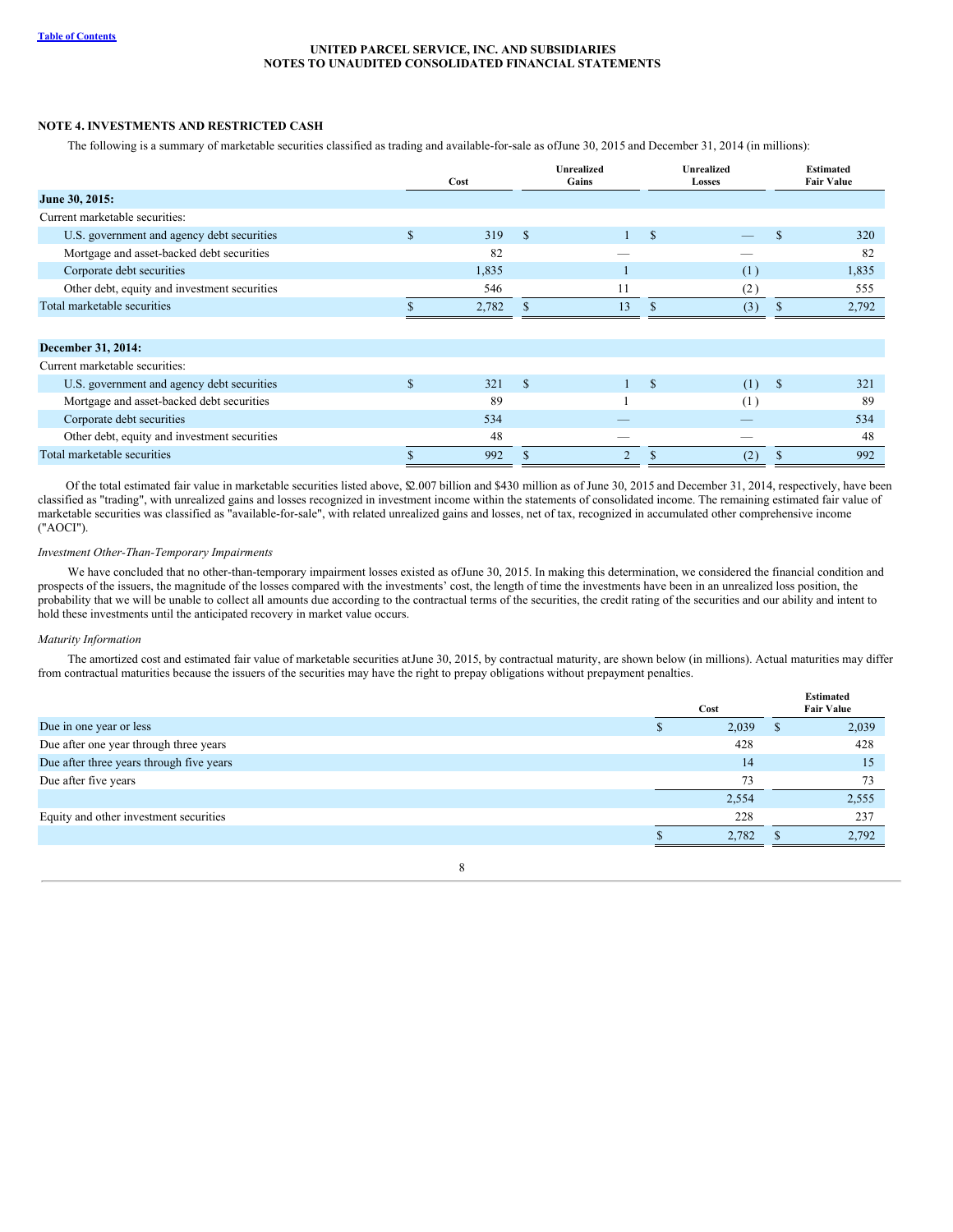#### *Non-Current Investments and Restricted Cash*

We had \$442 million of restricted cash related to our self-insurance requirements as of June 30, 2015 and December 31, 2014, which is reported in "non-current investments and restricted cash" on the consolidated balance sheets. This restricted cash is invested in money market funds and similar cash equivalent type assets.

At June 30, 2015 and December 31, 2014, we held a \$19 million investment in a variable life insurance policy to fund benefits for the UPS Excess Coordinating Benefit Plan. Additionally, we held escrowed cash related to the acquisition and disposition of certain assets of \$8 and \$28 million as of June 30, 2015 and December 31, 2014, respectively. The amounts described above are classified as "non-current investments and restricted cash" on the consolidated balance sheets, while the quarterly change in investment fair value is recognized in "investment income" on the statements of consolidated income.

#### *Fair Value Measurements*

Marketable securities utilizing Level 1 inputs include active exchange-traded equity securities and equity index funds, and most U.S. Government debt securities, as these securities all have quoted prices in active markets. Marketable securities utilizing Level 2 inputs include asset-backed securities, corporate bonds and municipal bonds. These securities are valued using market corroborated pricing, matrix pricing or other models that utilize observable inputs such as yield curves.

We maintain holdings in certain investment partnerships that are measured at fair value utilizing Level 3 inputs (classified as "other non-current investments" in the tables below and as "other non-current assets" in the consolidated balance sheets). These partnership holdings do not have quoted prices, nor can they be valued using inputs based on observable market data. These investments are valued internally using a discounted cash flow model with two significant inputs: (1) the after-tax cash flow projections for each partnership and (2) the risk-adjusted discount rate consistent with the duration of the expected cash flows for each partnership. The weighted-average discount rates used to value these investments were 8.29% and 7.81% as of June 30, 2015 and December 31, 2014, respectively. These inputs, and the resulting fair values, are updated on a quarterly basis.

The following table presents information about our investments measured at fair value on a recurring basis as of June 30, 2015 and December 31, 2014, and indicates the fair value hierarchy of the valuation techniques utilized to determine such fair value (in millions):

|                                              | <b>Ouoted Prices</b><br>in Active<br><b>Markets</b> for<br><b>Identical Assets</b><br>(Level 1) |               | <b>Significant Other</b><br><b>Observable Inputs</b><br>(Level 2) | Significant<br>Unobservable<br>Inputs<br>(Level 3) |    |               | <b>Balance</b> |
|----------------------------------------------|-------------------------------------------------------------------------------------------------|---------------|-------------------------------------------------------------------|----------------------------------------------------|----|---------------|----------------|
| June 30, 2015:                               |                                                                                                 |               |                                                                   |                                                    |    |               |                |
| Marketable Securities:                       |                                                                                                 |               |                                                                   |                                                    |    |               |                |
| U.S. government and agency debt securities   | 320<br>S                                                                                        | <sup>\$</sup> |                                                                   | <sup>\$</sup>                                      |    | <sup>\$</sup> | 320            |
| Mortgage and asset-backed debt securities    |                                                                                                 |               | 82                                                                |                                                    |    |               | 82             |
| Corporate debt securities                    | _                                                                                               |               | 1,835                                                             |                                                    | _  |               | 1,835          |
| Other debt, equity and investment securities |                                                                                                 |               | 555                                                               |                                                    |    |               | 555            |
| Total marketable securities                  | 320                                                                                             |               | 2,472                                                             |                                                    |    |               | 2,792          |
| Other non-current investments                | 19                                                                                              |               |                                                                   |                                                    | 48 |               | 67             |
| Total                                        | 339                                                                                             |               | 2.472                                                             |                                                    | 48 |               | 2,859          |
|                                              |                                                                                                 |               |                                                                   |                                                    |    |               |                |

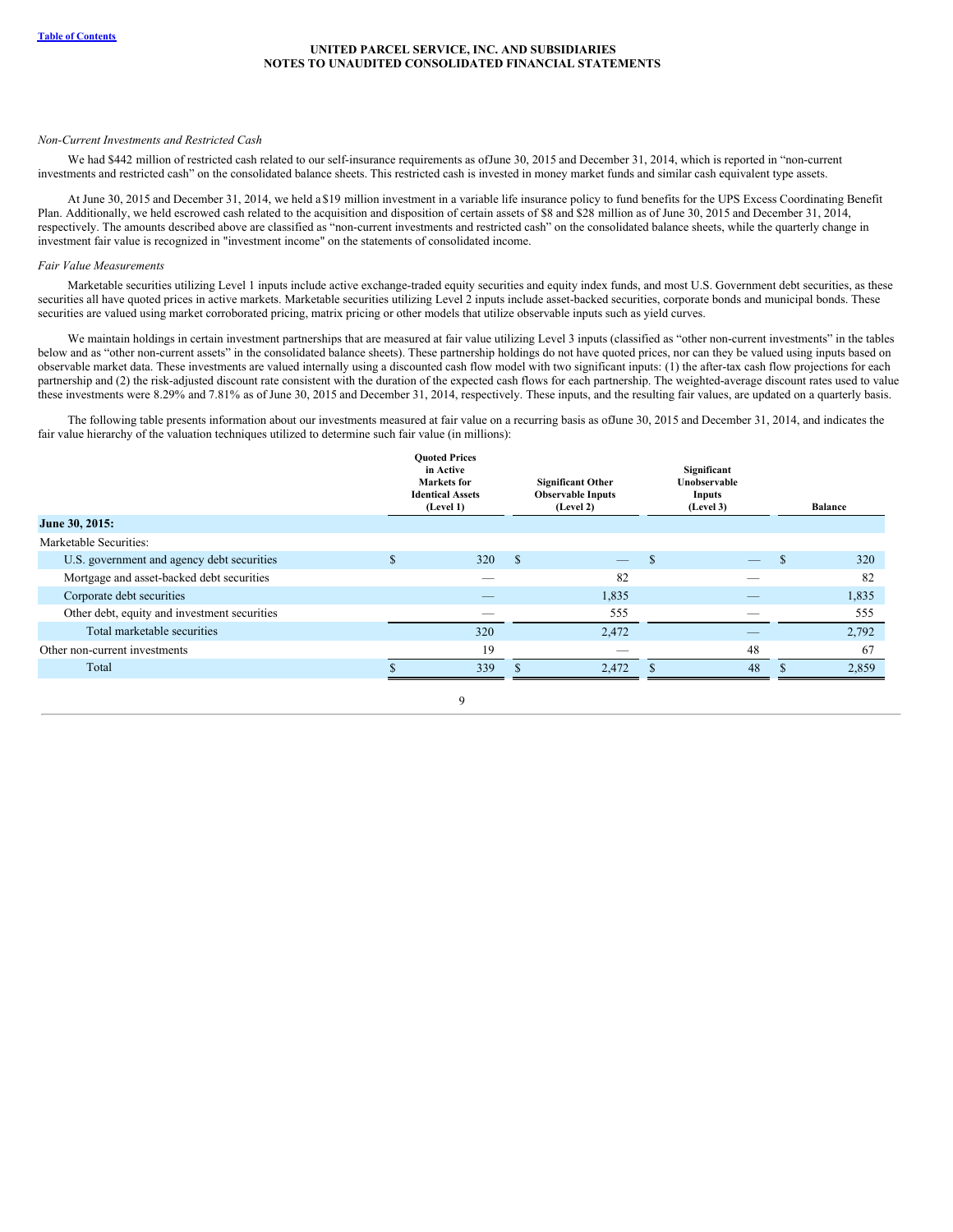**December 31, 2014:**

| Marketable Securities:      |                                                                                                                                                                                                       |     |                          |    |       |
|-----------------------------|-------------------------------------------------------------------------------------------------------------------------------------------------------------------------------------------------------|-----|--------------------------|----|-------|
|                             |                                                                                                                                                                                                       | 321 | $\overline{\phantom{a}}$ | _  | 321   |
|                             |                                                                                                                                                                                                       |     | 89                       |    | 89    |
|                             |                                                                                                                                                                                                       |     | 534                      |    | 534   |
|                             |                                                                                                                                                                                                       | __  | 48                       |    | 48    |
| Total marketable securities |                                                                                                                                                                                                       | 321 | 671                      |    | 992   |
|                             |                                                                                                                                                                                                       |     |                          |    |       |
|                             |                                                                                                                                                                                                       | 19  |                          | 64 | 83    |
| Total                       |                                                                                                                                                                                                       | 340 | 671                      | 64 | 1.075 |
|                             | U.S. government and agency debt securities<br>Mortgage and asset-backed debt securities<br>Corporate debt securities<br>Other debt, equity and investment securities<br>Other non-current investments |     |                          |    |       |

The following table presents the changes in the above Level 3 instruments measured on a recurring basis for the three months endedJune 30, 2015 and 2014 (in millions):

|                                                              |                                 | Other                                    |       |     |
|--------------------------------------------------------------|---------------------------------|------------------------------------------|-------|-----|
|                                                              | Marketable<br><b>Securities</b> | <b>Non-Current</b><br><b>Investments</b> | Total |     |
| Balance on April 1, 2015                                     |                                 | 56                                       | л.    | 56  |
| Transfers into (out of) Level 3                              |                                 |                                          |       |     |
| Net realized and unrealized gains (losses):                  |                                 |                                          |       |     |
| Included in earnings (in investment income)                  |                                 | (8)                                      |       | (8) |
| Included in accumulated other comprehensive income (pre-tax) | _                               | $\overline{\phantom{a}}$                 |       |     |
| Purchases                                                    |                                 |                                          |       |     |
| Sales                                                        |                                 |                                          |       |     |
| Balance on June 30, 2015                                     |                                 | 48                                       |       | 48  |
|                                                              |                                 |                                          |       |     |

| Balance on April 1, 2014<br>99<br>$\overline{\phantom{a}}$<br>۰Β<br>Transfers into (out of) Level 3<br>$\overline{\phantom{a}}$<br>_ |     |
|--------------------------------------------------------------------------------------------------------------------------------------|-----|
|                                                                                                                                      | -99 |
|                                                                                                                                      |     |
| Net realized and unrealized gains (losses):                                                                                          |     |
| Included in earnings (in investment income)<br>(4)<br>$\overline{\phantom{a}}$                                                       | (4) |
| Included in accumulated other comprehensive income (pre-tax)<br>___<br>__                                                            |     |
| Purchases<br>_<br>_                                                                                                                  |     |
| Sales                                                                                                                                |     |
| Balance on June 30, 2014<br>95<br>__                                                                                                 | 95  |

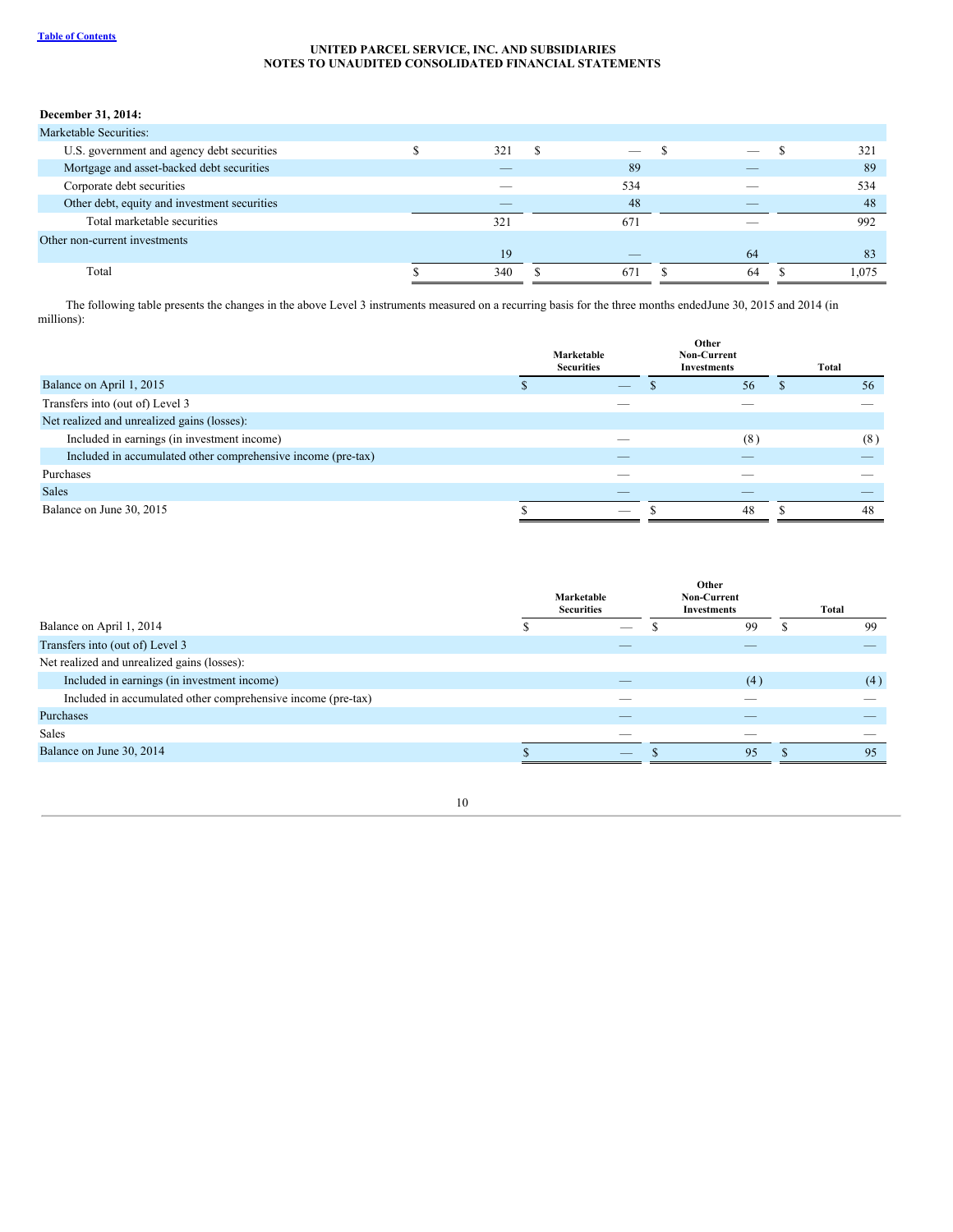The following table presents the changes in the above Level 3 instruments measured on a recurring basis for thesix months ended June 30, 2015 and 2014 (in millions):

|                                                              | Marketable<br><b>Securities</b> |     | Other<br><b>Investments</b> | Total |  |  |
|--------------------------------------------------------------|---------------------------------|-----|-----------------------------|-------|--|--|
| Balance on January 1, 2015                                   |                                 |     | 64                          | 64    |  |  |
| Transfers into (out of) Level 3                              |                                 |     |                             |       |  |  |
| Net realized and unrealized gains (losses):                  |                                 |     |                             |       |  |  |
| Included in earnings (in investment income)                  |                                 |     | (16)                        | (16)  |  |  |
| Included in accumulated other comprehensive income (pre-tax) |                                 | ___ | ___                         |       |  |  |
| Purchases                                                    |                                 |     |                             |       |  |  |
| Sales                                                        |                                 |     |                             |       |  |  |
| Balance on June 30, 2015                                     |                                 | _   | 48                          | 48    |  |  |

|                                                              | Marketable<br><b>Securities</b> |     | Other<br>Investments | Total |
|--------------------------------------------------------------|---------------------------------|-----|----------------------|-------|
| Balance on January 1, 2014                                   |                                 |     | 110                  | 110   |
| Transfers into (out of) Level 3                              |                                 |     | _                    |       |
| Net realized and unrealized gains (losses):                  |                                 |     |                      |       |
| Included in earnings (in investment income)                  |                                 |     | (15)                 | (15)  |
| Included in accumulated other comprehensive income (pre-tax) |                                 | _   | _                    | __    |
| Purchases                                                    |                                 |     |                      |       |
| Sales                                                        |                                 |     |                      |       |
| Balance on June 30, 2014                                     |                                 | $-$ | 95                   | 95    |

There were no transfers of investments between Level 1 and Level 2 during thethree and six months ended June 30, 2015 and 2014.

# <span id="page-12-0"></span>**NOTE 5. PROPERTY, PLANT AND EQUIPMENT**

Property, plant and equipment as of June 30, 2015 and December 31, 2014 consist of the following (in millions):

|                                                 | 2015      |              | 2014      |
|-------------------------------------------------|-----------|--------------|-----------|
| Vehicles                                        | 7,667     | <sup>S</sup> | 7,542     |
| Aircraft                                        | 15,808    |              | 15,801    |
| Land                                            | 1,190     |              | 1,145     |
| <b>Buildings</b>                                | 3,225     |              | 3,276     |
| Building and leasehold improvements             | 3,319     |              | 3,266     |
| Plant equipment                                 | 7,630     |              | 7,649     |
| Technology equipment                            | 1,678     |              | 1,608     |
| Equipment under operating leases                | 30        |              | 34        |
| Construction-in-progress                        | 398       |              | 299       |
|                                                 | 40,945    |              | 40,620    |
| Less: Accumulated depreciation and amortization | (22, 975) |              | (22, 339) |
|                                                 | 17,970    |              | 18,281    |

We continually monitor our aircraft fleet utilization in light of current and projected volume levels, aircraft fuel prices and other factors. Additionally, we monitor our other property, plant and equipment categories for any indicators of potential impairment. No impairment charges on property, plant and equipment were recorded during the three and six months ended June 30, 2015 and 2014.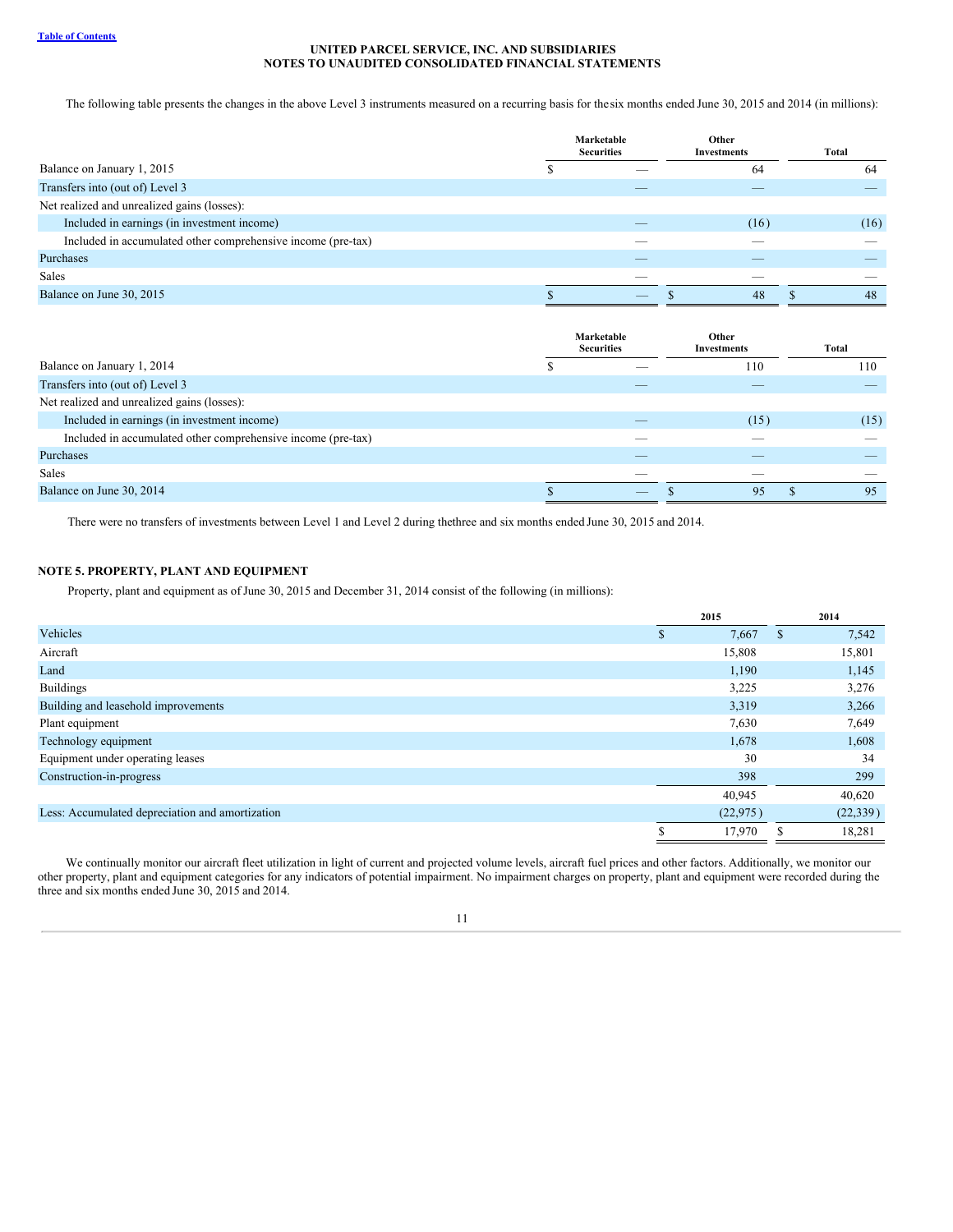# <span id="page-13-0"></span>**NOTE 6. EMPLOYEE BENEFIT PLANS**

# *Company-Sponsored Benefit Plans*

Information about net periodic benefit cost for our company-sponsored pension and postretirement benefit plans is as follows for thethree and six months ended June 30, 2015 and 2014 (in millions):

|                                    | <b>U.S. Pension Benefits</b> |                          |    |       | <b>U.S. Postretirement</b><br><b>Medical Benefits</b> |                                             | <b>International</b><br><b>Pension Benefits</b> |                          |              |                          |               |      |
|------------------------------------|------------------------------|--------------------------|----|-------|-------------------------------------------------------|---------------------------------------------|-------------------------------------------------|--------------------------|--------------|--------------------------|---------------|------|
|                                    |                              | 2015                     |    | 2014  |                                                       | 2015                                        |                                                 | 2014                     |              | 2015                     |               | 2014 |
| <b>Three Months Ended June 30:</b> |                              |                          |    |       |                                                       |                                             |                                                 |                          |              |                          |               |      |
| Service cost                       | S.                           | 381                      | \$ | 285   | S                                                     | 8                                           | S                                               | 18                       | S            | 13                       | S             | 15   |
| Interest cost                      |                              | 424                      |    | 401   |                                                       | 30                                          |                                                 | 34                       |              | 11                       |               | 14   |
| Expected return on assets          |                              | (622)                    |    | (565) |                                                       | (4)                                         |                                                 | (6)                      |              | (16)                     |               | (15) |
| Amortization of:                   |                              |                          |    |       |                                                       |                                             |                                                 |                          |              |                          |               |      |
| Transition obligation              |                              | $\overline{\phantom{a}}$ |    | _     |                                                       | -                                           |                                                 | $\overline{\phantom{a}}$ |              | $\overline{\phantom{a}}$ |               |      |
| Prior service cost                 |                              | 42                       |    | 43    |                                                       |                                             |                                                 | (4)                      |              |                          |               | (3)  |
| Other net (gain) loss              |                              | -                        |    |       |                                                       |                                             |                                                 |                          |              |                          |               |      |
| Actuarial (gain) loss              |                              | _                        |    | _     |                                                       |                                             |                                                 | 746                      |              | _                        |               |      |
| Settlement and curtailment loss    |                              | $\overline{\phantom{a}}$ |    |       |                                                       | $\hspace{1.0cm} \overbrace{\hspace{1.0cm}}$ | ה.                                              | 320                      |              | $\overline{\phantom{a}}$ |               |      |
| Net periodic benefit cost          |                              | 225                      |    | 164   |                                                       | 35                                          |                                                 | 1,108                    | $\mathbf{s}$ | 9                        | $\mathcal{S}$ | 11   |

|                                  | <b>U.S. Pension Benefits</b> |                          |     | <b>U.S. Postretirement</b><br><b>Medical Benefits</b> |                | <b>International</b><br><b>Pension Benefits</b> |       |               |      |    |      |
|----------------------------------|------------------------------|--------------------------|-----|-------------------------------------------------------|----------------|-------------------------------------------------|-------|---------------|------|----|------|
|                                  |                              | 2015                     |     | 2014                                                  | 2015           |                                                 | 2014  |               | 2015 |    | 2014 |
| <b>Six Months Ended June 30:</b> |                              |                          |     |                                                       |                |                                                 |       |               |      |    |      |
| Service cost                     | \$                           | 763                      | \$  | 569                                                   | \$<br>17       | S                                               | 39    | S             | 25   | S  | 27   |
| Interest cost                    |                              | 847                      |     | 802                                                   | 61             |                                                 | 86    |               | 22   |    | 26   |
| Expected return on assets        |                              | (1,244)                  |     | (1,129)                                               | (8)            |                                                 | (12)  |               | (31) |    | (30) |
| Amortization of:                 |                              |                          |     |                                                       |                |                                                 |       |               |      |    |      |
| Transition obligation            |                              | $\overline{\phantom{a}}$ |     | _                                                     | -              |                                                 | -     |               |      |    |      |
| Prior service cost               |                              | 84                       |     | 85                                                    | $\overline{2}$ |                                                 | (3)   |               |      |    | (3)  |
| Other net (gain) loss            |                              | _                        |     |                                                       |                |                                                 |       |               |      |    |      |
| Actuarial (gain) loss            |                              | _                        |     |                                                       |                |                                                 | 746   |               |      |    |      |
| Settlement and curtailment loss  |                              | $\sim$                   |     |                                                       | _              |                                                 | 320   |               |      |    |      |
| Net periodic benefit cost        |                              | 450                      | Эħ. | 327                                                   | 72             |                                                 | 1,176 | <sup>\$</sup> | 17   | Ъ. | 20   |

During the first six months of 2015, we contributed \$45 and \$54 million to our company-sponsored pension and postretirement medical benefit plans, respectively. We also expect to contribute \$1.075 billion and \$50 million over the remainder of the year to the pension and U.S. postretirement medical benefit plans, respectively.

# *Multiemployer Benefit Plans*

We contribute to a number of multiemployer defined benefit and health and welfare plans under terms of collective bargaining agreements that cover our unionrepresented employees. Our current collective bargaining agreements set forth the annual contribution increases allotted to the plans that we participate in, and we are in compliance with these contribution rates. These limitations on annual contribution rates will remain in effect throughout the terms of the existing collective bargaining agreements.

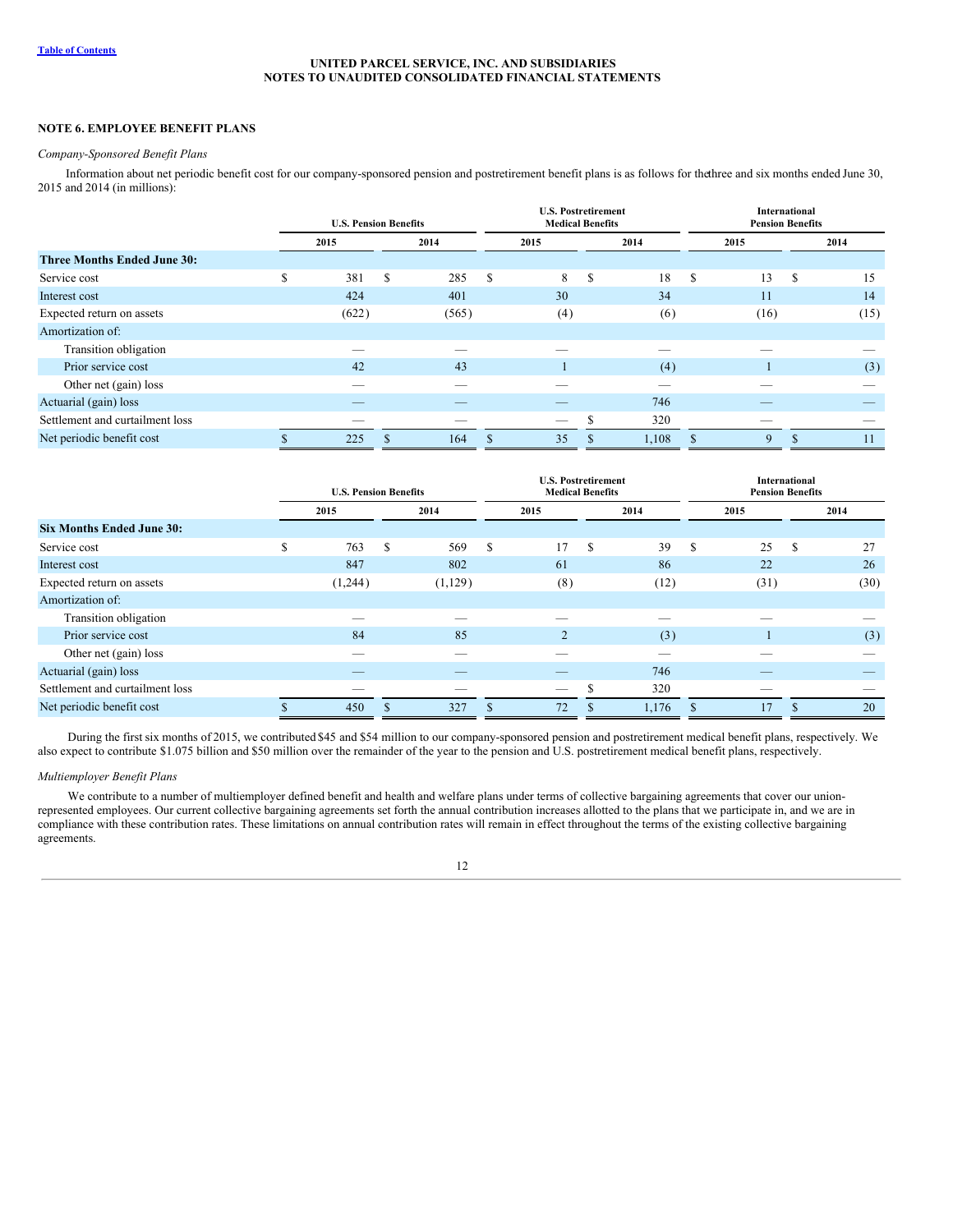As of June 30, 2015 and December 31, 2014 we had \$875 and \$878 million, respectively, recognized in "other non-current liabilities" on our consolidated balance sheets associated with our previous withdrawal from a multiemployer pension plan. This liability is payable in equal monthly installments over a remaining term of approximately 47 years. Based on the borrowing rates currently available to the Company for long-term financing of a similar maturity, the fair value of this withdrawal liability as of June 30, 2015 and December 31, 2014 was \$834 and \$913 million, respectively. We utilized Level 2 inputs in the fair value hierarchy of valuation techniques to determine the fair value of this liability.

#### *Collective Bargaining Agreements*

As of December 31, 2014, we had approximately270,000 employees employed under a national master agreement and various supplemental agreements with local unions affiliated with the International Brotherhood of Teamsters ("Teamsters"). In addition, our airline pilots, airline mechanics, ground mechanics and certain other employees are employed under other collective bargaining agreements. During the second quarter of 2014, the Teamsters ratified a new national master agreement ("NMA") with UPS that will expire on July 31, 2018. The economic provisions in the NMA included wage rate increases, as well as increased contribution rates for healthcare and pension benefits. Most of these economic provisions were retroactive to August 1, 2013, which was the effective date of the NMA. In the second quarter of 2014, we remitted \$278 million for these retroactive economic benefits; this payment had an immaterial impact on net income, as these retroactive economic benefits had been accrued since the July 31, 2013 expiration of the prior agreement.

In addition to the retroactive economic provisions of the NMA, there were certain changes to the delivery of healthcare benefits that were effective at various dates. These changes impact approximately 36,000 full-time and 73,000 part-time active employees covered by the NMA and the UPS Freight collective bargaining agreement (collectively referred to as the "NMA Group"), as well as approximately 16,000 employees covered by other collective bargaining agreements (the "Non-NMA Group"). These provisions are discussed further below in the "Changes to the Delivery of Active and Postretirement Healthcare Benefits" section.

We have approximately 2,600 pilots who are employed under a collective bargaining agreement with the Independent Pilots Association ("IPA"), which became amendable at the end of 2011. The ongoing contract negotiations between UPS and the IPA are in mediation by the National Mediation Board.

Our airline mechanics are covered by a collective bargaining agreement with Teamsters Local 2727, which became amendable November 1, 2013. In addition, approximately 3,100 of our auto and maintenance mechanics who are not employed under agreements with the Teamsters are employed under collective bargaining agreements with the International Association of Machinists and Aerospace Workers ("IAM") that will expire on July 31, 2019.

### *Changes to the Delivery of Active and Postretirement Healthcare Benefits*

Prior to ratification, the NMA Group and Non-NMA Group employees received their healthcare benefits through UPS-sponsored active and postretirement health and welfare benefit plans. Effective June 1, 2014, we ceased providing healthcare benefits to active NMA Group employees through these UPS-sponsored benefit plans, and the responsibility for providing healthcare benefits for active employees was assumed by three separate multiemployer healthcare funds (the "Funds"). The responsibility for providing healthcare benefits for the active Non-NMA Group employees was also assumed by the Funds on various dates up to January 1, 2015, depending on the ratification date of the applicable collective bargaining agreement. We will make contributions to the Funds based on negotiated fixed hourly or monthly contribution rates for the duration of the NMA and other applicable collective bargaining agreements.

Additionally, the Funds assumed the obligation to provide postretirement healthcare benefits to the employees in the NMA Group who retire on or after January 1, 2014. The postretirement healthcare benefit obligation for the employees in the Non-NMA Group was assumed by the Funds for employees retiring on or after January 1, 2014 or January 1, 2015, depending on the applicable collective bargaining agreement. In exchange for the assumption of the obligation to provide postretirement healthcare benefits to the NMA Group and Non-NMA Group, we transferred cash totaling \$2.271billion to the Funds in the second quarter of 2014. UPS-sponsored health and welfare benefit plans retained responsibility for providing postretirement healthcare coverage for employees in the NMA Group who retired from UPS prior to January 1, 2014, and for employees in the Non-NMA Group who retired from UPS prior to the January 1, 2014 or January 1, 2015 effective date in the applicable collective bargaining agreement.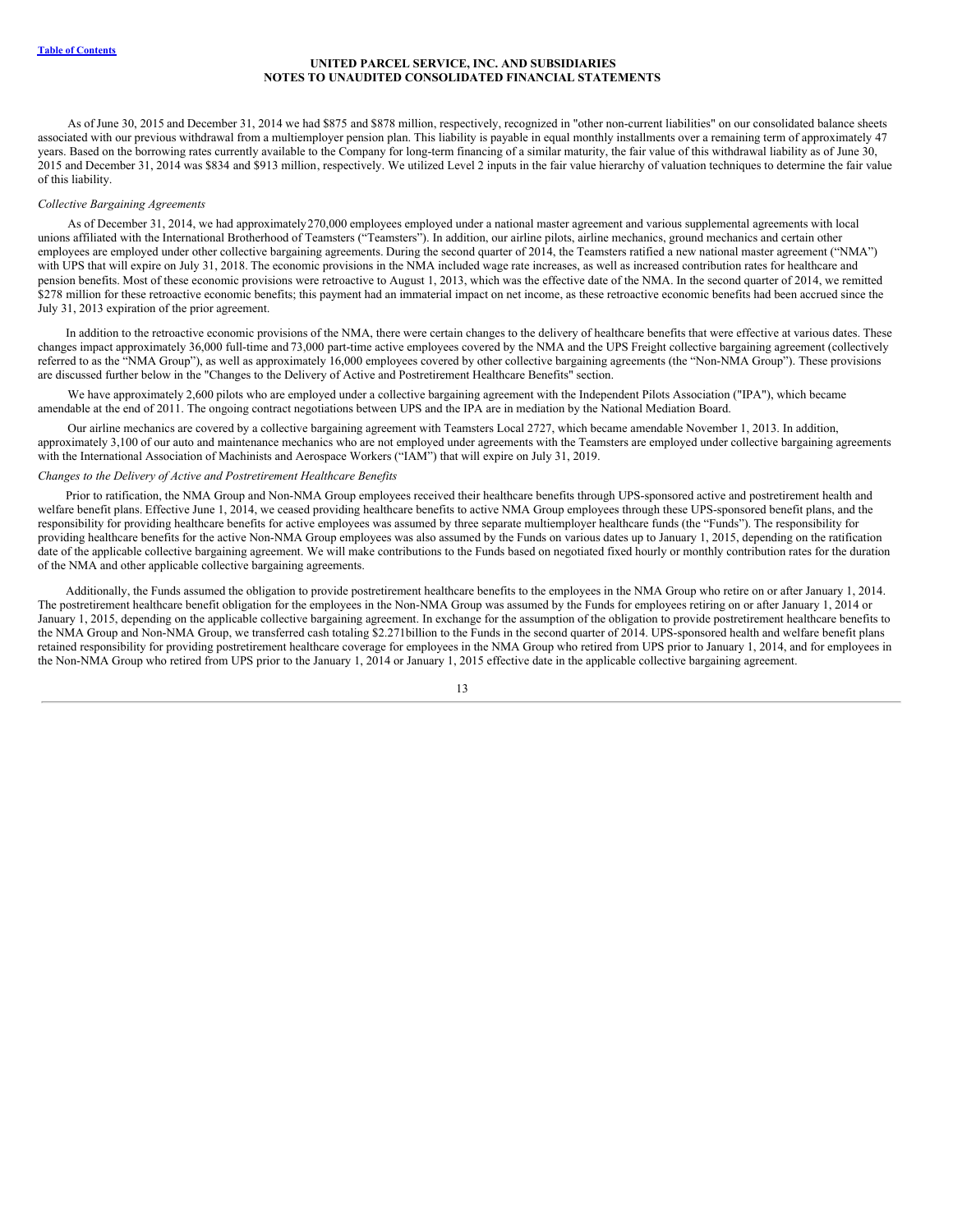# *Accounting Impact of Health and Welfare Plan Changes*

#### Income Statement Impact:

We recorded a pre-tax charge of \$1.066 billion (\$665 million after-tax) in the second quarter of 2014 for the health and welfare plan changes described above. The components of this charge, which was included in "compensation and benefits" expense in the statement of consolidated income, are as follows:

- *Partial Plan Curtailment*: We recorded a \$112 million pre-tax curtailment loss due to the elimination of future service benefit accruals. This curtailment loss represents the accelerated recognition of unamortized prior service costs.
- *Remeasurement of Postretirement Obligation*: We recorded a \$746 million pre-tax loss due to the remeasurement of the postretirement benefit obligations of the affected UPS-sponsored health and welfare benefit plans.
- *Settlement*: We recorded a \$208 million pre-tax settlement loss, which represents the recognition of unamortized actuarial losses associated with the postretirement obligation for the NMA Group.

#### Balance Sheet and Cash Flow Impact:

During the second quarter of 2014, as part of the health and welfare plan changes described previously, we transferred cash totaling \$2.271 billion to the Funds, which was accounted for as a settlement of our postretirement benefit obligations. As of June 30, 2014, we had received approximately \$375 million of cash tax benefits (through reduced U.S. Federal and state quarterly income tax payments) and we received the remaining cash tax benefits of approximately \$479 million resulting from these payments over the remainder of 2014.

For NMA Group employees who retired prior to January 1, 2014 and remained with the UPS-sponsored health and welfare plans, the changes to the contributions, benefits and cost sharing provisions in these plans resulted in an increase in the postretirement benefit obligation, and a corresponding decrease in pre-tax AOCI, of \$13 million upon ratification.

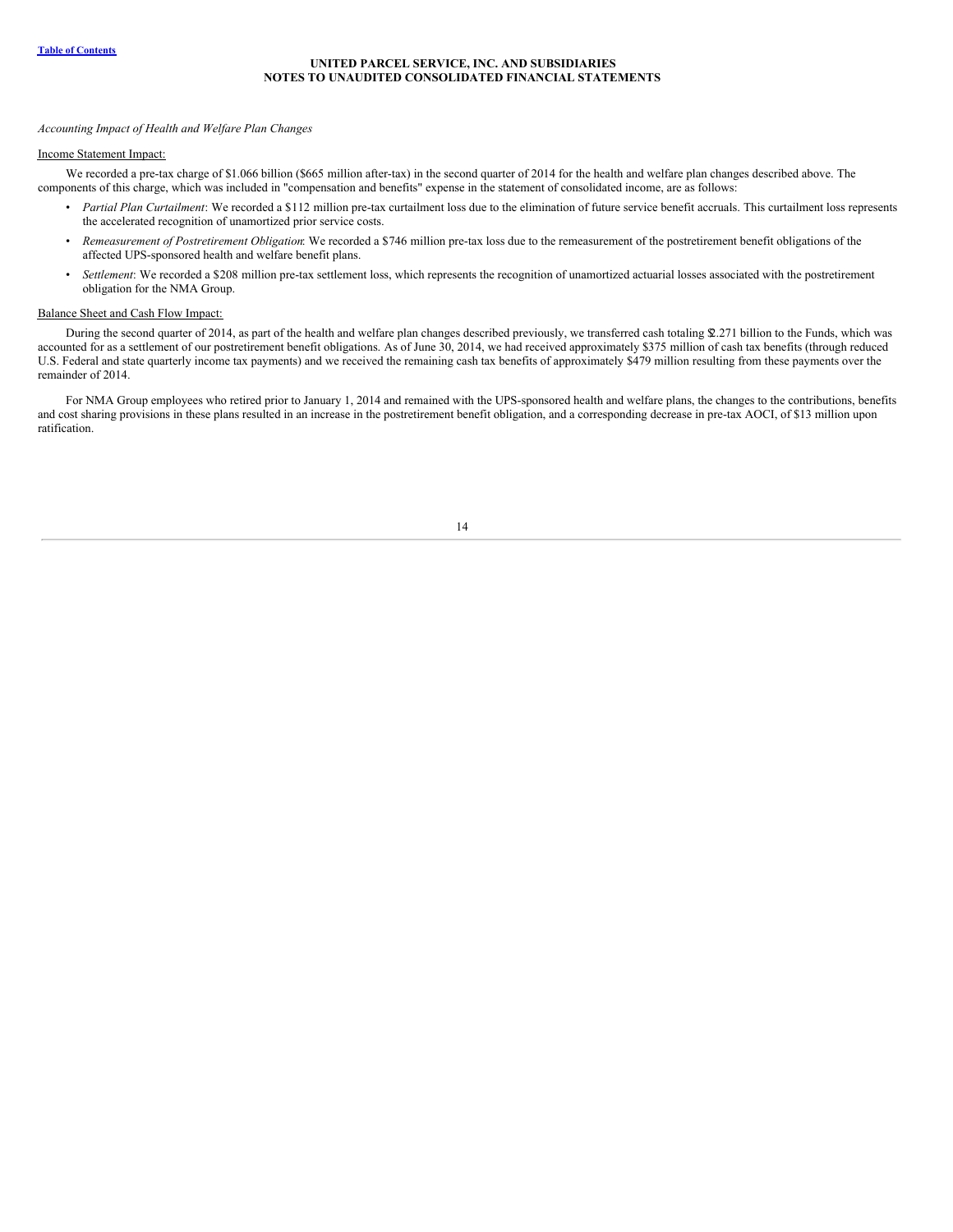# <span id="page-16-0"></span>**NOTE 7. GOODWILL AND INTANGIBLE ASSETS**

The following table indicates the allocation of goodwill by reportable segment as ofJune 30, 2015 and December 31, 2014 (in millions):

|                           | <b>U.S. Domestic</b><br>Package |                                 | International<br>Package | Supply Chain &<br>Freight |       |  | Consolidated |  |  |
|---------------------------|---------------------------------|---------------------------------|--------------------------|---------------------------|-------|--|--------------|--|--|
| <b>December 31, 2014:</b> |                                 | $\overline{\phantom{a}}$        | 449                      |                           | 1,735 |  | 2,184        |  |  |
| Acquired                  |                                 | $\overline{\phantom{a}}$        |                          |                           | 72    |  | 72           |  |  |
| Currency / Other          |                                 | $\overline{\phantom{a}}$        | (16)                     |                           | (26)  |  | (42)         |  |  |
| June 30, 2015:            |                                 | $\hspace{0.1mm}-\hspace{0.1mm}$ | 433                      |                           | 1,781 |  | 2,214        |  |  |

The goodwill acquired in the Supply Chain & Freight segment was related to our March 2015 acquisition of Poltraf Sp. z.o.o. ("Poltraf"), a Polish-based pharmaceutical logistics company recognized for its temperature-sensitive warehousing and transportation solutions, and our June 2015 acquisitions of Parcel Pro, Inc. ("Parcel Pro") and the Insured Parcel Services division of G4S International Logistics ("IPS"), which are businesses that provide services and insurance coverage for the transport of high value luxury goods. The purchase price allocation for acquired companies can be modified for up to one year from the date of acquisition. Our purchase price allocations for Parcel Pro and IPS have not been finalized. These acquisitions were not material to our consolidated financial position or results of operations.

The remaining change in goodwill for both the International Package and Supply Chain & Freight segments was due to the impact of changes in the value of the U.S. Dollar on the translation of non-U.S. Dollar goodwill balances.

The following is a summary of intangible assets as ofJune 30, 2015 and December 31, 2014 (in millions):

|                                |              | <b>Gross Carrying</b><br>Amount | Accumulated<br>Amortization |              |  | <b>Net Carrying</b><br>Value |
|--------------------------------|--------------|---------------------------------|-----------------------------|--------------|--|------------------------------|
| June 30, 2015:                 |              |                                 |                             |              |  |                              |
| Capitalized software           | S            | 2,613                           | S                           | $(1,934)$ \$ |  | 679                          |
| Licenses                       |              | 214                             |                             | (152)        |  | 62                           |
| Franchise rights               |              | 121                             |                             | (80)         |  | 41                           |
| Customer lists                 |              | 144                             |                             | (71)         |  | 73                           |
| Trademarks, patents, and other |              | 35                              |                             | (12)         |  | 23                           |
| Total Intangible Assets, Net   |              | 3,127                           |                             | (2,249)      |  | 878                          |
| December 31, 2014:             |              |                                 |                             |              |  |                              |
| Capitalized software           | $\mathbb{S}$ | 2,641                           | $\mathbb{S}$                | $(1,997)$ \$ |  | 644                          |
| Licenses                       |              | 217                             |                             | (133)        |  | 84                           |
| Franchise rights               |              | 117                             |                             | (77)         |  | 40                           |
| Customer lists                 |              | 123                             |                             | (66)         |  | 57                           |
| Trademarks, patents, and other |              | 31                              |                             | (9)          |  | 22                           |
| Total Intangible Assets, Net   |              | 3,129                           | S                           | (2,282)      |  | 847                          |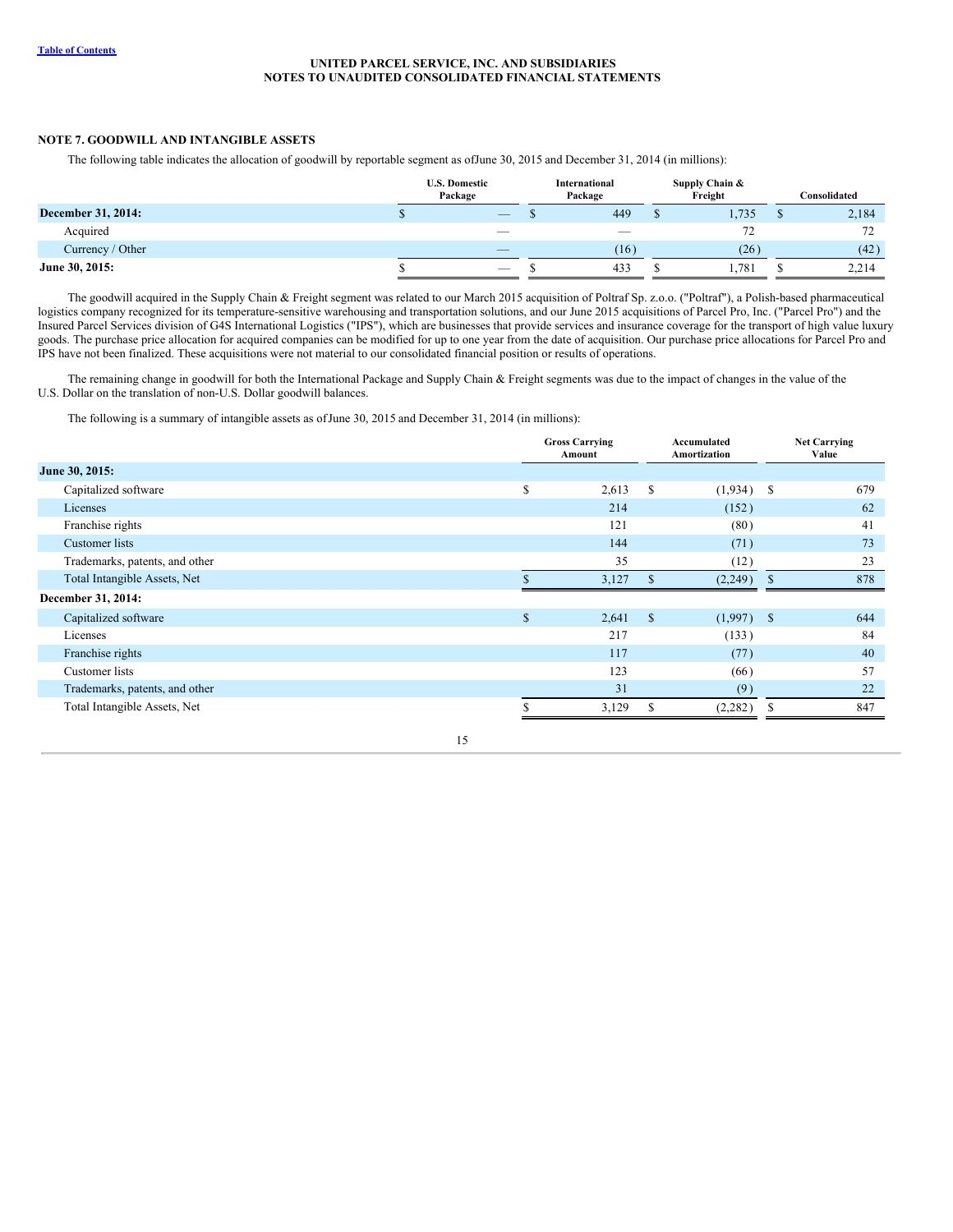# <span id="page-17-0"></span>**NOTE 8. DEBT AND FINANCING ARRANGEMENTS**

The carrying value of our outstanding debt as ofJune 30, 2015 and December 31, 2014 consists of the following (in millions):

|                                 |    | Principal |           |    |         | <b>Carrying Value</b> |        |
|---------------------------------|----|-----------|-----------|----|---------|-----------------------|--------|
|                                 |    | Amount    | Maturity  |    | 2015    |                       | 2014   |
| Commercial paper                | S  | 3,210     | 2015      | S  | 3,209   | $\mathbb{S}$          | 772    |
| Fixed-rate senior notes:        |    |           |           |    |         |                       |        |
| 1.125% senior notes             |    | 375       | 2017      |    | 372     |                       | 370    |
| 5.50% senior notes              |    | 750       | 2018      |    | 798     |                       | 802    |
| 5.125% senior notes             |    | 1,000     | 2019      |    | 1,073   |                       | 1,076  |
| 3.125% senior notes             |    | 1,500     | 2021      |    | 1,612   |                       | 1,617  |
| 2.45% senior notes              |    | 1,000     | 2022      |    | 975     |                       | 977    |
| 6.20% senior notes              |    | 1,500     | 2038      |    | 1,481   |                       | 1,481  |
| 4.875% senior notes             |    | 500       | 2040      |    | 489     |                       | 489    |
| 3.625% senior notes             |    | 375       | 2042      |    | 368     |                       | 367    |
| 8.375% Debentures:              |    |           |           |    |         |                       |        |
| 8.375% debentures               |    | 424       | 2020      |    | 477     |                       | 480    |
| 8.375% debentures               |    | 276       | 2030      |    | 283     |                       | 283    |
| Pound Sterling notes:           |    |           |           |    |         |                       |        |
| 5.50% notes                     |    | 105       | 2031      |    | 101     |                       | 99     |
| 5.125% notes                    |    | 717       | 2050      |    | 683     |                       | 673    |
| Floating rate senior notes      |    | 463       | 2049-2064 |    | 459     |                       | 459    |
| Capital lease obligations       |    | 434       | 2015-3005 |    | 434     |                       | 505    |
| Facility notes and bonds        |    | 320       | 2015-2036 |    | 320     |                       | 320    |
| Other debt                      |    | 18        | 2015-2022 |    | 18      |                       | 17     |
| <b>Total Debt</b>               | S. | 12,967    |           |    | 13,152  |                       | 10,787 |
| <b>Less: Current Maturities</b> |    |           |           |    | (3,252) |                       | (923)  |
| Long-term Debt                  |    |           |           | \$ | 9,900   | \$                    | 9,864  |
|                                 |    |           |           |    |         |                       |        |

#### *Sources of Credit*

We are authorized to borrow up to \$10.0 billion under the U.S. commercial paper program we maintain. We had \$2.547 billion outstanding under this program as of June 30, 2015, with an average interest rate of0.10%. We also maintain a European commercial paper program under which we are authorized to borrow up to €5.0 billion in a variety of currencies. We had £420 million (\$662 million) outstanding under this program as of June 30, 2015 with an average interest rate of 0.49%. As of June 30, 2015, we have classified the entire commercial paper balance as a current liability on our consolidated balance sheet.

We maintain two credit agreements with a consortium of banks. One of these agreements provides revolving credit facilities of \$1.5 billion, and expires on March 26, 2016. Generally, amounts outstanding under this facility bear interest at a periodic fixed rate equal to LIBOR for the applicable interest period and currency denomination, plus an applicable margin. Alternatively, a fluctuating rate of interest equal to the highest of (1) JPMorgan Chase Bank's publicly announced prime rate; (2) the Federal Funds effective rate plus 0.50%; and (3) LIBOR for a one month interest period plus1.00%, plus an applicable margin, may be used at our discretion. In each case, the applicable margin for advances bearing interest based on LIBOR is a percentage determined by quotations from Markit Group Ltd. for our 1-year credit default swap spread, subject to a minimum rate of 0.10% and a maximum rate of 0.75%. The applicable margin for advances bearing interest based on the prime rate is1.00% below the applicable margin for LIBOR advances (but not lower than 0.00%). We are also able to request advances under this facility based on competitive bids for the applicable interest rate. There were no amounts outstanding under this facility as of June 30, 2015.

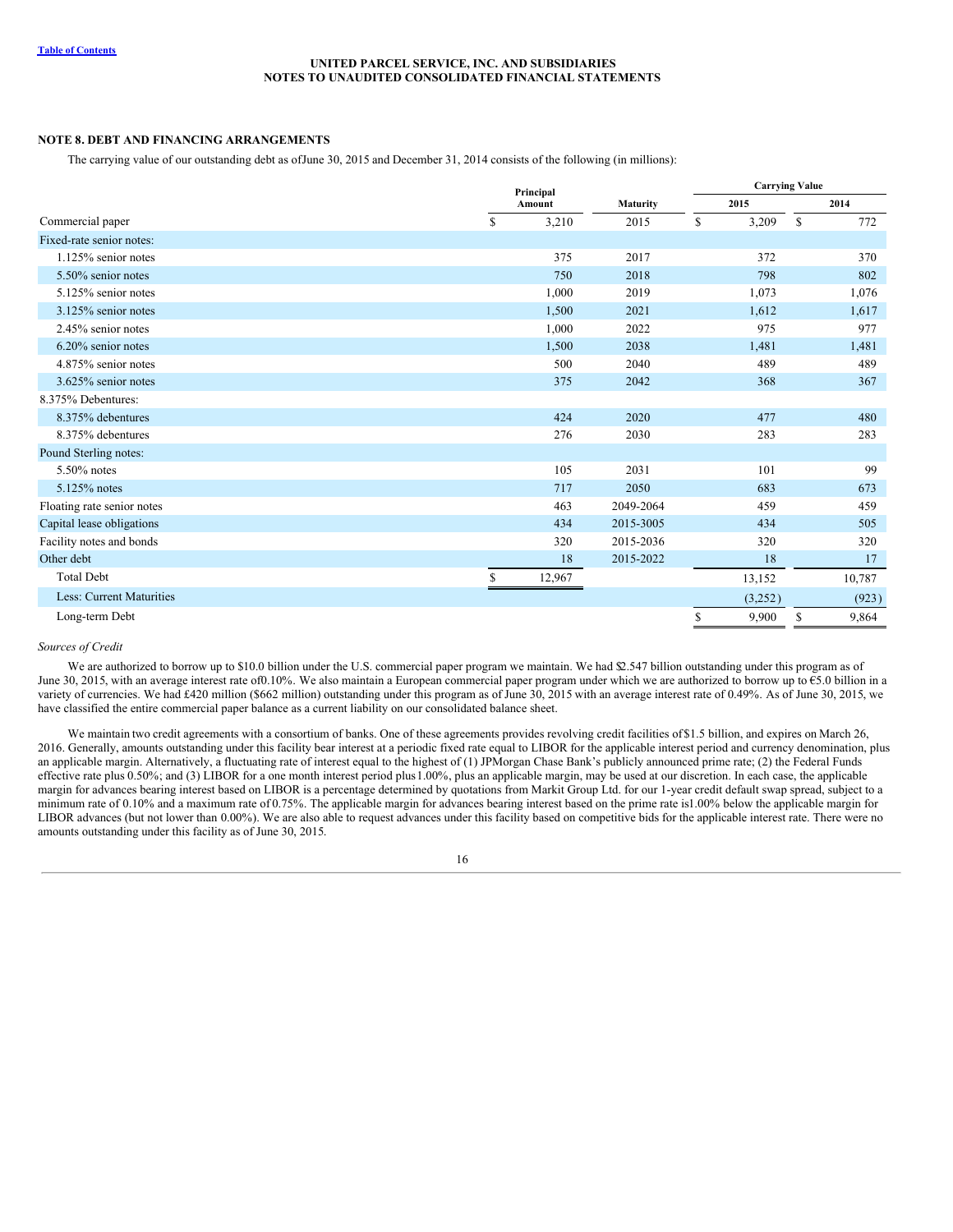The second agreement provides revolving credit facilities of \$3.0 billion, and expires on March 27, 2020. Generally, amounts outstanding under this facility bear interest at a periodic fixed rate equal to LIBOR for the applicable interest period and currency denomination, plus an applicable margin. Alternatively, a fluctuating rate of interest equal to the highest of (1) JPMorgan Chase Bank's publicly announced prime rate; (2) the Federal Funds effective rate plus 0.50%; and (3) LIBOR for a one month interest period plus 1.00%, plus an applicable margin, may be used at our discretion. In each case, the applicable margin for advances bearing interest based on LIBOR is a percentage determined by quotations from Markit Group Ltd. for our 1-year credit default swap spread, interpolated for a period from the date of determination of such credit default swap spread in connection with a new interest period until the latest maturity date of this facility then in effect (but not less than a period of one year). The minimum applicable margin rate is 0.10% and the maximum applicable margin rate is0.75% per annum. The applicable margin for advances bearing interest based on the prime rate is1.00% below the applicable margin for LIBOR advances (but not less than 0.00%). We are also able to request advances under this facility based on competitive bids. There were no amounts outstanding under this facility as of June 30, 2015.

#### *Debt Covenants*

Our existing debt instruments and credit facilities subject us to certain financial covenants. As ofJune 30, 2015 and for all prior periods, we have satisfied these financial covenants. These covenants limit the amount of secured indebtedness that we may incur, and limit the amount of attributable debt in sale-leaseback transactions, to 10% of net tangible assets. As of June 30, 2015, 10% of net tangible assets was equivalent to\$2.386 billion; however, we have no covered sale-leaseback transactions or secured indebtedness outstanding. We do not expect these covenants to have a material impact on our financial condition or liquidity.

#### *Fair Value of Debt*

Based on the borrowing rates currently available to the Company for long-term debt with similar terms and maturities, the fair value of long-term debt, including current maturities, was approximately \$14.337 and \$12.257 billion as of June 30, 2015 and December 31, 2014, respectively. We utilized Level 2 inputs in the fair value hierarchy of valuation techniques to determine the fair value of all of our debt instruments.

#### <span id="page-18-0"></span>**NOTE 9. LEGAL PROCEEDINGS AND CONTINGENCIES**

We are involved in a number of judicial proceedings and other matters arising from the conduct of our business activities.

Although there can be no assurance as to the ultimate outcome, we have generally denied, or believe we have a meritorious defense and will deny, liability in all litigation pending against us, including (except as otherwise noted herein) the matters described below, and we intend to defend vigorously each case. We have accrued for legal claims when, and to the extent that, amounts associated with the claims become probable and can be reasonably estimated. The actual costs of resolving legal claims may be substantially higher or lower than the amounts accrued for those claims.

For those matters as to which we are not able to estimate a possible loss or range of loss, we are not able to determine whether the loss will have a material adverse effect on our business, financial condition or results of operations or liquidity. For matters in this category, we have indicated in the descriptions that follow the reasons that we are unable to estimate the possible loss or range of loss.

#### *Judicial Proceedings*

We are a defendant in a number of lawsuits filed in state and federal courts containing various class action allegations under state wage-and-hour laws. At this time, we do not believe that any loss associated with these matters would have a material adverse effect on our financial condition, results of operations or liquidity.

UPS and our subsidiary The UPS Store, Inc., are defendants in Morgate v. The UPS Store, Inc. et al. an action in the Los Angeles Superior Court brought on behalf of a certified class of all franchisees who chose to rebrand their Mail Boxes Etc. franchises to The UPS Store in March 2003. Plaintiff alleges that UPS and The UPS Store, Inc. misrepresented and omitted facts to the class about the market tests that were conducted before offering the class the choice of whether to rebrand to The UPS Store. The court has scheduled a trial for November 2015, limited to the claim of the class representative. After that trial is complete, the court will consider how to proceed with respect to the claims of the other class members.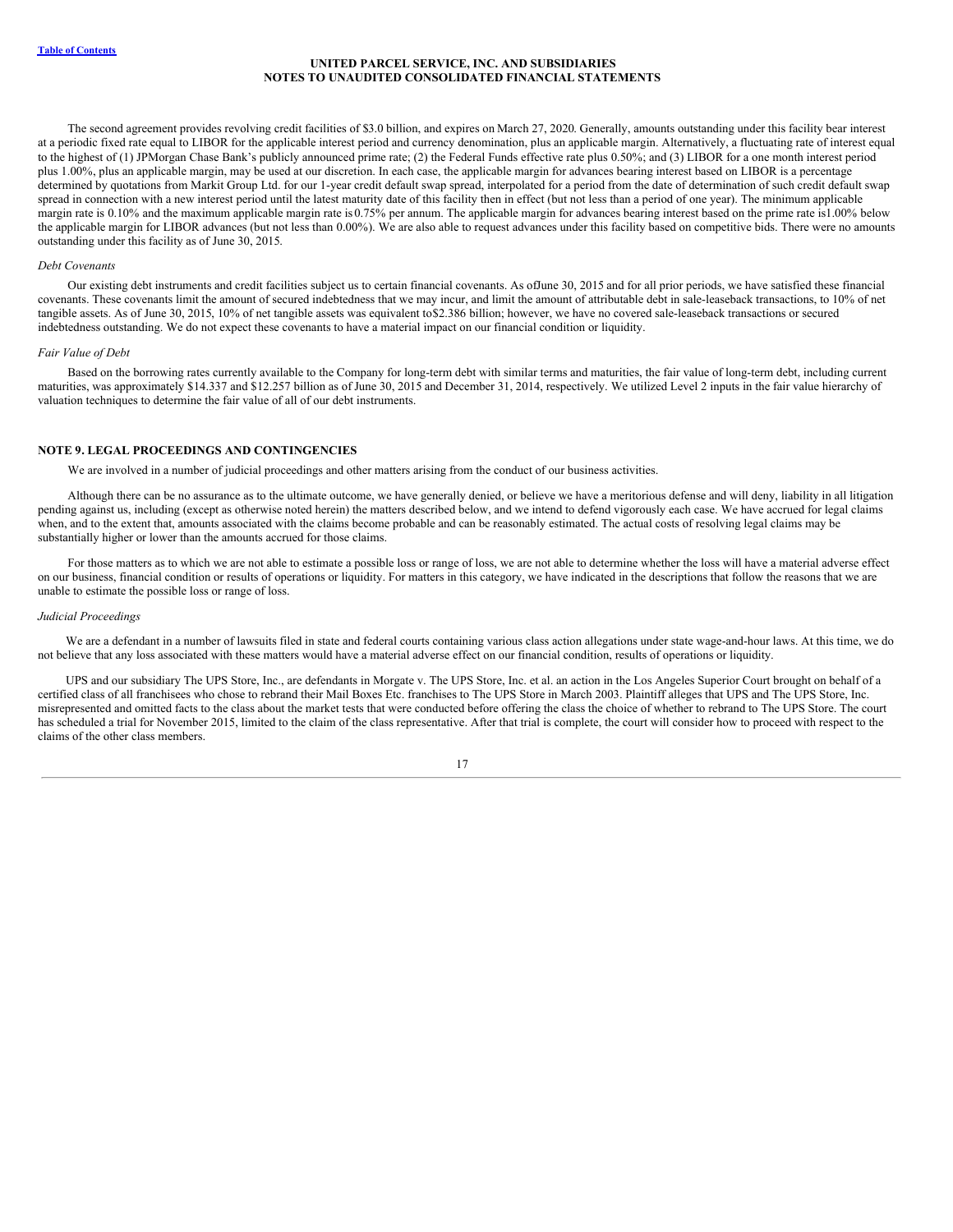There are multiple factors that prevent us from being able to estimate the amount of loss, if any, that may result from the remaining aspects of this case, including: (1) we are vigorously defending ourselves and believe we have a number of meritorious legal defenses; and (2) it remains uncertain what evidence of damages, if any, plaintiffs will be able to present. Accordingly, at this time, we are not able to estimate a possible loss or range of loss that may result from this matter or to determine whether such loss, if any, would have a material adverse effect on our financial condition, results of operations or liquidity.

In AFMS LLC v. UPS and FedEx Corporation, a lawsuit filed in federal court in the Central District of California in August 2010, the plaintiff asserts that UPS and FedEx violated U.S. antitrust law by conspiring to refuse to negotiate with third-party negotiators retained by shippers and by individually imposing policies that prevent shippers from using such negotiators. UPS and FedEx have moved for summary judgment. The Court granted these motions on April 30, 2015, entered judgment in favor of UPS and FedEx, and dismissed the case. On May 21, 2015, plaintiff filed a notice of appeal to the Court of Appeals for the Ninth Circuit. The Antitrust Division of the U.S. Department of Justice ("DOJ") has an open civil investigation of our policies and practices for dealing with third-party negotiators. We have cooperated with this investigation. We deny any liability with respect to these matters and intend to vigorously defend ourselves. There are multiple factors that prevent us from being able to estimate the amount of loss, if any, that may result from these matters including: (1) the DOJ investigation is pending; (2) the Court granted our motion for summary judgment; and (3) plaintiff has filed a notice of appeal. Accordingly, at this time, we are not able to estimate a possible loss or range of loss that may result from these matters or to determine whether such loss, if any, would have a material adverse effect on our financial condition, results of operations or liquidity.

In Canada, four purported class-action cases were filed against us in British Columbia (2006); Ontario (2007) and Québec (2006 and 2013). The cases each allege inadequate disclosure concerning the existence and cost of brokerage services provided by us under applicable provincial consumer protection legislation and infringement of interest restriction provisions under the Criminal Code of Canada. The British Columbia class action was declared inappropriate for certification and dismissed by the trial judge. That decision was upheld by the British Columbia Court of Appeal in March 2010, which ended the case in our favor. The Ontario class action was certified in September 2011. Partial summary judgment was granted to us and the plaintiffs by the Ontario motions court. The complaint under the Criminal Code was dismissed. No appeal is being taken from that decision. The allegations of inadequate disclosure were granted and we are appealing that decision. The motion to authorize the 2006 Québec litigation as a class action was dismissed by the motions judge in October 2012; there was no appeal, which ended that case in our favor. The 2013 Québec litigation also has been dismissed. We deny all liability and are vigorously defending the one outstanding case in Ontario. There are multiple factors that prevent us from being able to estimate the amount of loss, if any, that may result from this matter, including: (1) we are vigorously defending ourselves and believe that we have a number of meritorious legal defenses; and (2) there are unresolved questions of law and fact that could be important to the ultimate resolution of this matter. Accordingly, at this time, we are not able to estimate a possible loss or range of loss that may result from this matter or to determine whether such loss, if any, would have a material adverse effect on our financial condition, results of operations or liquidity.

#### *Other Matters*

In January 2008, a class action complaint was filed in the United States District Court for the Eastern District of New York alleging price-fixing activities relating to the provision of freight forwarding services. UPS was not named in this case. In July 2009, the plaintiffs filed a First Amended Complaint naming numerous global freight forwarders as defendants. UPS and UPS Supply Chain Solutions are among the 60 defendants named in the amended complaint. After two rounds of motions to dismiss, in October 2014, UPS entered into a settlement agreement with the plaintiffs to settle the remaining claims asserted against UPS for an immaterial amount. The court granted preliminary approval of the settlement on December 16, 2014. The settlement is subject to final court approval, which is currently scheduled to be considered by the Court on November 2, 2015.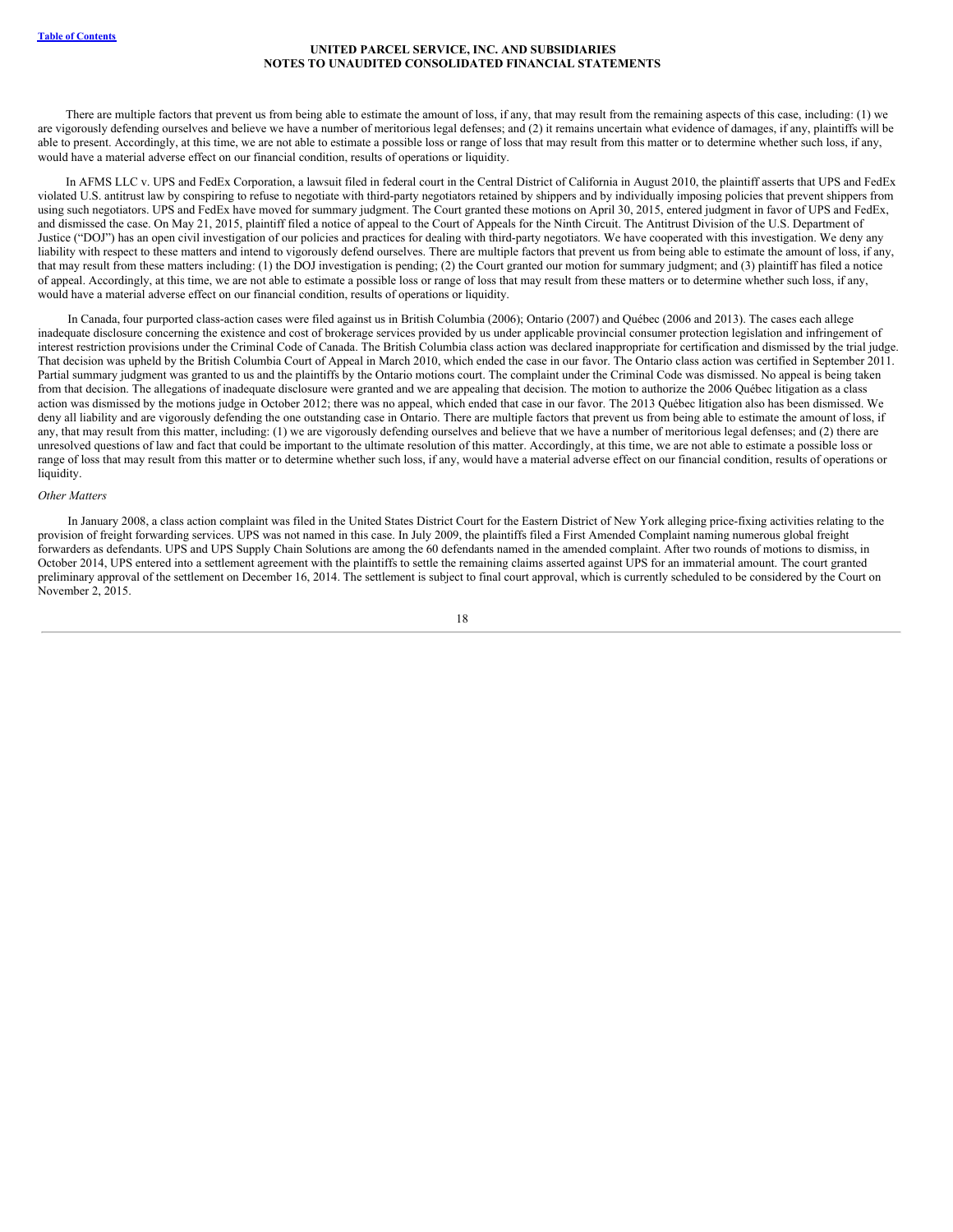In August 2010, competition authorities in Brazil opened an administrative proceeding to investigate alleged anticompetitive behavior in the freight forwarding industry. Approximately 45 freight forwarding companies and individuals are named in the proceeding, including UPS, UPS SCS Transportes (Brasil) S.A., and a former employee in Brazil. UPS submitted its written defenses to these allegations in April 2014. UPS intends to continue to defend itself in these proceedings. In November 2012, the Commerce Commission of Singapore initiated an investigation with respect to similar matters. On May 29, 2015, the Commerce Commission of Singapore informed UPS that it was closing the investigation with no action.

We are cooperating with each of these investigations, and intend to continue to vigorously defend ourselves. There are multiple factors that prevent us from being able to estimate the amount of loss, if any, that may result from this matter including: (1) we are vigorously defending the matter and believe that we have a number of meritorious legal defenses; (2) there are unresolved questions of law that could be of importance to the ultimate resolutions of this matter, including the calculation of any potential fine; and (3) there is uncertainty about the time period that is the subject of the investigations. Accordingly, at this time, we are not able to estimate a possible loss or range of loss that may result from this matter or to determine whether such loss, if any, would have a material adverse effect on our financial condition, results of operations or liquidity.

In January 2014, we received a Civil Investigative Demand from the DOJ seeking documents related to possible damages under the False Claims Act ("FCA") in connection with delivery services provided to government customers where guaranteed commitment times allegedly were not met. The General Services Administration - Office of Inspector General had previously sought similar documents. We also have been contacted by multiple states requesting this information. The Company cooperated with these inquiries. The Company reached agreements in principle during the second quarter of 2015 with the DOJ and a group of state and local governments to resolve all of their respective claims. We do not believe that the terms of the settlements will have a material adverse effect on our financial condition, results of operations or liquidity.

In February 2015, the State and City of New York filed suit against UPS in the U.S. District Court for the Southern District of New York, arising from alleged shipments of cigarettes to New York State and City residents. The complaint asserts claims under various federal and state laws. The complaint also includes a claim that UPS violated the Assurance of Discontinuance it entered into with the New York Attorney General in 2005 concerning cigarette deliveries. The court held a hearing on our motion to dismiss in July 2015. There are multiple factors that prevent us from being able to estimate the amount of loss, if any, that may result from this case, including: (1) we are vigorously defending ourselves and believe we have a number of meritorious factual and legal defenses; and (2) it remains uncertain what evidence of their claims and damages, if any, plaintiffs will be able to present. Accordingly, at this time, we are not able to estimate a possible loss or range of loss that may result from this matter or to determine whether such loss, if any, would have a material adverse effect on our financial condition, results of operations or liquidity.

We are a defendant in various other lawsuits that arose in the normal course of business. We do not believe that the eventual resolution of these other lawsuits (either individually or in the aggregate), including any reasonably possible losses in excess of current accruals, will have a material adverse effect on our financial condition, results of operations or liquidity.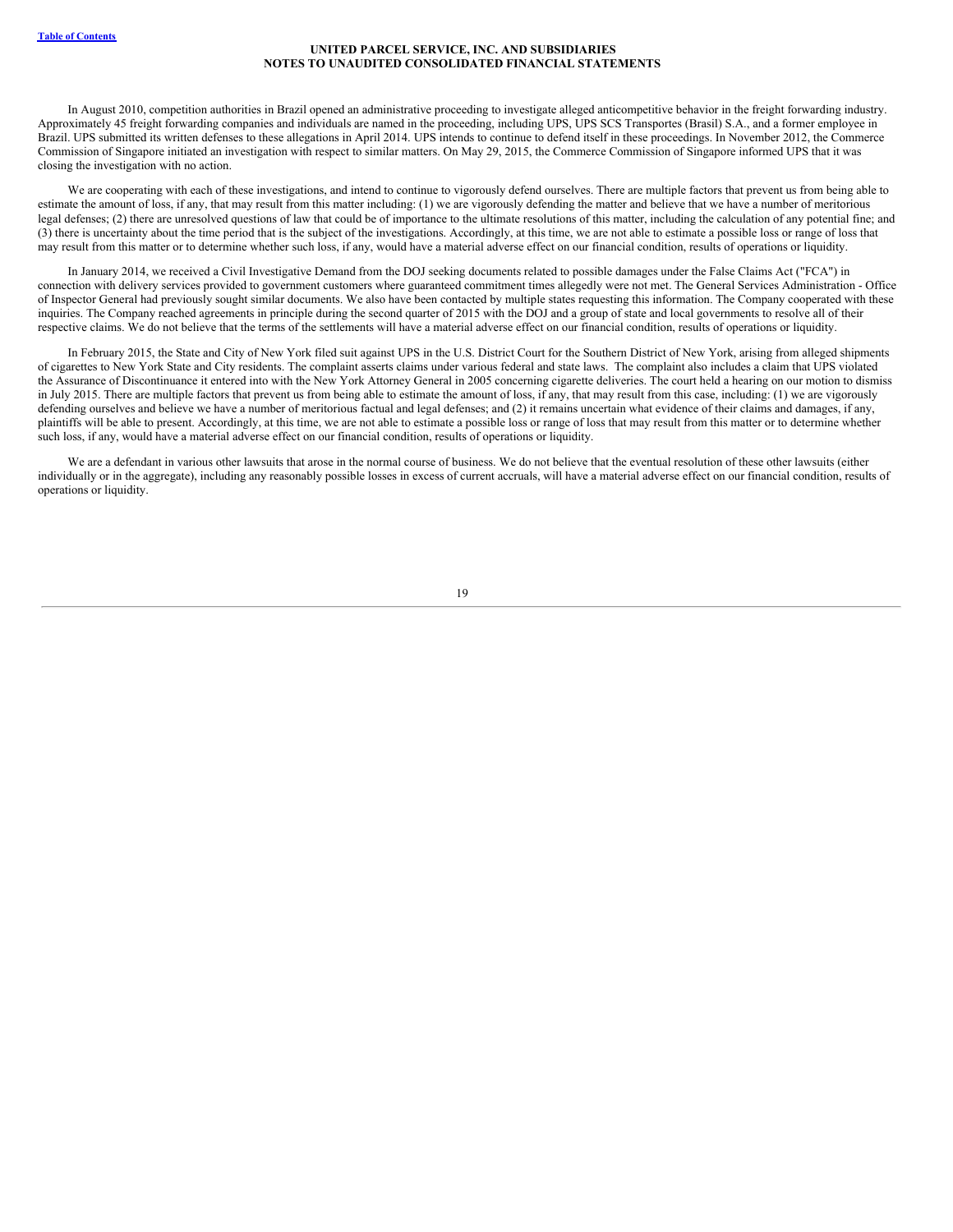### <span id="page-21-0"></span>**NOTE 10. SHAREOWNERS' EQUITY**

#### *Capital Stock, Additional Paid-In Capital and Retained Earnings*

We maintain two classes of common stock, which are distinguished from each other primarily by their respective voting rights. Class A shares are entitled to10 votes per share, whereas class B shares are entitled to one vote per share. Class A shares are primarily held by UPS employees and retirees, and these shares are fully convertible on a one-to-one basis into class B shares at any time. Class B shares are publicly traded on the New York Stock Exchange under the symbol "UPS". Class A and B shares both have a \$0.01 par value, and as ofJune 30, 2015, there were 4.6 billion class A shares and 5.6 billion class B shares authorized to be issued. Additionally, there are200 million preferred shares, with a \$0.01 par value, authorized to be issued; as ofJune 30, 2015, no preferred shares had been issued.

The following is a rollforward of our common stock, additional paid-in capital and retained earnings accounts for thesix months ended June 30, 2015 and 2014 (in millions, except per share amounts):

|                                                |                | 2015         |                 | 2014           |               |                |  |
|------------------------------------------------|----------------|--------------|-----------------|----------------|---------------|----------------|--|
|                                                | <b>Shares</b>  |              | <b>Dollars</b>  | <b>Shares</b>  |               | <b>Dollars</b> |  |
| <b>Class A Common Stock</b>                    |                |              |                 |                |               |                |  |
| Balance at beginning of period                 | 201            | $\mathbb{S}$ | $\overline{2}$  | 212            | $\mathbb{S}$  | 2              |  |
| Common stock purchases                         | (2)            |              |                 | (3)            |               |                |  |
| Stock award plans                              | $\overline{4}$ |              |                 | $\overline{4}$ |               |                |  |
| Common stock issuances                         | $\overline{1}$ |              |                 | 1              |               |                |  |
| Conversions of class A to class B common stock | (5)            |              |                 | (6)            |               |                |  |
| Class A shares issued at end of period         | 199            | $\mathbb{S}$ | $\overline{2}$  | 208            | $\mathbb{S}$  | 2              |  |
| <b>Class B Common Stock</b>                    |                |              |                 |                |               |                |  |
| Balance at beginning of period                 | 705            | $\mathbb{S}$ | $7\phantom{.0}$ | 712            | $\mathsf{\$}$ | $\tau$         |  |
| Common stock purchases                         | (12)           |              |                 | (11)           |               |                |  |
| Conversions of class A to class B common stock | $\overline{5}$ |              |                 | 6              |               |                |  |
| Class B shares issued at end of period         | 698            | S            | $\tau$          | 707            | $\mathbb{S}$  | $\tau$         |  |
| <b>Additional Paid-In Capital</b>              |                |              |                 |                |               |                |  |
| Balance at beginning of period                 |                | S            |                 |                | \$            |                |  |
| Stock award plans                              |                |              | 265             |                |               | 232            |  |
| Common stock purchases                         |                |              | (392)           |                |               | (481)          |  |
| Common stock issuances                         |                |              | 173             |                |               | 147            |  |
| Option premiums received (paid)                |                |              | (46)            |                |               | 102            |  |
| Balance at end of period                       |                |              |                 |                |               |                |  |
|                                                |                | <b>S</b>     |                 |                | \$            |                |  |
| <b>Retained Earnings</b>                       |                |              |                 |                |               |                |  |
| Balance at beginning of period                 |                | $\mathbb{S}$ | 5,726           |                | $\mathbb{S}$  | 6,925          |  |
| Net income attributable to common shareowners  |                |              | 2,256           |                |               | 1,365          |  |
| Dividends (\$1.46 and \$1.34 per share)        |                |              | (1,348)         |                |               | (1,253)        |  |
| Common stock purchases                         |                |              | (966)           |                |               | (882)          |  |
| Balance at end of period                       |                | $\mathbb{S}$ | 5,668           |                | $\mathbb{S}$  | 6,155          |  |

In total, we repurchased 13.5 million shares of class A and class B common stock for\$1.358 billion during the six months ended June 30, 2015, and 13.7 million shares for \$1.363 billion during the six months ended June 30, 2014. In February 2013, the Board of Directors approved a new share repurchase authorization of\$10.0 billion, which has no expiration date. As of June 30, 2015, we had \$2.794 billion of this share repurchase authorization available.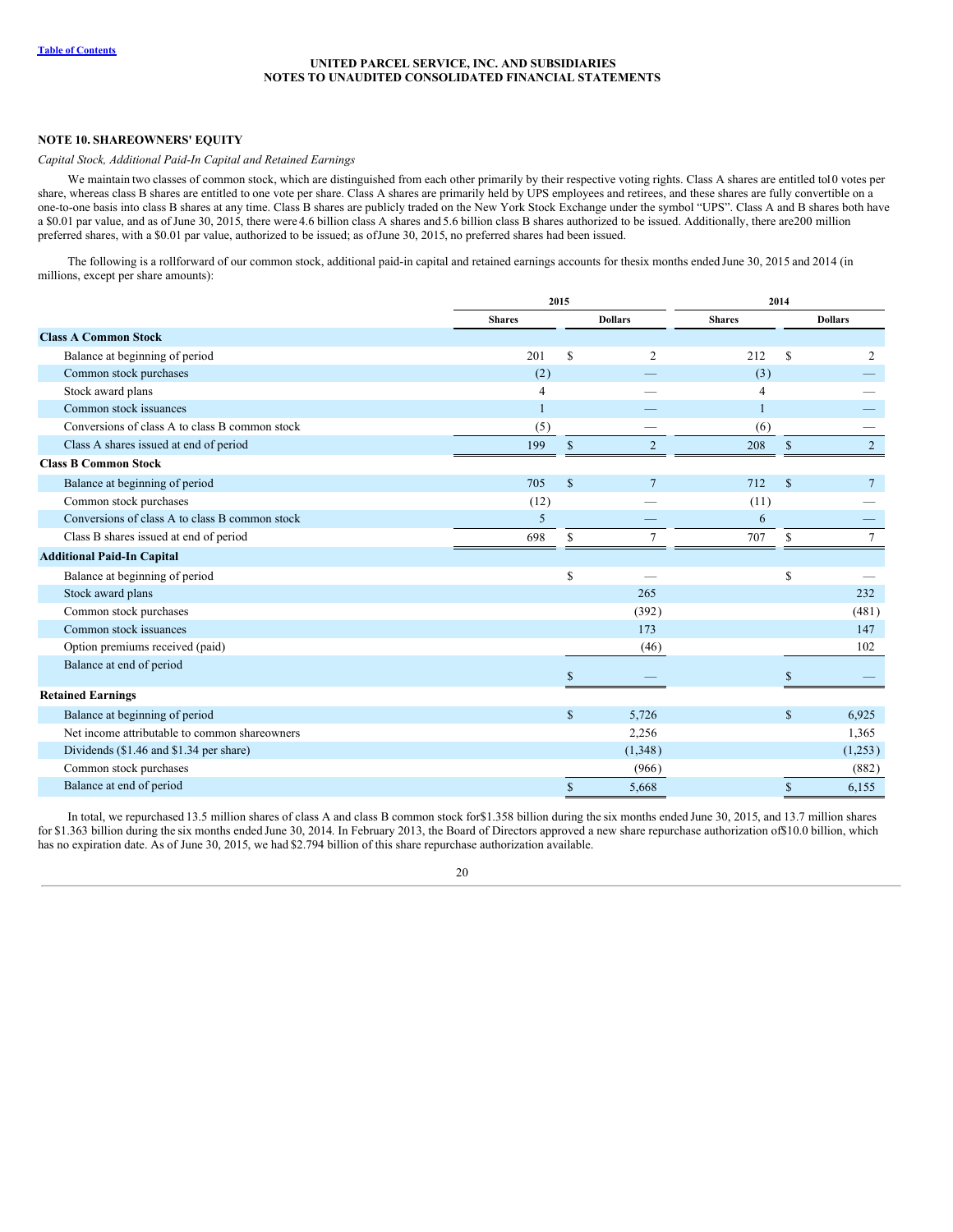From time to time, we enter into share repurchase programs with large financial institutions to assist in our buyback of company stock. These programs allow us to repurchase our shares at a price below the weighted average UPS share price for a given period. During the second quarter of 2015, we entered into an accelerated share repurchase program which allowed us to repurchase 4.0 million shares for \$400 million. The program was completed in June 2015.

In order to lower the average cost of acquiring shares in our ongoing share repurchase program, we periodically enter into structured repurchase agreements involving the use of capped call options for the purchase of UPS class B shares. We pay a fixed sum of cash upon execution of each agreement in exchange for the right to receive either a predetermined amount of cash or stock. Upon expiration of each agreement, if the closing market price of our common stock is above the pre-determined price, we will have our initial investment returned with a premium in either cash or shares (at our election). If the closing market price of our common stock is at or below the pre-determined price, we will receive the number of shares specified in the agreement. We received (paid) net premiums of \$(46) and \$102 million during the first six months of 2015 and 2014, respectively, related to entering into and settling capped call options for the purchase of class B shares. As of June 30, 2015, we had outstanding options for the purchase of2.3 million shares, with a weighted average strike price of \$89.91 per share, that will settle in the third and fourth quarters of 2015.

#### *Accumulated Other Comprehensive Income (Loss)*

We experience activity in AOCI for unrealized holding gains and losses on available-for-sale securities, foreign currency translation adjustments, unrealized gains and losses from derivatives that qualify as hedges of cash flows and unrecognized pension and postretirement benefit costs. The activity in AOCI for the six months ended June 30, 2015 and 2014 is as follows (in millions):

|                                                                                     |   | 2015    |    | 2014  |
|-------------------------------------------------------------------------------------|---|---------|----|-------|
| Foreign currency translation gain (loss):                                           |   |         |    |       |
| Balance at beginning of period                                                      | S | (457)   | -8 | (126) |
| Reclassification to earnings (no tax impact in either period)                       |   |         |    |       |
| Translation adjustment (net of tax effect of \$0 and \$3)                           |   | (203)   |    | 3     |
| Balance at end of period                                                            |   | (660)   |    | (123) |
| Unrealized gain (loss) on marketable securities, net of tax:                        |   |         |    |       |
| Balance at beginning of period                                                      |   |         |    | (1)   |
| Current period changes in fair value (net of tax effect of \$0 and \$1)             |   |         |    |       |
| Reclassification to earnings (no tax impact in either period)                       |   |         |    |       |
| Balance at end of period                                                            |   |         |    |       |
| Unrealized gain (loss) on cash flow hedges, net of tax:                             |   |         |    |       |
| Balance at beginning of period                                                      |   | 61      |    | (219) |
| Current period changes in fair value (net of tax effect of \$56 and $\S(27)$ )      |   | 91      |    | (44)  |
| Reclassification to earnings (net of tax effect of $\S(45)$ ) and $\S1$ )           |   | (74)    |    | 3     |
| Balance at end of period                                                            |   | 78      |    | (260) |
| Unrecognized pension and postretirement benefit costs, net of tax:                  |   |         |    |       |
| Balance at beginning of period                                                      |   | (3,198) |    | (114) |
| Reclassification to earnings (net of tax effect of \$35 and \$430)                  |   | 52      |    | 715   |
| Remeasurement of plan assets and liabilities (net of tax effect of \$0 and \$(488)) |   |         |    | (815) |
| Balance at end of period                                                            |   | (3,146) |    | (214) |
| Accumulated other comprehensive income (loss) at end of period                      |   | (3,727) |    | (596) |
|                                                                                     |   |         |    |       |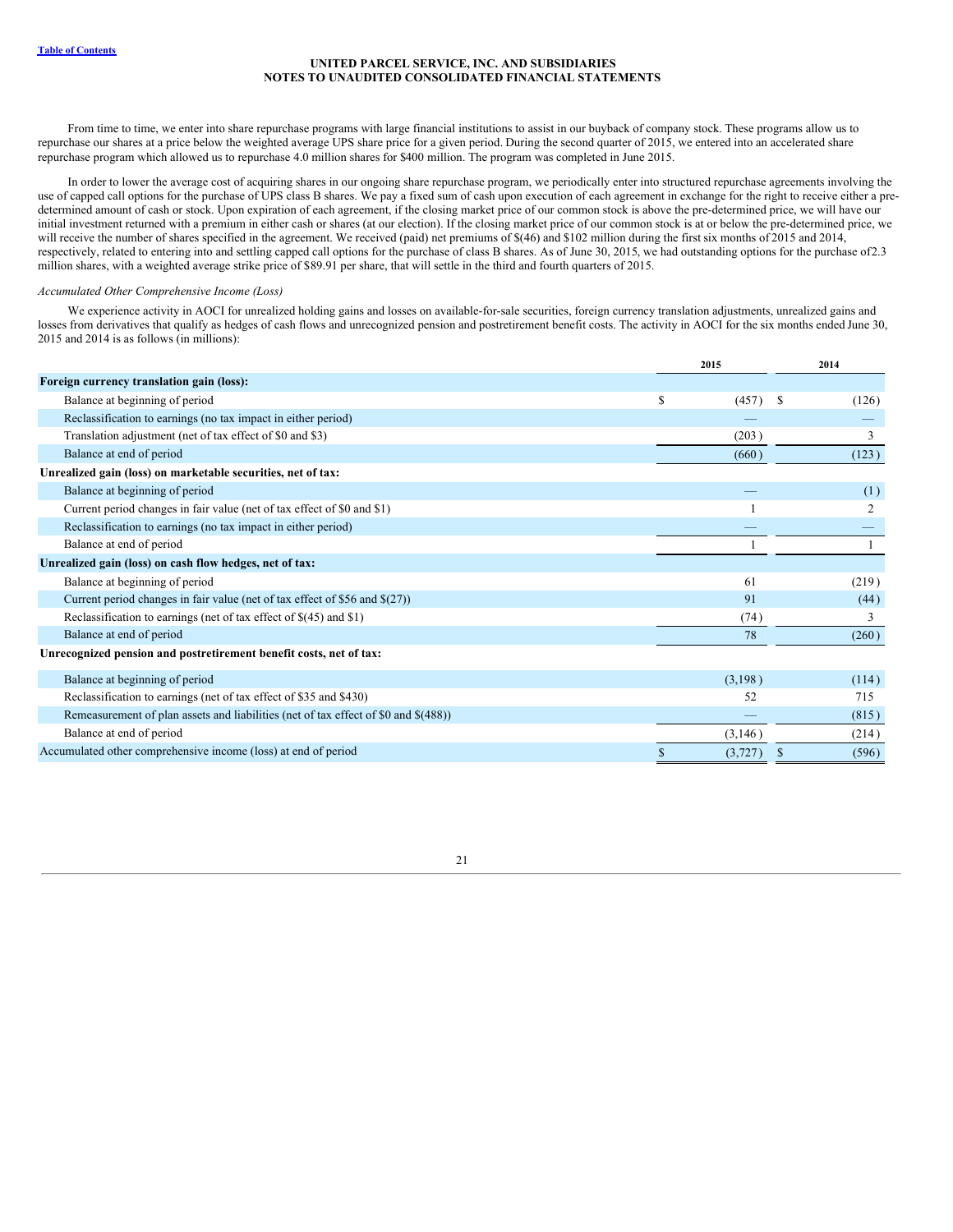Detail of the gains (losses) reclassified from AOCI to the statements of consolidated income for thethree and six months ended June 30, 2015 and 2014 is as follows (in millions):

# **Three Months Ended June 30:**

|                                                        |   | <b>Amount Reclassified from AOCI</b> |       |       |                                                   |
|--------------------------------------------------------|---|--------------------------------------|-------|-------|---------------------------------------------------|
|                                                        |   | 2015                                 |       | 2014  | <b>Affected Line Item in the Income Statement</b> |
| Unrealized gain (loss) on marketable securities:       |   |                                      |       |       |                                                   |
| Realized gain (loss) on sale of securities             | S |                                      | S     |       | Investment income                                 |
| Income tax (expense) benefit                           |   |                                      |       |       | Income tax expense                                |
| Impact on net income                                   |   |                                      |       |       | Net income                                        |
| Unrealized gain (loss) on cash flow hedges:            |   |                                      |       |       |                                                   |
| Interest rate contracts                                |   | (6)                                  |       | (5)   | Interest expense                                  |
| Foreign exchange contracts                             |   | 11                                   |       | 20    | Interest expense                                  |
| Foreign exchange contracts                             |   | 77                                   |       | (12)  | Revenue                                           |
| Income tax (expense) benefit                           |   | (31)                                 |       | (2)   | Income tax expense                                |
| Impact on net income                                   |   | 51                                   |       |       | Net income                                        |
| Unrecognized pension and postretirement benefit costs: |   |                                      |       |       |                                                   |
| Prior service costs                                    |   | (44)                                 |       | (36)  | Compensation and benefits                         |
| Settlement and curtailment loss                        |   |                                      |       | (320) | Compensation and benefits                         |
| Remeasurement of benefit obligation                    |   |                                      |       | (746) | Compensation and benefits                         |
| Income tax (expense) benefit                           |   | 18                                   |       | 414   | Income tax expense                                |
| Impact on net income                                   |   | (26)                                 | (688) |       | Net income                                        |
|                                                        |   |                                      |       |       |                                                   |
| Total amount reclassified for the period               |   | 25                                   |       | (687) | Net income                                        |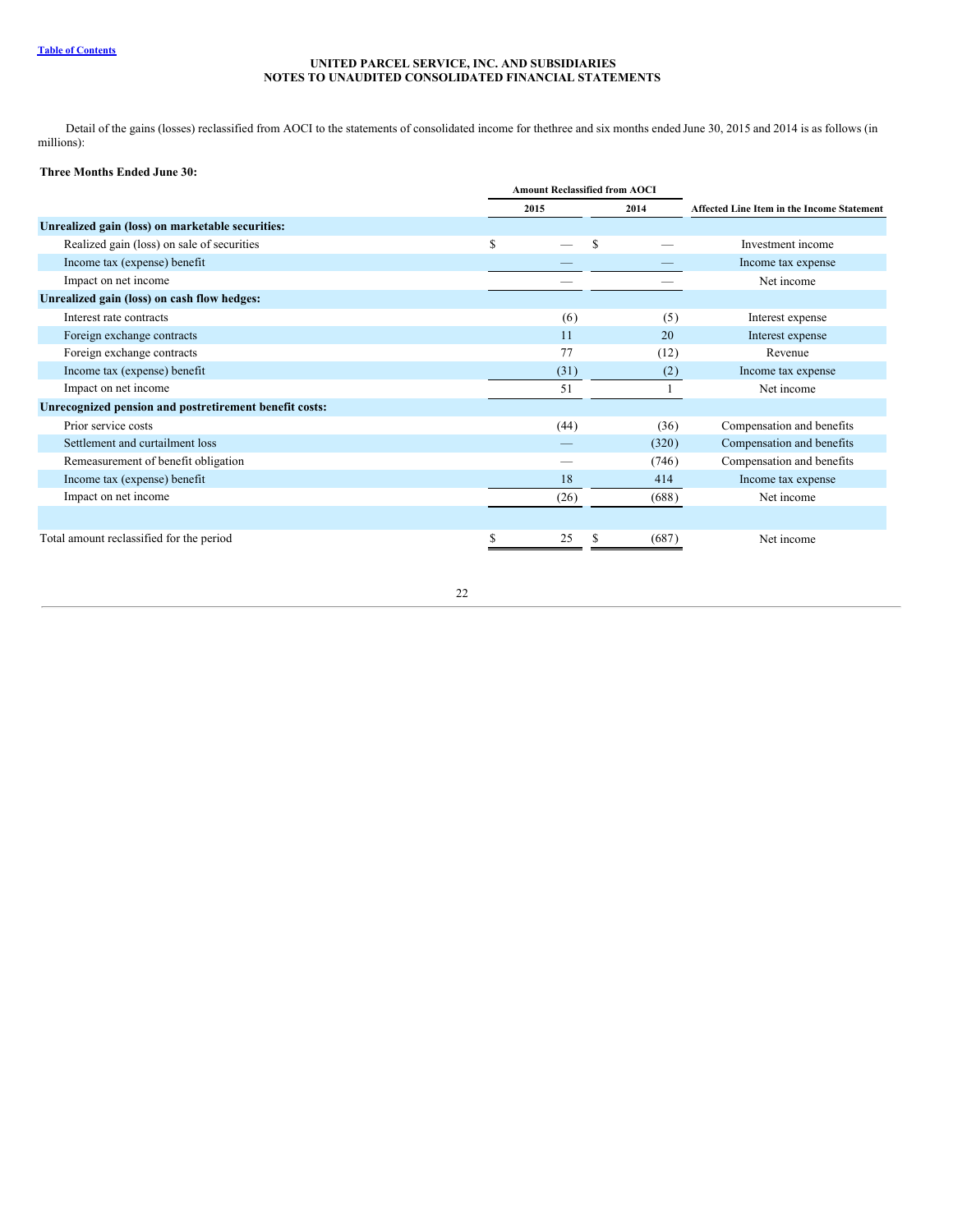# **Six Months Ended June 30:**

|              |      |      | 2014  | <b>Affected Line Item in the Income Statement</b> |
|--------------|------|------|-------|---------------------------------------------------|
|              |      |      |       |                                                   |
| $\mathbb{S}$ |      | S    |       | Investment income                                 |
|              |      |      |       | Income tax expense                                |
|              |      |      |       | Net income                                        |
|              |      |      |       |                                                   |
|              | (12) |      | (11)  | Interest expense                                  |
|              | (25) |      | 28    | Interest expense                                  |
|              | 156  |      | (21)  | Revenue                                           |
|              | (45) |      |       | Income tax expense                                |
|              | 74   |      | (3)   | Net income                                        |
|              |      |      |       |                                                   |
|              | (87) |      | (79)  | Compensation and benefits                         |
|              | -    |      | (320) | Compensation and benefits                         |
|              |      |      | (746) | Compensation and benefits                         |
|              | 35   |      | 430   | Income tax expense                                |
|              | (52) |      | (715) | Net income                                        |
|              |      |      |       |                                                   |
|              | 22   | S    | (718) | Net income                                        |
|              |      | 2015 |       | <b>Amount Reclassified from AOCI</b>              |

# *Deferred Compensation Obligations and Treasury Stock*

Activity in the deferred compensation program for thesix months ended June 30, 2015 and 2014 is as follows (in millions):

|                                           | 2015          |                | 2014           |               |               |                |
|-------------------------------------------|---------------|----------------|----------------|---------------|---------------|----------------|
|                                           | <b>Shares</b> | <b>Dollars</b> |                | <b>Shares</b> |               | <b>Dollars</b> |
| <b>Deferred Compensation Obligations:</b> |               |                |                |               |               |                |
| Balance at beginning of period            |               | ¢              | 59             |               | $\triangle$   | 69             |
| Reinvested dividends                      |               |                | $\bigcap$<br>∠ |               |               |                |
| Benefit payments                          |               |                | (11)           |               |               | (12)           |
| Balance at end of period                  |               |                | 50             |               |               | 58             |
| <b>Treasury Stock:</b>                    |               |                |                |               |               |                |
| Balance at beginning of period            | (1)           | <sup>\$</sup>  | (59)           | (1)           | <sup>\$</sup> | (69)           |
| Reinvested dividends                      |               |                | (2)            |               |               | (1)            |
| Benefit payments                          |               |                | 11             |               |               | 12             |
| Balance at end of period                  | (1)           |                | (50)           | П.            |               | (58)           |

*Noncontrolling Interests:*

We have noncontrolling interests in certain consolidated subsidiaries in our International Package and Supply Chain & Freight segments. Noncontrolling interests increased \$1 and \$3 million for the six months ended June 30, 2015 and 2014, respectively, mainly due to noncontrolling interests associated with acquisitions during the period.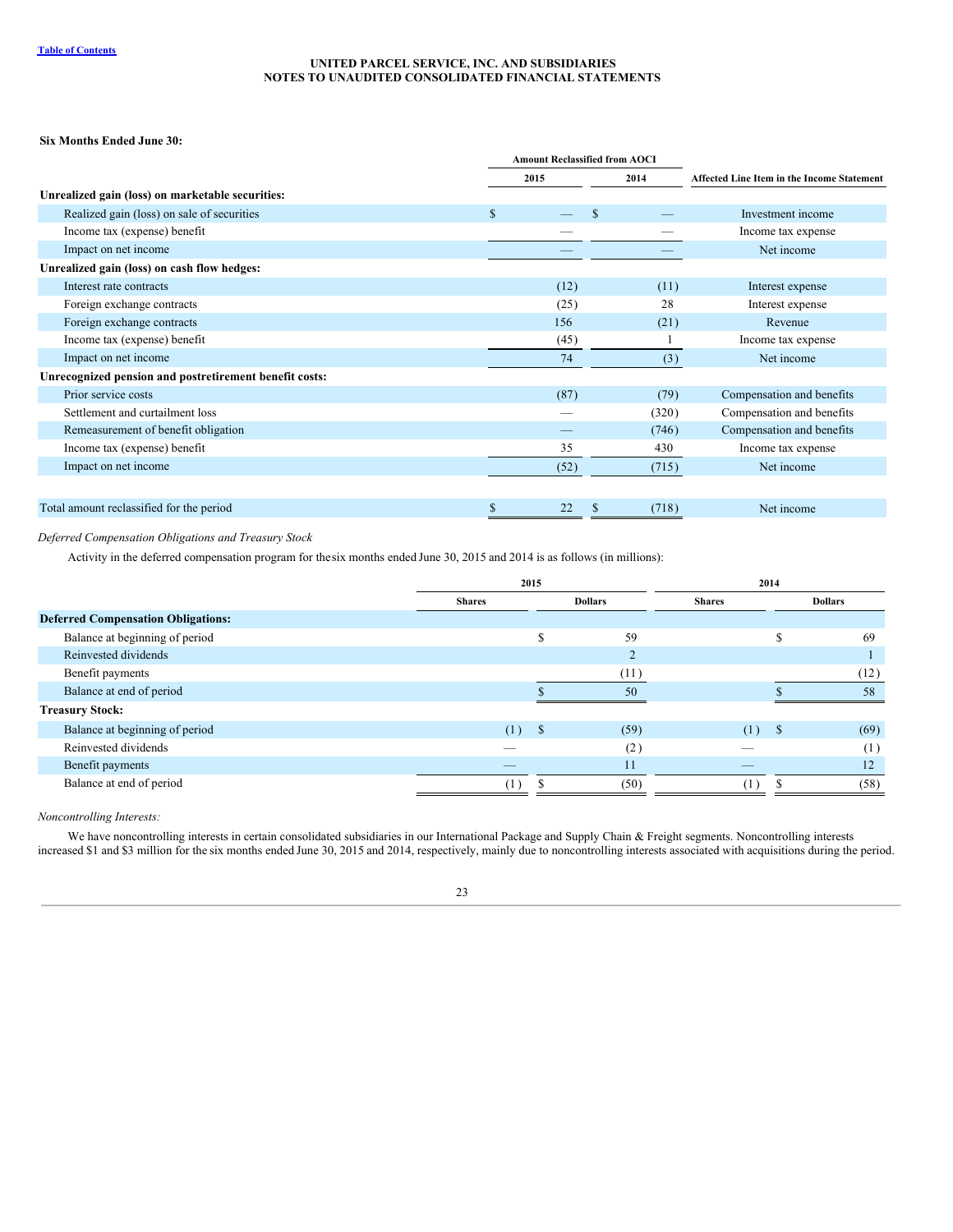#### <span id="page-25-0"></span>**NOTE 11. SEGMENT INFORMATION**

We report our operations in three segments: U.S. Domestic Package operations, International Package operations and Supply Chain & Freight operations. Package operations represent our most significant business and are broken down into regional operations around the world. Regional operations managers are responsible for both domestic and export operations within their geographic area.

#### *U.S. Domestic Package*

Domestic Package operations include the time-definite delivery of letters, documents and packages throughout the United States.

#### *International Package*

International Package operations include delivery to more than220 countries and territories worldwide, including shipments wholly outside the United States, as well as U.S. export and U.S. import shipments. Our International Package reporting segment includes the operations of our Europe, Asia, Americas and ISMEA (Indian Subcontinent, Middle East and Africa) operating segments.

#### *Supply Chain & Freight*

Supply Chain & Freight includes the operations of our forwarding, logistics and freight units, as well as other aggregated businesses. Our forwarding and logistics business provides services in more than 195 countries and territories worldwide, and includes supply chain design and management, freight distribution, customs brokerage, mail and consulting services. UPS Freight offers a variety of less-than-truckload ("LTL") and truckload ("TL") services to customers in North America. Other aggregated business units within this segment include The UPS Store and UPS Capital.

In evaluating financial performance, we focus on operating profit as a segment's measure of profit or loss. Operating profit is before investment income, interest expense and income taxes. The accounting policies of the reportable segments are the same as those described in the summary of accounting policies included in the consolidated financial statements in our Annual Report on Form 10-K for the year ended December 31, 2014, with certain expenses allocated between the segments using activity-based costing methods. Unallocated assets are comprised primarily of cash, marketable securities and investments in limited partnerships.

Segment information for the three and six months ended June 30, 2015 and 2014 is as follows (in millions):

|    |        |              | <b>Six Months Ended</b><br><b>June 30,</b> |                           |        |              |        |  |       |  |
|----|--------|--------------|--------------------------------------------|---------------------------|--------|--------------|--------|--|-------|--|
|    | 2015   | 2014         |                                            |                           | 2015   |              | 2014   |  |       |  |
|    |        |              |                                            |                           |        |              |        |  |       |  |
| S  | 8,808  | \$           | 8,668                                      | S                         | 17,622 | S            | 17,156 |  |       |  |
|    | 3,045  |              | 3,252                                      |                           | 6,015  |              | 6,379  |  |       |  |
|    | 2,242  |              | 2,348                                      |                           | 4,435  |              | 4,512  |  |       |  |
|    | 14,095 |              | 14,268                                     |                           | 28,072 |              | 28,047 |  |       |  |
|    |        |              |                                            |                           |        |              |        |  |       |  |
| \$ | 1,201  | $\mathbb{S}$ | 209                                        | S                         | 2,225  | <sup>S</sup> | 1,136  |  |       |  |
|    | 552    |              | 444                                        |                           | 1,050  |              | 882    |  |       |  |
|    | 207    |              | 94                                         |                           | 358    |              | 242    |  |       |  |
|    | 1.960  |              |                                            |                           | 747    | 3,633        |        |  | 2,260 |  |
|    |        |              | <b>June 30,</b>                            | <b>Three Months Ended</b> |        |              |        |  |       |  |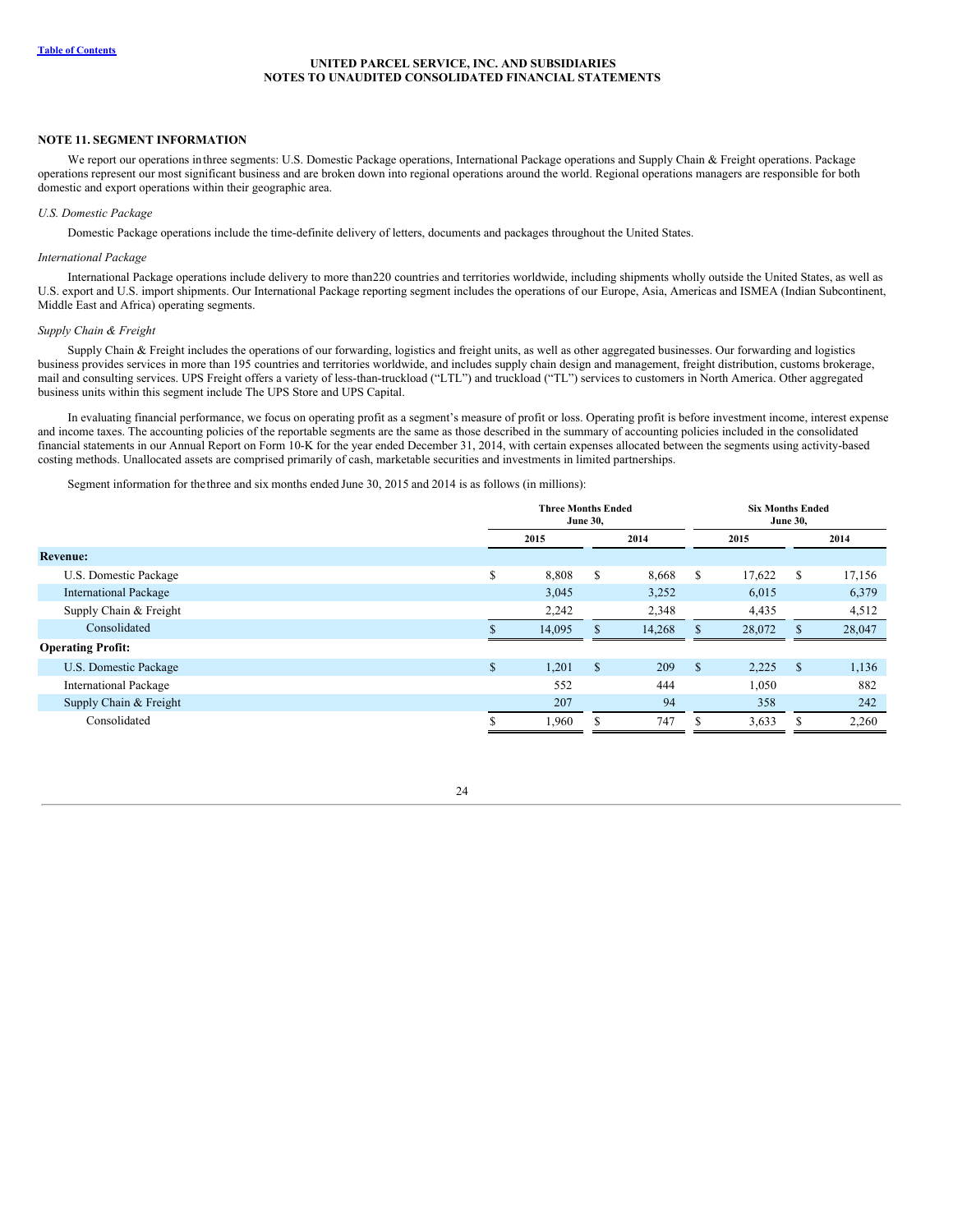# <span id="page-26-0"></span>**NOTE 12. EARNINGS PER SHARE**

The following table sets forth the computation of basic and diluted earnings per share for thethree and six months ended June 30, 2015 and 2014 (in millions, except per share amounts):

|                                               |     | <b>Three Months Ended</b> | <b>June 30,</b> |      |  | <b>Six Months Ended</b> | <b>June 30,</b> |       |  |
|-----------------------------------------------|-----|---------------------------|-----------------|------|--|-------------------------|-----------------|-------|--|
|                                               |     | 2015                      |                 | 2014 |  | 2015                    |                 | 2014  |  |
| <b>Numerator:</b>                             |     |                           |                 |      |  |                         |                 |       |  |
| Net income attributable to common shareowners | \$. | 1,230                     | S               | 454  |  | 2,256                   | \$.             | 1,365 |  |
| <b>Denominator:</b>                           |     |                           |                 |      |  |                         |                 |       |  |
| Weighted average shares                       |     | 899                       |                 | 916  |  | 901                     |                 | 918   |  |
| Deferred compensation obligations             |     |                           |                 |      |  |                         |                 |       |  |
| Vested portion of restricted units            |     |                           |                 |      |  |                         |                 |       |  |
| Denominator for basic earnings per share      |     | 901                       |                 | 918  |  | 903                     |                 | 920   |  |
| <b>Effect of dilutive securities:</b>         |     |                           |                 |      |  |                         |                 |       |  |
| <b>Restricted units</b>                       |     | 6                         |                 | 8    |  | 7                       |                 | 8     |  |
| Stock options                                 |     |                           |                 |      |  |                         |                 |       |  |
| Denominator for diluted earnings per share    |     | 908                       |                 | 927  |  | 911                     |                 | 929   |  |
| Basic earnings per share                      |     | 1.37                      |                 | 0.49 |  | 2.50                    |                 | 1.48  |  |
| Diluted earnings per share                    |     | 1.35                      |                 | 0.49 |  | 2.48                    |                 | 1.47  |  |
|                                               |     |                           |                 |      |  |                         |                 |       |  |

Diluted earnings per share for the three months ended June 30, 2015 and 2014 excluded the effect of 0.2 and 0.1 million shares of common stock, respectively (0.2 and 0.1 million for the six months ended June 30, 2015 and 2014, respectively), that may be issued upon the exercise of employee stock options because such effect would be antidilutive.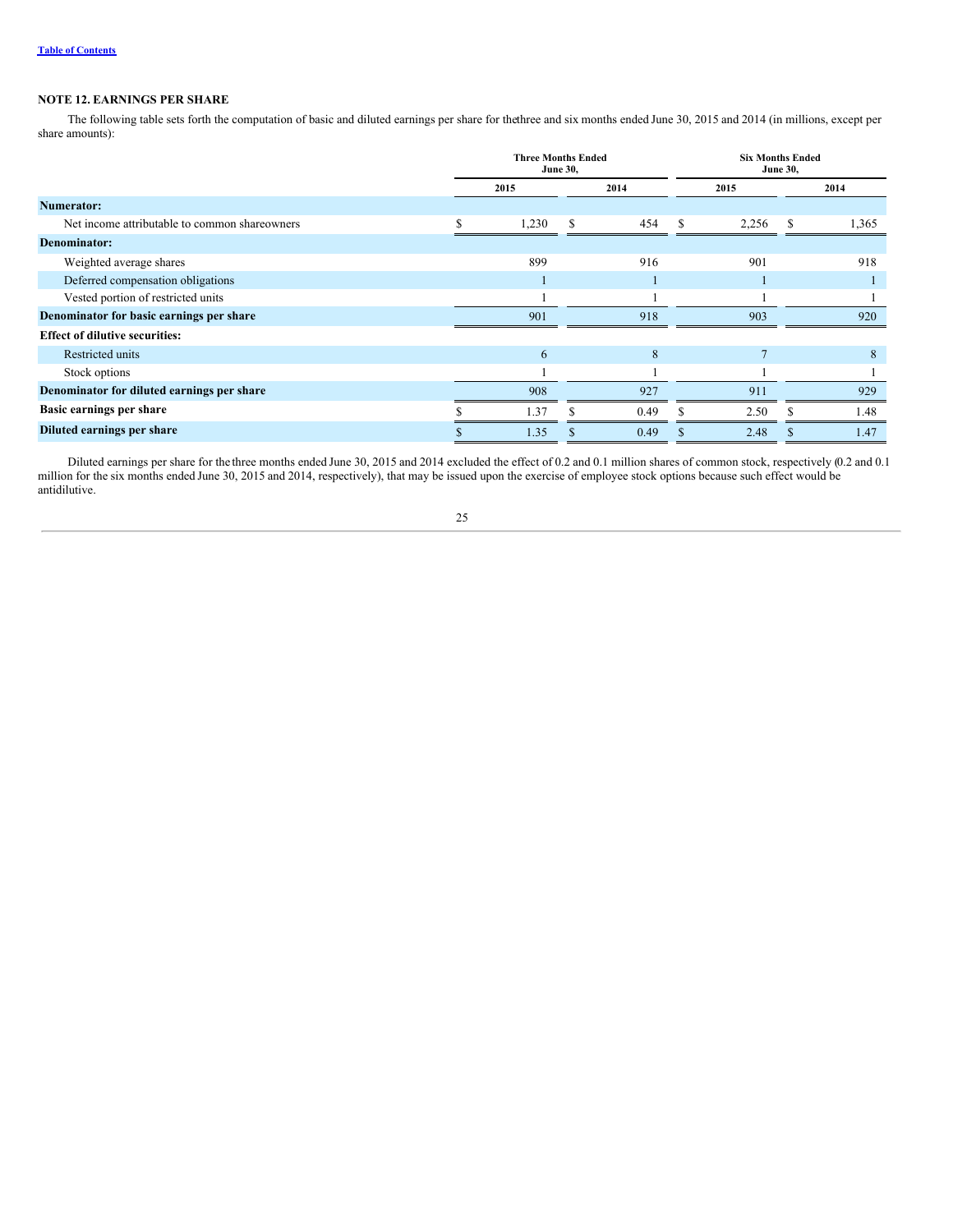#### <span id="page-27-0"></span>**NOTE 13. DERIVATIVE INSTRUMENTS AND RISK MANAGEMENT**

#### *Risk Management Policies*

We are exposed to market risk, primarily related to foreign exchange rates, commodity prices and interest rates. These exposures are actively monitored by management. To manage the volatility relating to certain of these exposures, we enter into a variety of derivative financial instruments. Our objective is to reduce, where it is deemed appropriate to do so, fluctuations in earnings and cash flows associated with changes in foreign currency rates, commodity prices and interest rates. It is our policy and practice to use derivative financial instruments only to the extent necessary to manage exposures. As we use price sensitive instruments to hedge a certain portion of our existing and anticipated transactions, we expect that any loss in value for those instruments generally would be offset by increases in the value of those hedged transactions. We do not hold or issue derivative financial instruments for trading or speculative purposes.

#### *Credit Risk Management*

The forward contracts, swaps and options discussed below contain an element of risk that the counterparties may be unable to meet the terms of the agreements; however, we minimize such risk exposures for these instruments by limiting the counterparties to banks and financial institutions that meet established credit guidelines, and by monitoring counterparty credit risk to prevent concentrations of credit risk with any single counterparty.

We have agreements with all of our active counterparties (covering the majority of our derivative positions) containing early termination rights and/or zero threshold bilateral collateral provisions whereby cash is required based on the net fair value of derivatives associated with those counterparties. Events such as a counterparty credit rating downgrade (depending on the ultimate rating level) could also allow us to take additional protective measures such as the early termination of trades. At June 30, 2015 and December 31, 2014, we held cash collateral of \$753 and \$548 million, respectively, under these agreements; this collateral is included in "cash and cash equivalents" on the consolidated balance sheets and its use by UPS is not restricted.

In connection with the zero threshold bilateral collateral provisions described above, we were required to post \$4 and \$1 million in collateral with our counterparties as of June 30, 2015 and December 31, 2014, respectively. As of those dates, there were no instruments in a net liability position that were not covered by the zero threshold bilateral collateral provisions. Additionally, in connection with the agreements described above, we could be required to terminate transactions with certain counterparties in the event of a downgrade of our credit rating.

We have not historically incurred, and do not expect to incur in the future, any losses as a result of counterparty default.

#### *Accounting Policy for Derivative Instruments*

We recognize all derivative instruments as assets or liabilities in the consolidated balance sheets at fair value. The accounting for changes in the fair value of a derivative instrument depends on whether it has been designated and qualifies as part of a hedging relationship and, further, on the type of hedging relationship. For those derivative instruments that are designated and qualify as hedging instruments, a company must designate the derivative, based upon the exposure being hedged, as a cash flow hedge, a fair value hedge or a hedge of a net investment in a foreign operation.

A cash flow hedge refers to hedging the exposure to variability in expected future cash flows that is attributable to a particular risk. For derivative instruments that are designated and qualify as a cash flow hedge, the effective portion of the gain or loss on the derivative instrument is reported as a component of AOCI, and reclassified into earnings in the same period during which the hedged transaction affects earnings. The remaining gain or loss on the derivative instrument in excess of the cumulative change in the present value of future cash flows of the hedged item, or hedge components excluded from the assessment of effectiveness, are recognized in the statements of consolidated income during the current period.

A fair value hedge refers to hedging the exposure to changes in the fair value of an existing asset or liability on the consolidated balance sheets that is attributable to a particular risk. For derivative instruments that are designated and qualify as a fair value hedge, the gain or loss on the derivative instrument is recognized in the statements of consolidated income during the current period, as well as the offsetting gain or loss on the hedged item.

A net investment hedge refers to the use of cross currency swaps, forward contracts or foreign currency denominated debt to hedge portions of our net investments in foreign operations. For hedges that meet the effectiveness requirements, the net gains or losses attributable to changes in spot exchange rates are recorded in the cumulative translation adjustment within AOCI. The remainder of the change in value of such instruments is recorded in earnings.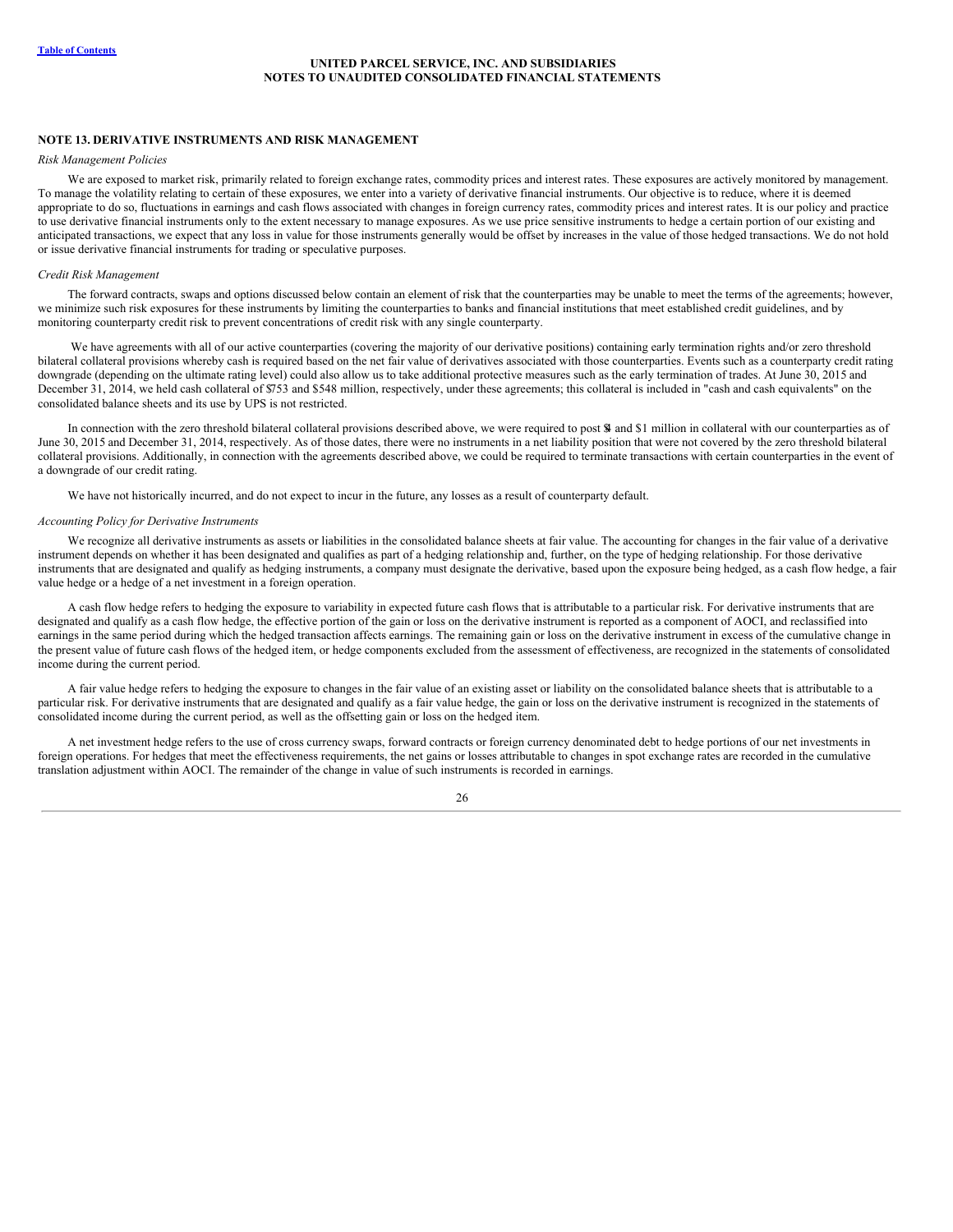#### *Types of Hedges*

#### *Commodity Risk Management*

Currently, the fuel surcharges that we apply to our domestic and international package and LTL services are the primary means of reducing the risk of adverse fuel price changes on our business. We periodically enter into option contracts on energy commodity products to manage the price risk associated with forecasted transactions involving refined fuels, principally jet-A, diesel and unleaded gasoline. The objective of the hedges is to reduce the variability of cash flows, due to changing fuel prices, associated with the forecasted transactions involving those products. We have designated and account for these contracts as cash flow hedges of the underlying forecasted transactions involving these fuel products and, therefore, the resulting gains and losses from these hedges are recognized as a component of fuel expense or revenue when the underlying transactions occur.

#### *Foreign Currency Risk Management*

To protect against the reduction in value of forecasted foreign currency cash flows from our international package business, we maintain a foreign currency cash flow hedging program. Our most significant foreign currency exposures relate to the Euro, British Pound Sterling, Canadian Dollar, Chinese Renminbi and Hong Kong Dollar. We hedge portions of our forecasted revenue denominated in foreign currencies with option contracts. We have designated and account for these contracts as cash flow hedges of anticipated foreign currency denominated revenue and, therefore, the resulting gains and losses from these hedges are recognized as a component of international package revenue when the underlying sales transactions occur.

We also hedge portions of our anticipated cash settlements of intercompany transactions subject to foreign currency remeasurement using foreign currency forward contracts. We have designated and account for these contracts as cash flow hedges of forecasted foreign currency denominated transactions; therefore, the resulting gains and losses from these hedges are recognized as a component of other operating expense when the underlying transactions are subject to currency remeasurement.

#### *Interest Rate Risk Management*

Our indebtedness under our various financing arrangements creates interest rate risk. We use a combination of derivative instruments as part of our program to manage the fixed and floating interest rate mix of our total debt portfolio and related overall cost of borrowing. The notional amount, interest payment date and maturity date of the swaps match the terms of the associated debt being hedged. Interest rate swaps allow us to maintain a target range of floating rate debt within our capital structure.

We have designated and account for the majority of our interest rate swaps that convert fixed rate interest payments into floating rate interest payments as hedges of the fair value of the associated debt instruments. Therefore, the gains and losses resulting from fair value adjustments to the interest rate swaps and fair value adjustments to the associated debt instruments are recorded to interest expense in the period in which the gains and losses occur. We have designated and account for interest rate swaps that convert floating rate interest payments into fixed rate interest payments as cash flow hedges of the forecasted payment obligations. The gains and losses resulting from fair value adjustments to the interest rate swaps are recorded to AOCI.

We periodically hedge the forecasted fixed-coupon interest payments associated with anticipated debt offerings, using forward starting interest rate swaps, interest rate locks or similar derivatives. These agreements effectively lock a portion of our interest rate exposure between the time the agreement is entered into and the date when the debt offering is completed, thereby mitigating the impact of interest rate changes on future interest expense. These derivatives are settled commensurate with the issuance of the debt, and any gain or loss upon settlement is amortized as an adjustment to the effective interest yield on the debt.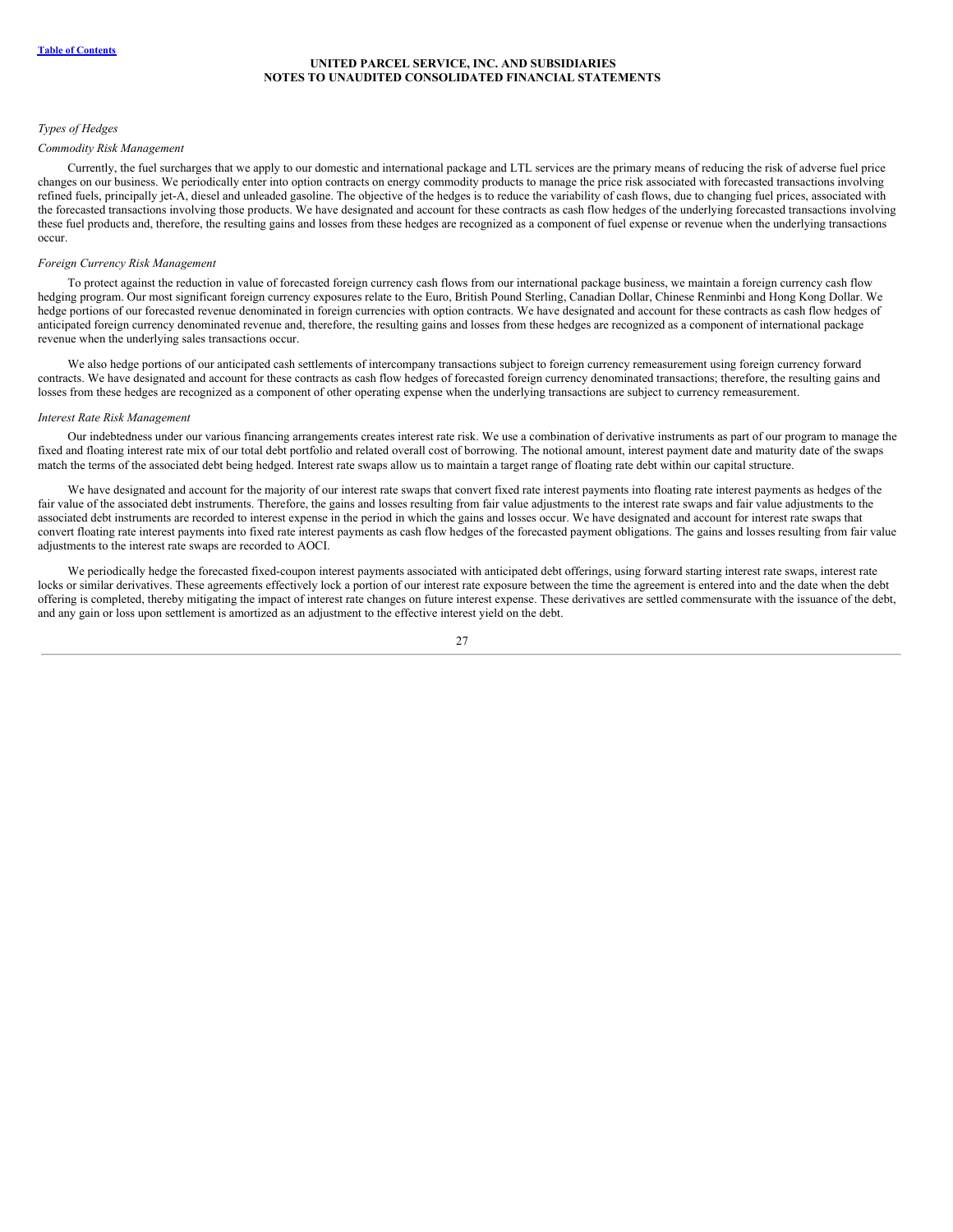# *Outstanding Positions*

As of June 30, 2015 and December 31, 2014, the notional amounts of our outstanding derivative positions were as follows (in millions):

|                                       | June 30, 2015 |       | December 31, 2014 |       |  |
|---------------------------------------|---------------|-------|-------------------|-------|--|
| <b>Currency hedges:</b>               |               |       |                   |       |  |
| <b>British Pound Sterling</b>         | <b>GBP</b>    | 1,282 | <b>GBP</b>        | 1,149 |  |
| Canadian Dollar                       | CAD           | 320   | CAD               | 293   |  |
| Euro                                  | <b>EUR</b>    | 2,148 | <b>EUR</b>        | 2,833 |  |
| <b>Indian Rupee</b>                   | <b>INR</b>    | 231   | <b>INR</b>        | 85    |  |
| Malaysian Ringgit                     | <b>MYR</b>    |       | <b>MYR</b>        | 150   |  |
| <b>Mexican Peso</b>                   | <b>MXN</b>    | 5,977 | <b>MXN</b>        | 152   |  |
|                                       |               |       |                   |       |  |
| Interest rate hedges:                 |               |       |                   |       |  |
| Fixed to Floating Interest Rate Swaps | S             | 5,799 | <sup>\$</sup>     | 5,799 |  |
| Floating to Fixed Interest Rate Swaps | \$            | 779   | <sup>\$</sup>     | 779   |  |
| <b>Interest Rate Basis Swaps</b>      | <sup>\$</sup> |       | -S                | 1,500 |  |
|                                       |               |       |                   |       |  |
| Investment market price hedges:       |               |       |                   |       |  |
| Marketable Securities                 | <b>EUR</b>    | 202   | <b>EUR</b>        |       |  |

#### *Balance Sheet Recognition and Fair Value Measurements*

The following table indicates the location on the consolidated balance sheets in which our derivative assets and liabilities have been recognized, the fair value hierarchy level applicable to each derivative type and the related fair values of those derivatives (in millions). The table is segregated between those derivative instruments that qualify and are designated as hedging instruments and those that are not, as well as by type of contract and whether the derivative is in an asset or liability position.

We have master netting arrangements with substantially all of our counterparties giving us the right of offset for our derivative positions. However, we have not elected to offset the fair value positions of our derivative contracts recorded on our consolidated balance sheets. The columns labeled "Net Amounts if Right of Offset had been Applied" indicate the potential net fair value positions by type of contract and location on the consolidated balance sheets had we elected to apply the right of offset.

|                                       |                               | <b>Fair Value</b>  |     | <b>Gross Amounts Presented in</b><br><b>Consolidated Balance Sheets</b> |              |                      |              | <b>Net Amounts if Right of</b><br><b>Offset had been Applied</b> |               |                      |  |  |
|---------------------------------------|-------------------------------|--------------------|-----|-------------------------------------------------------------------------|--------------|----------------------|--------------|------------------------------------------------------------------|---------------|----------------------|--|--|
| <b>Asset Derivatives</b>              | <b>Balance Sheet Location</b> | Hierarchy<br>Level |     | <b>June 30,</b><br>2015                                                 |              | December 31,<br>2014 |              | <b>June 30,</b><br>2015                                          |               | December 31,<br>2014 |  |  |
| Derivatives designated as hedges:     |                               |                    |     |                                                                         |              |                      |              |                                                                  |               |                      |  |  |
| Foreign exchange contracts            | Other current assets          | Level 2            | \$. | 337                                                                     | <sup>S</sup> | 204                  | <sup>S</sup> | 337                                                              | <sup>\$</sup> | 204                  |  |  |
| Foreign exchange contracts            | Derivative assets             | Level 2            |     | 161                                                                     |              | 229                  |              | 161                                                              |               | 229                  |  |  |
| Interest rate contracts               | Derivative assets             | Level 2            |     | 218                                                                     |              | 227                  |              | 185                                                              |               | 194                  |  |  |
| Derivatives not designated as hedges: |                               |                    |     |                                                                         |              |                      |              |                                                                  |               |                      |  |  |
| Foreign exchange contracts            | Other current assets          | Level 2            |     | 19                                                                      |              | $\overline{2}$       |              | 19                                                               |               |                      |  |  |
| Investment market price contracts     | Other current assets          | Level 2            |     |                                                                         |              | __                   |              |                                                                  |               |                      |  |  |
| Interest rate contracts               | Derivative assets             | Level 2            |     | 56                                                                      |              | 59                   |              | 54                                                               |               | 57                   |  |  |
| <b>Total Asset Derivatives</b>        |                               |                    |     | 792                                                                     |              | 721                  |              | 756                                                              |               | 686                  |  |  |

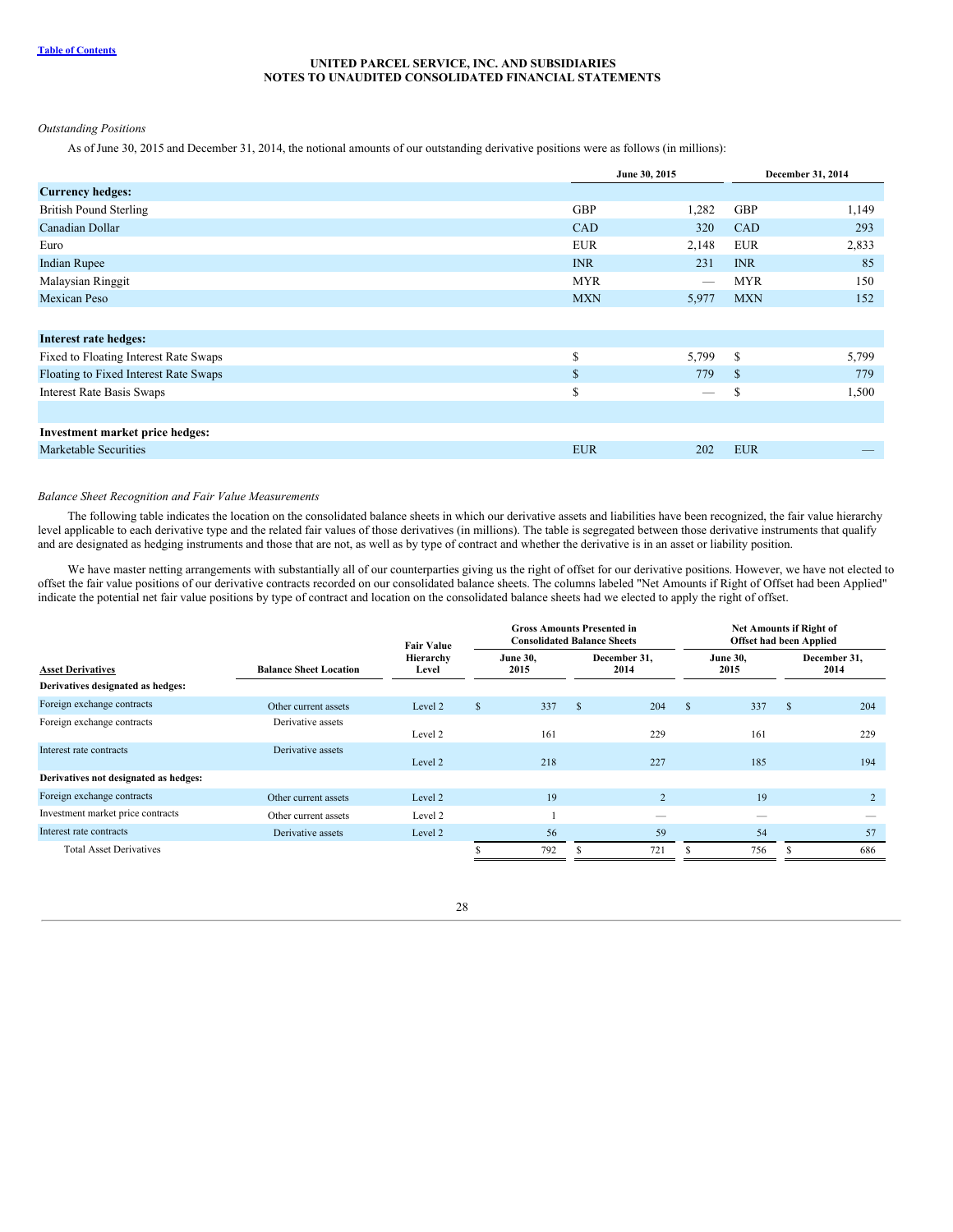|                                       |                               | <b>Fair Value</b>  |    | <b>Gross Amounts Presented in</b><br><b>Consolidated Balance Sheets</b> |    |    | <b>Net Amounts if Right of</b><br><b>Offset had been Applied</b> |     |  |    |  |                      |                         |  |  |                      |
|---------------------------------------|-------------------------------|--------------------|----|-------------------------------------------------------------------------|----|----|------------------------------------------------------------------|-----|--|----|--|----------------------|-------------------------|--|--|----------------------|
| <b>Liability Derivatives</b>          | <b>Balance Sheet Location</b> | Hierarchy<br>Level |    | <b>June 30,</b><br>2015                                                 |    |    |                                                                  |     |  |    |  | December 31,<br>2014 | <b>June 30,</b><br>2015 |  |  | December 31,<br>2014 |
| Derivatives designated as hedges:     |                               |                    |    |                                                                         |    |    |                                                                  |     |  |    |  |                      |                         |  |  |                      |
| Foreign exchange contracts            | Other non-current liabilities | Level 2            | S. | $\overline{\phantom{a}}$                                                |    | 34 | <sup>\$</sup>                                                    |     |  | 34 |  |                      |                         |  |  |                      |
| Interest rate contracts               | Other non-current liabilities | Level 2            | 34 |                                                                         | 35 |    |                                                                  |     |  |    |  |                      |                         |  |  |                      |
| Derivatives not designated as hedges: |                               |                    |    |                                                                         |    |    |                                                                  |     |  |    |  |                      |                         |  |  |                      |
| Foreign exchange contracts            | Other current liabilities     | Level 2            |    | $\overline{2}$                                                          |    |    |                                                                  |     |  |    |  |                      |                         |  |  |                      |
| Interest rate contracts               | Other current liabilities     | Level 2            |    |                                                                         |    |    |                                                                  | $-$ |  |    |  |                      |                         |  |  |                      |
| Investment market price contracts     | Other current liabilities     | Level 2            |    | 10                                                                      |    |    |                                                                  | 9   |  |    |  |                      |                         |  |  |                      |
| Interest rate contracts               | Other non-current liabilities | Level 2            |    | 8                                                                       |    |    |                                                                  | 6   |  |    |  |                      |                         |  |  |                      |
| <b>Total Liability Derivatives</b>    |                               |                    |    | 54                                                                      |    | 77 |                                                                  | 18  |  | 42 |  |                      |                         |  |  |                      |

Our foreign currency, interest rate and investment market price derivatives are largely comprised of over-the-counter derivatives, which are primarily valued using pricing models that rely on market observable inputs such as yield curves, currency exchange rates and investment forward prices; therefore, these derivatives are classified as Level 2.

#### *Income Statement and AOCI Recognition*

The following table indicates the amount of gains and losses that have been recognized in AOCI for thethree and six months ended June 30, 2015 and 2014 for those derivatives designated as cash flow hedges (in millions):

#### **Three Months Ended June 30:**

|                                                           | (Effective Portion) |      | Amount of Gain (Loss) Recognized in AOCI on Derivative |  |
|-----------------------------------------------------------|---------------------|------|--------------------------------------------------------|--|
| Derivative Instruments in Cash Flow Hedging Relationships | 2015                | 2014 |                                                        |  |
| Interest rate contracts                                   |                     |      |                                                        |  |
| Foreign exchange contracts                                | (173)               |      | (31)                                                   |  |
| Total                                                     | (172)               |      | (32)                                                   |  |

#### **Six Months Ended June 30:**

|                                                           |  | (Effective Portion)             | Amount of Gain (Loss) Recognized in OCI on Derivative |
|-----------------------------------------------------------|--|---------------------------------|-------------------------------------------------------|
| Derivative Instruments in Cash Flow Hedging Relationships |  | 2015                            | 2014                                                  |
| Interest rate contracts                                   |  | $\hspace{0.1mm}-\hspace{0.1mm}$ | (3)                                                   |
| Foreign exchange contracts                                |  | 147                             | (68)                                                  |
| Total                                                     |  | 147                             | 71)                                                   |

As of June 30, 2015, \$278 million of pre-tax gains related to cash flow hedges that are currently deferred in AOCI are expected to be reclassified to income over the 12 month period ended June 30, 2016. The actual amounts that will be reclassified to income over the next 12 months will vary from this amount as a result of changes in market conditions. The maximum term over which we are hedging exposures to the variability of cash flow is 17 years.

The amount of ineffectiveness recognized in income on derivative instruments designated in cash flow hedging relationships was immaterial for thethree and six months ended June 30, 2015 and 2014.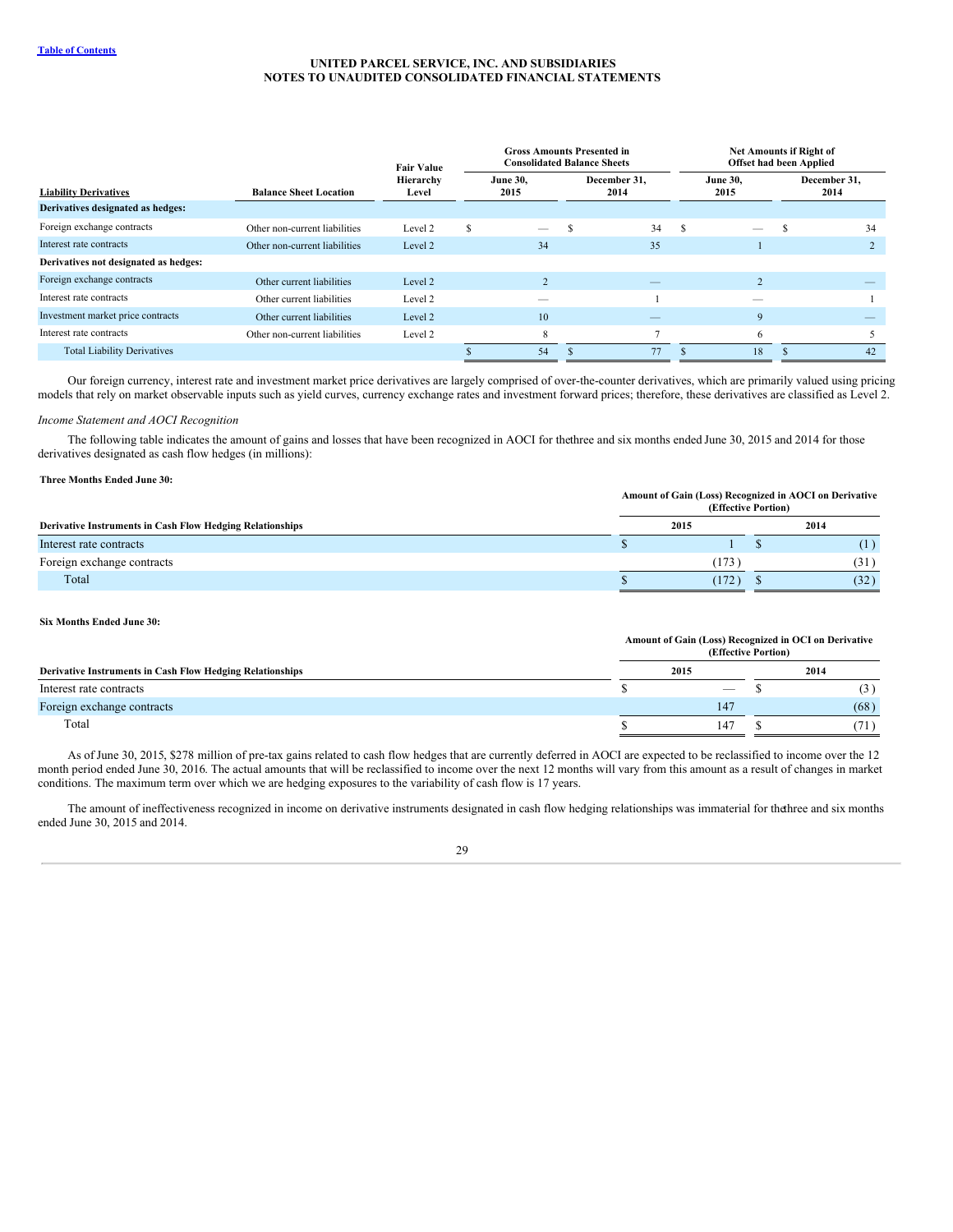The following table indicates the amount and location in the statements of consolidated income in which derivative gains and losses, as well as the associated gains and losses on the underlying exposure, have been recognized for those derivatives designated as fair value hedges for the three and six months ended June 30, 2015 and 2014 (in millions):

| <b>Derivative Instruments</b>                 | <b>Location of</b><br>Gain (Loss) | <b>Amount of Gain (Loss)</b><br><b>Recognized in Income</b> |      |              |      | <b>Hedged Items in</b><br><b>Fair Value</b> | <b>Location of</b><br>Gain (Loss) | <b>Amount of Gain (Loss)</b><br><b>Recognized in Income</b> |    |               |      |  |  |  |
|-----------------------------------------------|-----------------------------------|-------------------------------------------------------------|------|--------------|------|---------------------------------------------|-----------------------------------|-------------------------------------------------------------|----|---------------|------|--|--|--|
| in Fair Value<br><b>Hedging Relationships</b> | <b>Recognized in</b><br>Income    |                                                             | 2015 |              | 2014 | Hedging<br><b>Relationships</b>             | <b>Recognized In</b><br>Income    | 2015                                                        |    |               | 2014 |  |  |  |
| Three Months Ended June 30:                   |                                   |                                                             |      |              |      |                                             |                                   |                                                             |    |               |      |  |  |  |
| Interest rate contracts                       | Interest Expense                  | <sup>S</sup>                                                | (64) | <sup>S</sup> | 53   | Fixed-Rate<br>Debt and<br>Capital Leases    | Interest<br>Expense               | \$                                                          | 64 | <sup>\$</sup> | (53) |  |  |  |
| Six Months Ended June 30:                     |                                   |                                                             |      |              |      |                                             |                                   |                                                             |    |               |      |  |  |  |
| Interest rate contracts                       | Interest<br>Expense               | \$                                                          | (9)  | <sup>S</sup> | 83   | Fixed-Rate<br>Debt and<br>Capital Leases    | Interest<br>Expense               | \$.                                                         | 9  | S             | (83) |  |  |  |

Additionally, we maintain some interest rate swap, foreign currency forward, and investment market price forward contracts that are not designated as hedges. These interest rate swap contracts are intended to provide an economic hedge of a portfolio of interest bearing receivables. These foreign exchange forward contracts are intended to provide an economic offset to foreign currency remeasurement and settlement risk for certain assets and liabilities on our consolidated balance sheets. These investment market price forward contracts are intended to provide an economic offset to fair value fluctuations of certain investments in marketable securities.

We also periodically terminate interest rate swaps and foreign currency options by entering into offsetting swap and foreign currency positions with different counterparties. As part of this process, we de-designate our original swap and foreign currency contracts. These transactions provide an economic offset that effectively eliminate the effects of changes in market valuation.

The following is a summary of the amounts recorded in the statements of consolidated income related to fair value changes and settlements of these interest rate swaps, foreign currency forward and investment market price forward contracts not designated as hedges for the three and six months ended June 30, 2015 and 2014 (in millions):

| Derivative Instruments Not Designated in | <b>Location of Gain (Loss)</b>  |           | <b>Amount of Gain (Loss)</b><br><b>Recognized in Income</b> |                |  |
|------------------------------------------|---------------------------------|-----------|-------------------------------------------------------------|----------------|--|
| <b>Hedging Relationships</b>             | <b>Recognized in Income</b>     | 2015      | 2014                                                        |                |  |
| <b>Three Months Ended June 30:</b>       |                                 |           |                                                             |                |  |
| Interest rate contracts                  | <b>Interest Expense</b>         | \$<br>(2) | $\mathbb{S}$                                                | (1)            |  |
| Foreign exchange contracts               | Other Operating Expenses        | (5)       |                                                             | (2)            |  |
| Foreign exchange contracts               | <b>Investment Income</b>        | 33        |                                                             | $\overline{2}$ |  |
| Foreign exchange contracts               | <b>Interest Expense</b>         | 36        |                                                             |                |  |
| Investment market price contracts        | <b>Investment Income</b>        | (7)       |                                                             |                |  |
|                                          |                                 | 55        |                                                             | (1)            |  |
| <b>Six Months Ended June 30:</b>         |                                 |           |                                                             |                |  |
| Interest rate contracts                  | <b>Interest Expense</b>         | \$<br>(3) | \$                                                          | (3)            |  |
| Foreign exchange contracts               | <b>Other Operating Expenses</b> | 16        |                                                             | (4)            |  |
| Foreign exchange contracts               | <b>Investment Income</b>        | 35        |                                                             | $\overline{2}$ |  |
| Foreign exchange contracts               | <b>Interest Expense</b>         | 36        |                                                             |                |  |
| Investment market price contracts        |                                 |           |                                                             |                |  |
|                                          | <b>Investment Income</b>        | (9)       |                                                             |                |  |
|                                          |                                 | 75        |                                                             | (5)            |  |
|                                          | 30                              |           |                                                             |                |  |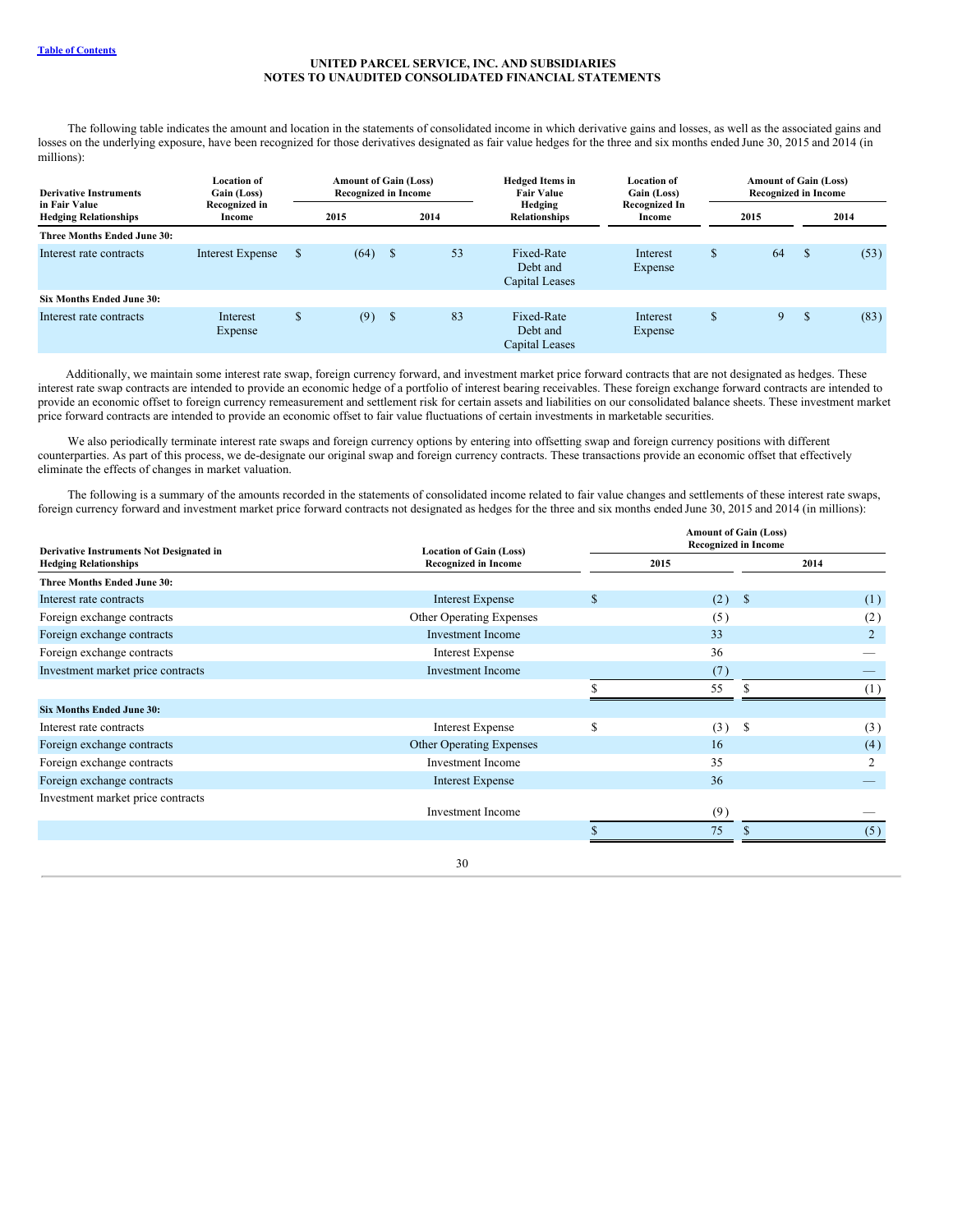#### <span id="page-32-0"></span>**NOTE 14. INCOME TAXES**

Our consolidated effective tax rate increased to 34.5% in the second quarter of 2015 compared with 33.5% in the same period of 2014, primarily due to the \$1.066 billion pre-tax charge in the prior year associated with certain health and welfare benefit plan changes, which generated a tax benefit at a rate higher than the consolidated effective tax rate. This was partially offset by favorable changes in the proportion of our taxable income in certain U.S. and non-U.S. jurisdictions and an increase in U.S. Federal and state tax credits realized in comparison to amounts previously estimated.

On a year-to-date basis, our consolidated effective tax rate decreased to34.9% in 2015 from 35.2% in 2014, due to favorable changes in the proportion of our taxable income in certain U.S. and non-U.S. jurisdictions and an increase in U.S. Federal and state tax credits realized in comparison to amounts previously estimated.

In July 2013, we began resolution discussions with IRS Appeals on several income tax matters. In the second quarter of 2014, we reached a final resolution with IRS Appeals on all income tax matters for the 2005 through 2007 tax years and received a net refund of tax and interest totaling \$145 million during the second quarter of 2014. The resolution of these matters and subsequent refund of tax and interest did not have a material impact on net income.

As discussed in our Annual Report on Form 10-K for the year endedDecember 31, 2014, we have recognized liabilities for uncertain tax positions. We reevaluate these uncertain tax positions on a quarterly basis. A number of years may elapse before an uncertain tax position is audited and ultimately settled. It is difficult to predict the ultimate outcome or the timing of resolution for uncertain tax positions. It is reasonably possible that the amount of unrecognized tax benefits could significantly increase or decrease within the next twelve months. Items that may cause changes to unrecognized tax benefits include the timing of interest deductions and the allocation of income and expense between tax jurisdictions. These changes could result from the settlement of ongoing litigation, the completion of ongoing examinations, the expiration of the statute of limitations or other unforeseen circumstances. At this time, an estimate of the range of the reasonably possible change cannot be made.

# <span id="page-32-1"></span>**NOTE 15. SUBSEQUENT EVENT**

On July 31, 2015, we announced that we have entered into a definitive purchase agreement to acquire Coyote Logistics Holdings, LLC, a technology-driven, non-asset based truckload freight brokerage company for \$1.8 billion. The closing, which is subject to customary conditions and regulatory approvals, is expected to take place in the third quarter of 2015. The transaction will be financed with available cash resources and through existing and new debt arrangements.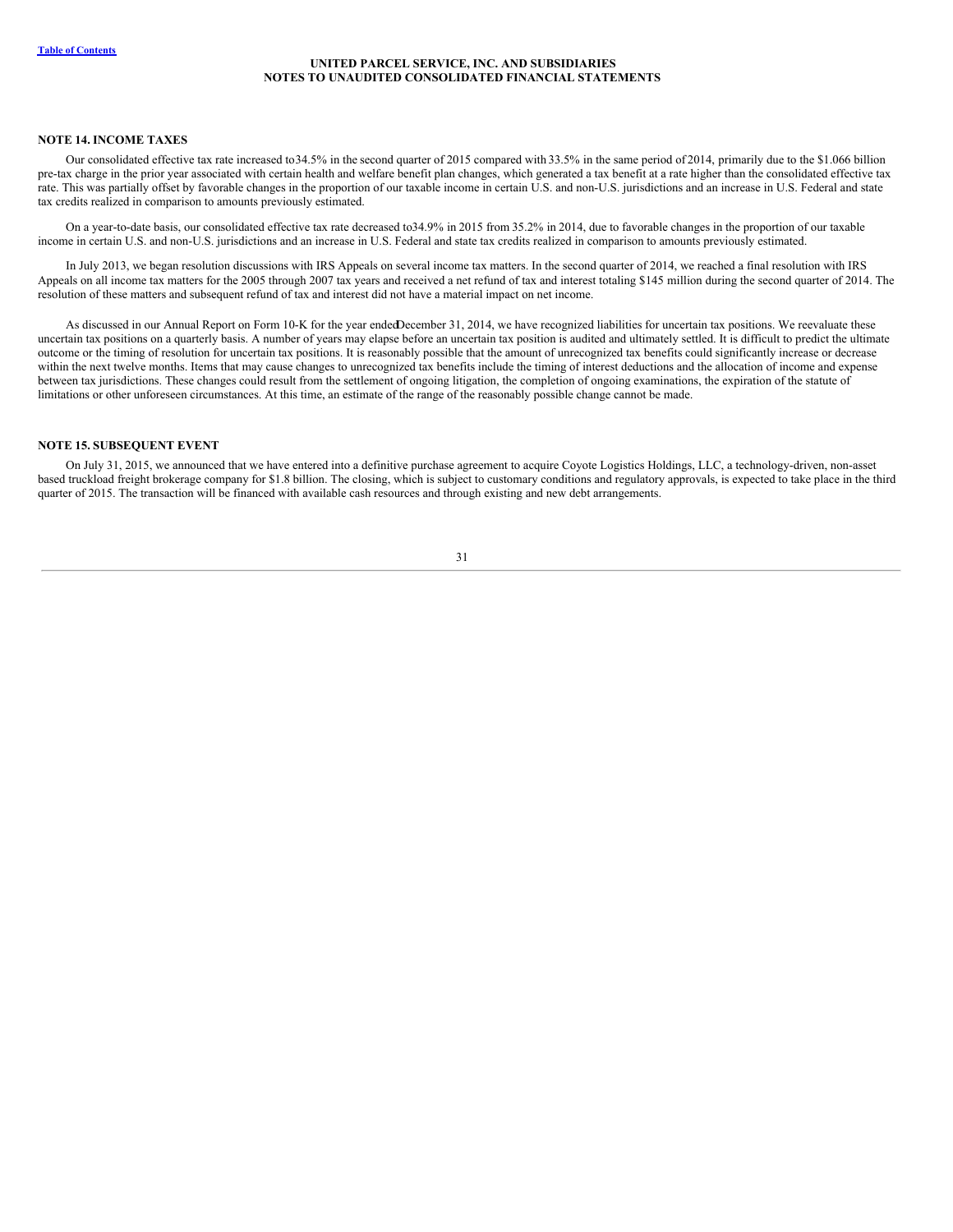<span id="page-33-0"></span>**Item 2.** *Management's Discussion and Analysis of Financial Condition and Results of Operations*

#### <span id="page-33-1"></span>**Overview**

The U.S. economic environment has been mixed this year as improved consumer conditions were offset by decelerating industrial production growth, which is now at its slowest pace in over five years. As a result, lower than expected GDP growth has hindered the pace of expansion in the overall small package delivery market. Low inflation persists in the economy, giving consumers more purchasing power despite weak wage growth. The strengthening U.S. Dollar resulted in shifting trade patterns with U.S. export growth slowing while imports grew at a faster rate. Growth in e-commerce and omni-channel retail sales has driven package volume demand for both commercial and residential products. Given these trends, overall volume grew moderately during the second quarter, and those products most aligned with the retail industry experienced the fastest growth.

Economic conditions continue to improve in Europe, which is benefiting from both low oil prices and a weak Euro. Solid economic growth in Asia has continued, though growth in China has slowed. The uneven nature of economic growth worldwide, combined with a trend towards more intra-regional trade, has continued the shifting of trade patterns and resulted in overcapacity in certain trade lanes. These factors have created an environment in which customers are more likely to trade-down from premium express products to standard delivery products in both Europe and Asia. As a result of these circumstances, we have continued to adjust our air capacity and cost structure in our transportation network to better match the prevailing volume mix levels. Our broad portfolio of product offerings and the flexibilities inherent in our transportation network have helped us adapt to these changing trends.

While the worldwide economic environment has remained challenging in 2015, we have continued to undertake several initiatives in the U.S. and internationally to (1) improve the flexibility and capacity in our transportation network; (2) improve yield management; and (3) increase operational efficiency and contain costs across all segments. Most notably, the continued deployment of technology improvements (including several facility automation projects and the accelerated deployment of our On Road Integrated Optimization and Navigation system - "ORION") should increase our network capacity, and improve operational efficiency, flexibility and reliability. Additionally, we have continued to adjust our transportation network and utilize newly expanded operating facilities to improve time-in-transit for shipments in each region.

Our consolidated results are presented in the table below:

|                                             | <b>Three Months Ended</b><br><b>June 30,</b> |        |     |         | Change        |  | <b>Six Months Ended</b><br><b>June 30,</b> | Change |         |           |
|---------------------------------------------|----------------------------------------------|--------|-----|---------|---------------|--|--------------------------------------------|--------|---------|-----------|
|                                             |                                              | 2015   |     | 2014    | $\%$          |  | 2015                                       |        | 2014    | $\%$      |
| Revenue (in millions)                       |                                              | 14,095 | аħ. | 14,268  | $(1.2)\%$ \$  |  | 28,072                                     | \$     | 28,047  | $0.1\%$   |
| Operating Expenses (in millions)            |                                              | 12,135 |     | 13,521  | $(10.3)\%$    |  | 24,439                                     |        | 25,787  | $(5.2)\%$ |
| Operating Profit (in millions)              | S                                            | 1,960  |     | 747     | 162.4%        |  | 3,633                                      | \$.    | 2,260   | 60.8 %    |
| <b>Operating Margin</b>                     |                                              | 13.9%  |     | $5.2\%$ |               |  | 12.9%                                      |        | $8.1\%$ |           |
| Average Daily Package Volume (in thousands) |                                              | 17.210 |     | 16,859  | $2.1\%$       |  | 17,338                                     |        | 16,929  | $2.4\%$   |
| Average Revenue Per Piece                   | S                                            | 10.61  | S   | 10.91   | $(2.7)\%$ \$  |  | 10.59                                      | S      | 10.81   | $(2.0)\%$ |
| Net Income (in millions)                    | \$                                           | 1,230  | S.  | 454     | $170.9 \%$ \$ |  | 2,256                                      | \$     | 1,365   | 65.3 %    |
| Basic Earnings Per Share                    | S                                            | 1.37   | σ   | 0.49    | $179.6\%$ \$  |  | 2.50                                       | S      | 1.48    | 68.9 %    |
| Diluted Earnings Per Share                  | \$                                           | 1.35   | S   | 0.49    | $175.5 \%$ \$ |  | 2.48                                       | \$     | 1.47    | 68.7 %    |

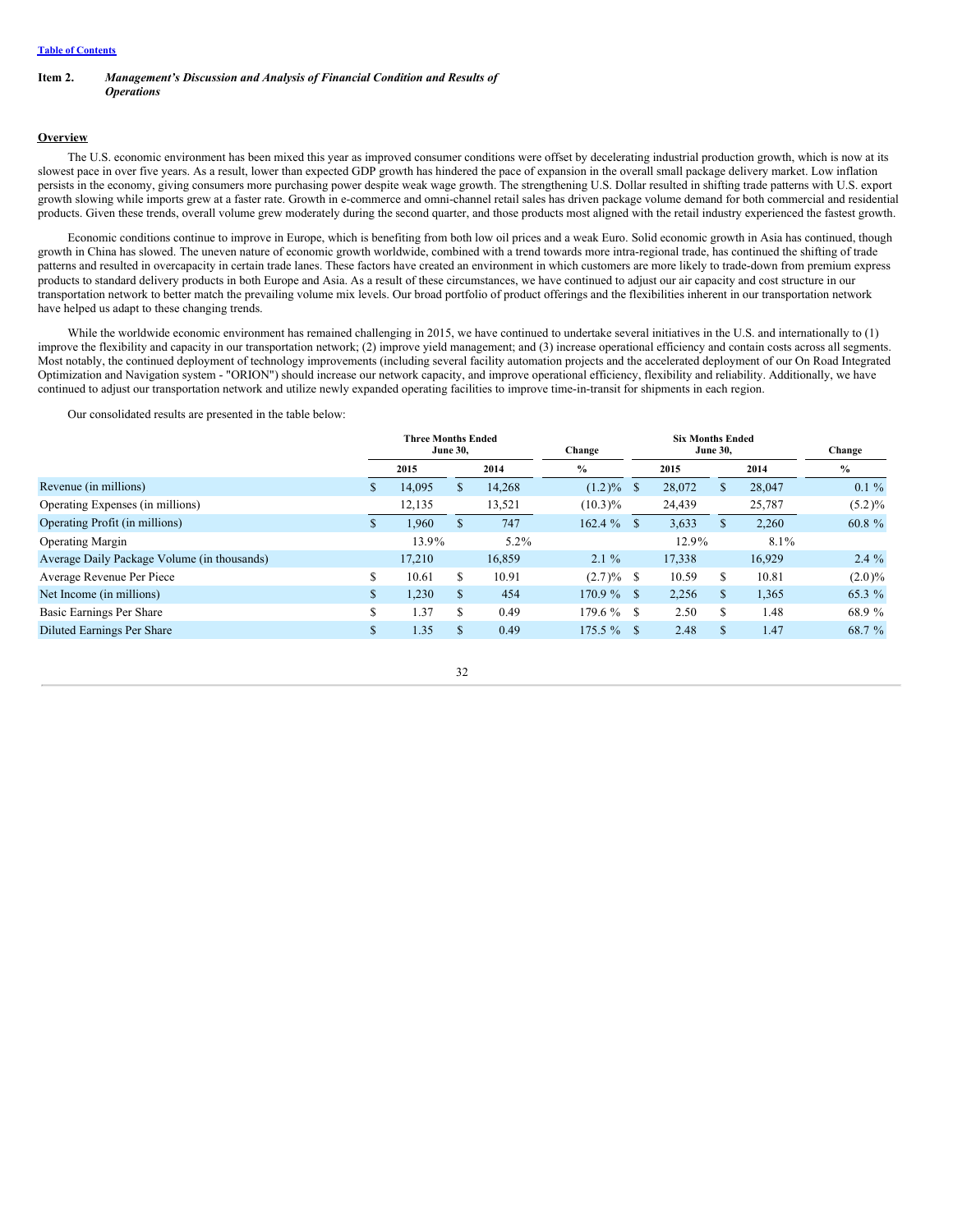# <span id="page-34-0"></span>**Items Affecting Comparability**

The year-over-year comparisons of our financial results were affected by the following item (amounts in millions):

|                                                  |      | <b>Three Months Ended</b> | <b>June 30.</b> |       | <b>Six Months Ended</b>  | <b>June 30,</b> |       |
|--------------------------------------------------|------|---------------------------|-----------------|-------|--------------------------|-----------------|-------|
|                                                  | 2015 |                           |                 | 2014  | 2015                     |                 | 2014  |
| <b>Operating Expenses:</b>                       |      |                           |                 |       |                          |                 |       |
| Health and Welfare Plan Charges                  |      | $\overline{\phantom{a}}$  |                 | 1.066 | $\overline{\phantom{a}}$ |                 | 1,066 |
| Income Tax Expense:                              |      |                           |                 |       |                          |                 |       |
| Income Tax Expense (Benefit) from the Item Above |      | __                        |                 | (401) |                          |                 | (401) |

These items have been excluded from comparisons of "adjusted" operating expenses, operating profit and operating margin in the discussion that follows.

#### *Health and Welfare Plan Charges*

In connection with the ratification of our national master agreement with the International Brotherhood of Teamsters ("Teamsters") in the second quarter of 2014, we incurred pre-tax charges totaling \$1.066 billion (\$665 million after-tax) associated with changes in the delivery of healthcare benefits to certain active and retired union employees. These charges are discussed in further detail in note 6 to the unaudited consolidated financial statements. These charges impacted our U.S. Domestic Package segment (\$957 million), International Package segment (\$27 million) and Supply Chain & Freight segment (\$82 million).

#### <span id="page-34-1"></span>**Results of Operations—Segment Review**

The results and discussions that follow are reflective of how our executive management monitors the performance of our reporting segments. From time to time, we supplement the reporting of our financial information determined under generally accepted accounting principles ("GAAP") with certain non-GAAP financial measures, including, as applicable, "adjusted" operating profit, operating margin, income before income taxes, effective tax rate, net income and earnings per share adjusted for the noncomparable items. We believe that these adjusted measures provide meaningful information to assist investors and analysts in understanding our financial results and assessing our prospects for future performance. We believe these adjusted financial measures are important indicators of our results of operations because they exclude items that may not be indicative of, or are unrelated to, our core operating results, and provide a better baseline for analyzing trends in our underlying businesses.

Certain operating expenses are allocated between our reporting segments based on activity-based costing methods. These activity-based costing methods require us to make estimates that impact the amount of each expense category that is attributed to each segment. Changes in these estimates will directly impact the amount of expense allocated to each segment, and therefore the operating profit of each reporting segment. There were no significant changes in our expense allocation methodologies during 2015 or 2014.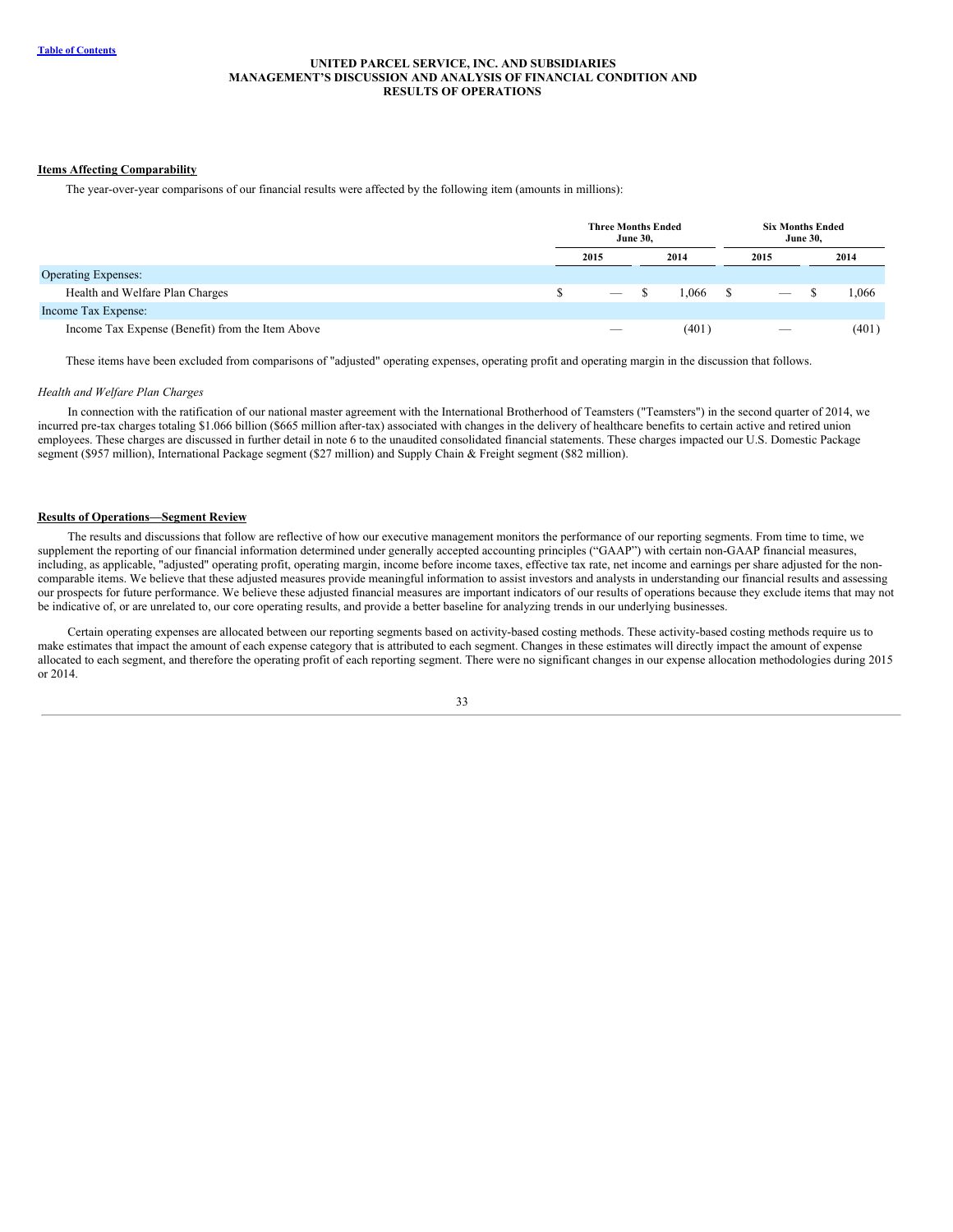# <span id="page-35-0"></span>**U.S. Domestic Package Operations**

|                                              | <b>Three Months Ended</b><br><b>June 30.</b> |        |               | Change | <b>Six Months Ended</b><br><b>June 30,</b> |    |          |              | Change |               |
|----------------------------------------------|----------------------------------------------|--------|---------------|--------|--------------------------------------------|----|----------|--------------|--------|---------------|
|                                              |                                              | 2015   |               | 2014   | $\frac{0}{0}$                              |    | 2015     |              | 2014   | $\frac{0}{0}$ |
| Average Daily Package Volume (in thousands): |                                              |        |               |        |                                            |    |          |              |        |               |
| Next Day Air                                 |                                              | 1,241  |               | 1,233  | $0.6\%$                                    |    | 1,235    |              | 1,242  | $(0.6)\%$     |
| Deferred                                     |                                              | 1,132  |               | 988    | 14.6 %                                     |    | 1,175    |              | 1,036  | 13.4 %        |
| Ground                                       |                                              | 12,192 |               | 12,085 | $0.9\%$                                    |    | 12,255   |              | 12,082 | $1.4\%$       |
| Total Avg. Daily Package Volume              |                                              | 14,565 |               | 14,306 | 1.8 %                                      |    | 14,665   |              | 14,360 | $2.1\%$       |
| Average Revenue Per Piece:                   |                                              |        |               |        |                                            |    |          |              |        |               |
| Next Day Air                                 | $\mathbb{S}$                                 | 20.03  | $\mathsf{\$}$ | 20.73  | $(3.4)\%$ \$                               |    | 20.07    | \$           | 20.45  | $(1.9)\%$     |
| Deferred                                     |                                              | 12.12  |               | 13.05  | (7.1)%                                     |    | 11.89    |              | 12.77  | $(6.9)\%$     |
| Ground                                       |                                              | 8.12   |               | 8.03   | $1.1\%$                                    |    | 8.16     |              | 7.98   | $2.3\%$       |
| Total Avg. Revenue Per Piece                 | \$                                           | 9.45   | \$            | 9.47   | $(0.2)\%$ \$                               |    | 9.46     | \$           | 9.41   | $0.5\%$       |
| Operating Days in Period                     |                                              | 64     |               | 64     |                                            |    | 127      |              | 127    |               |
| Revenue (in millions):                       |                                              |        |               |        |                                            |    |          |              |        |               |
| Next Day Air                                 | $\mathbb{S}$                                 | 1,591  | $\mathsf{\$}$ | 1,636  | $(2.8)\%$ \$                               |    | 3,148    | $\mathbb{S}$ | 3,226  | $(2.4)\%$     |
| Deferred                                     |                                              | 878    |               | 825    | $6.4\%$                                    |    | 1,774    |              | 1,680  | 5.6 $%$       |
| Ground                                       |                                              | 6,339  |               | 6,207  | $2.1\%$                                    |    | 12,700   |              | 12,250 | $3.7\%$       |
| <b>Total Revenue</b>                         | \$                                           | 8,808  | \$            | 8,668  | $1.6 \%$ \$                                |    | 17,622   | $\mathbb{S}$ | 17,156 | $2.7\%$       |
| Operating Expenses (in millions)             |                                              |        |               |        |                                            |    |          |              |        |               |
| <b>Operating Expenses</b>                    | \$                                           | 7,607  | \$            | 8,459  | $(10.1)\%$ \$                              |    | 15,397   | \$           | 16,020 | $(3.9)\%$     |
| Health and Welfare Plan Charges              |                                              |        |               | (957)  |                                            |    |          |              | (957)  |               |
| <b>Adjusted Operating Expenses</b>           | \$                                           | 7,607  | \$            | 7,502  | $1.4 \%$ \$                                |    | 15,397   | \$           | 15,063 | $2.2\%$       |
| Operating Profit (in millions) and Margin:   |                                              |        |               |        |                                            |    |          |              |        |               |
| <b>Operating Profit</b>                      | \$                                           | 1,201  | \$            | 209    | N/A                                        | \$ | 2,225    | \$           | 1,136  | 95.9%         |
| <b>Adjusted Operating Profit</b>             | $\mathbb{S}$                                 | 1,201  | $\mathsf{\$}$ | 1,166  | $3.0\%$ \$                                 |    | 2,225    | \$           | 2,093  | 6.3 $%$       |
| <b>Operating Margin</b>                      |                                              | 13.6%  |               | 2.4%   |                                            |    | 12.6%    |              | 6.6%   |               |
| <b>Adjusted Operating Margin</b>             |                                              | 13.6%  |               | 13.5%  |                                            |    | $12.6\%$ |              | 12.2%  |               |

*Revenue*

The change in overall revenue was impacted by the following factors in 2015 compared with the corresponding periods of 2014:

|                                    | Volume  | Rates<br><b>Product Mix</b> | Fuel<br>Surcharge | <b>Total Revenue</b><br>Change |
|------------------------------------|---------|-----------------------------|-------------------|--------------------------------|
| <b>Net Revenue Change Drivers:</b> |         |                             |                   |                                |
| Second quarter 2015 vs. 2014       | $.8\%$  | $2.5\%$                     | (2.7)%            | .6%                            |
| Year-to-date $2015$ vs. $2014$     | $2.1\%$ | $2.8\%$                     | $(2.2)\%$         | $2.7\%$                        |

*Volume*

Our total volume increased in the second quarter and year-to-date periods of 2015 compared with 2014, as we

experienced balanced growth in both business-to-consumer and business-to-business shipments.

Business-to-business shipments increased 1.6% and were driven by the retail industry, including the use of our solutions for

omni-channel (e.g. ship-from-store and ship-to-store models) and returns shipping. Continued strength in e-commerce resulted in business-to-consumer volume growth of 2% in the second quarter of 2015; however, the pace of growth moderated due to a second quarter benefit in 2014 for a large one-time catalog shipment and the decision to not pursue several lower-yielding customer contract renewals in late 2014 and early 2015.

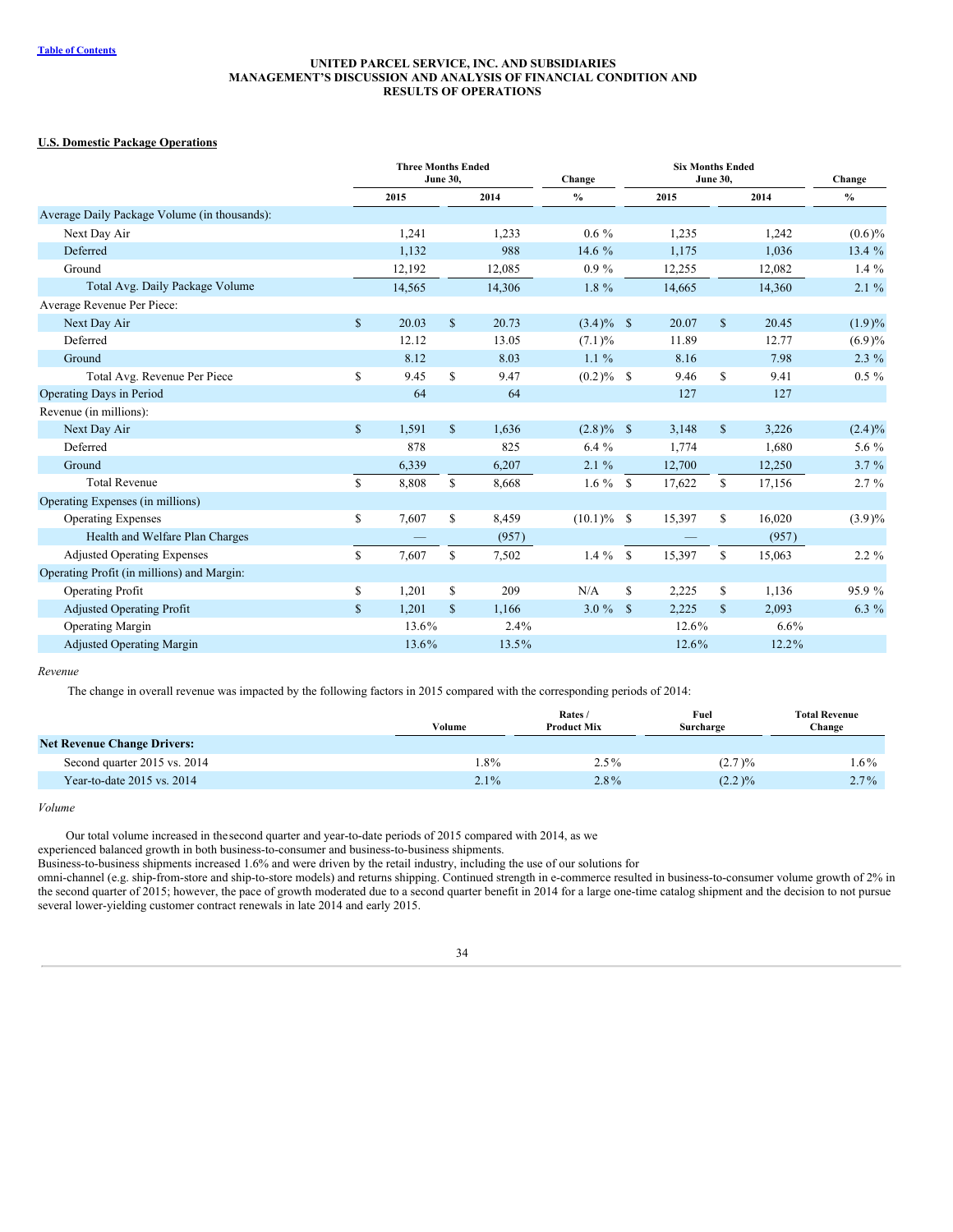Among our air products, we experienced strong volume growth for our deferred air services in thesecond quarter and year-to-date periods of 2015, particularly for those products most aligned with business-to-consumer shipping, such as our residential Second Day Air and Three Day Select products. We also experienced solid growth in our business-to-business deferred air volume, largely due to growth in the retail sector. Next Day Air volume increased slightly for the second quarter, due to growth in shipping activity from the financial services sector. The growth in premium and deferred air volume continues to be impacted by economic conditions and changes in our customers' supply chain networks; the combination of these factors influences their sensitivity towards the price and speed of shipments, and therefore the use of our premium air services.

The increase in ground volume in the second quarter of 2015 was driven by solid growth in SurePost volume andbusiness-to-business shipping activity. The continued growth in e-commerce drove demand for our SurePost service, with volume increasing over 8% in the second quarter of 2015 compared with the same period of 2014. The increase in business-to-business ground volume was largely due to growth in omni-channel retail volume, the increased use of our returns service offerings, and the growth in shipments from the retail sector.

#### *Rates and Product Mix*

Overall revenue per piece was relatively flat for thesecond quarter of 2015 compared with the same period of 2014 (increased 0.5% year-to-date), and was impacted by changes in base rates, dimensional weight pricing, customer and product mix and fuel surcharge rates.

Revenue per piece for our ground and air products was positively impacted by an increase in base rates which took effect on December 29, 2014. We implemented an average 4.9% net increase in base and accessorial rates on UPS Next Day Air, UPS 2nd Day Air and UPS 3 Day Select and UPS Ground. Additionally, the pricing change involving the application of dimensional weight pricing to all UPS Ground services also took effect on December 29, 2014.

Revenue per piece for our Next Day Air and deferred air products declined in thesecond quarter and year-to-date periods of 2015, as lower fuel surcharge rates more than offset the positive impact of the base rate increase. Product mix adversely impacted deferred revenue per piece, as we experienced relatively stronger growth in our lighterweight business-to-consumer shipments, which have lower average yields than our heavier-weight commercial shipments. Customer mix also adversely impacted deferred revenue per piece, due to the faster volume growth among our larger customers, which typically have a lower average yield than our small and middle-market customers.

Overall ground revenue per piece increased in thesecond quarter and year-to-date periods of 2015, primarily due to the base rate increase, the dimensional weight pricing change and an increase in the average weight per package. Additionally, the revenue per piece for our traditional ground residential products was positively impacted by our decision not to pursue several lower-yielding customer contract renewals. These factors were partially offset by declines in fuel surcharge rates as well as changes in customer mix, as we experienced faster volume growth among our larger customers.

#### *Fuel Surcharges*

UPS applies a fuel surcharge on our domestic air and ground services. The air fuel surcharge is based on the U.S. Department of Energy's ("DOE") Gulf Coast spot price for a gallon of kerosene-type jet fuel, while the ground fuel surcharge is based on the DOE's On-Highway Diesel Fuel price. Based on published rates, the average fuel surcharges for domestic air and ground products were as follows:

|                         | <b>Three Months Ended</b><br><b>June 30.</b> |          | Change    | <b>Six Months Ended</b><br>June 30, | Change   |           |  |
|-------------------------|----------------------------------------------|----------|-----------|-------------------------------------|----------|-----------|--|
|                         | 2015                                         | 2014     | % Point   | 2015                                | 2014     | % Point   |  |
| Next Day Air / Deferred | $4.6\%$                                      | $10.7\%$ | $(6.1)\%$ | $4.9\%$                             | $10.6\%$ | (5.7)%    |  |
| Ground                  | 5.3%                                         | $7.5\%$  | $(2.2)\%$ | 5.8%                                | $7.3\%$  | $(1.5)\%$ |  |

Total domestic fuel surcharge revenue decreased by \$233 million in thesecond quarter of 2015 (\$375 million year-to-date) as a result of lower fuel surcharge rates caused by declining jet and diesel fuel prices; however, the impact of lower fuel prices was partially mitigated by pricing changes to the fuel surcharge indices, as well as the overall increase in package volume for the quarter.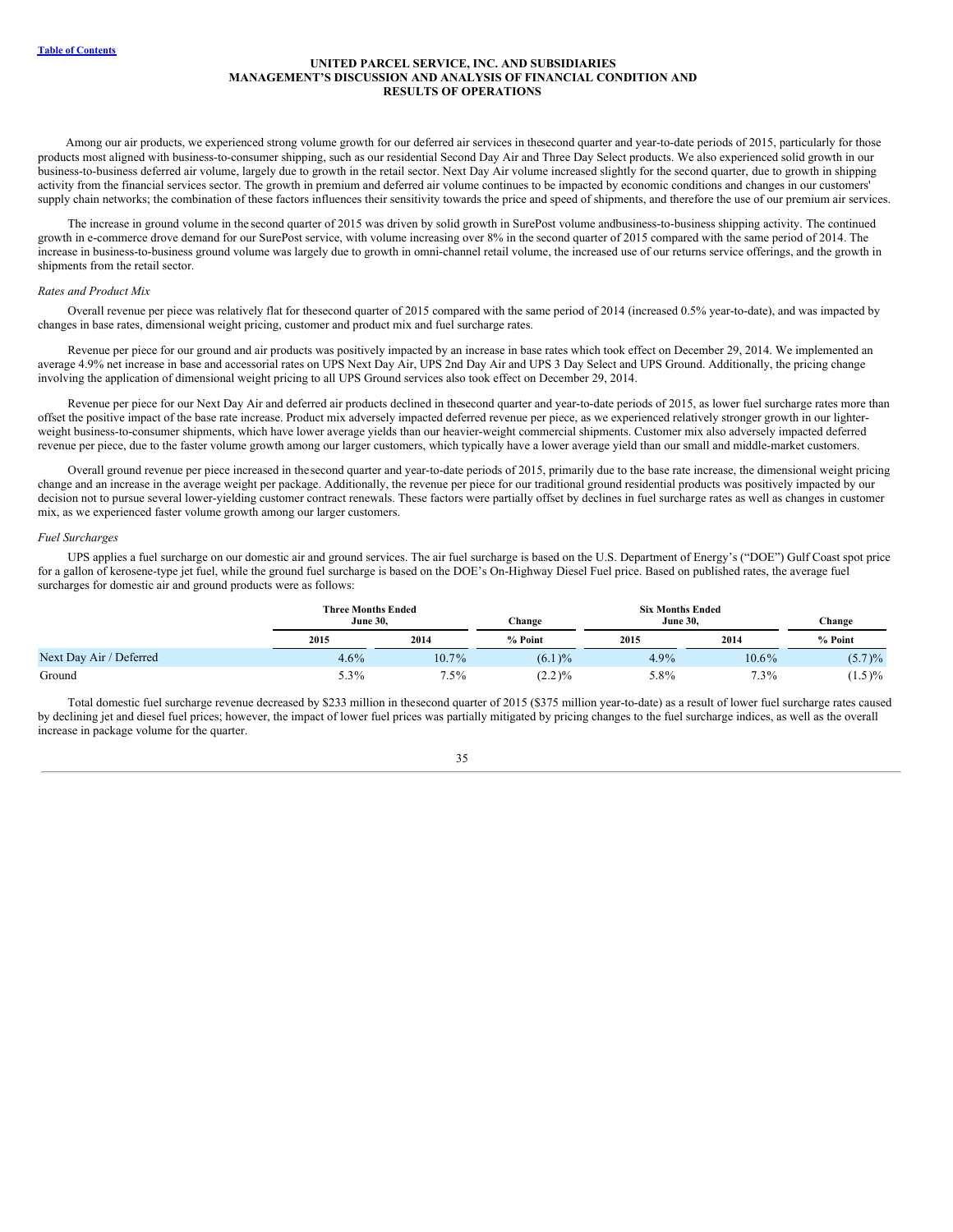# *Operating Expenses*

Adjusted operating expenses for the segment increased \$105 million in thesecond quarter of 2015 (\$334 million year-to-date), primarily due to increases in pick-up and delivery costs (\$95 million), the cost of package sorting (\$36 million) and indirect operating costs (\$50 million) for the quarter (\$268, \$73 and \$100 million, respectively, yearto-date). These cost increases were largely due to higher employee compensation expenses, which were impacted by (1) an increase in average daily union labor hours (up 1.8%) to support volume growth, (2) an increase in employee pension and healthcare costs (due to lower discount rates and updated mortality assumptions for UPS-sponsored pension plans, and higher contribution rates and labor hours for multiemployer plans), and (3) an increase in worker's compensation expenses (due to actuarial adjustments to selfinsurance reserve liabilities). The cost of operating our domestic integrated air and ground transportation network declined \$76 million (\$107 million year-to-date), largely due to lower fuel prices and purchased transportation costs.

Adjusted total cost per piece decreased slightly by 0.4% for thesecond quarter of 2015 compared with the second quarter of 2014 (flat year-to-date), as the cost increases described previously were offset by productivity gains and improved pick-up and delivery densities. Productivity improvements have continued to be realized through adjusting our air and ground networks to better match volume levels and utilizing technology to increase package sorting and delivery efficiency. The continued deployment of ORION has contained the growth of vehicle miles driven, while the increased redirect of SurePost volume to UPS vehicles has reduced the delivery cost for business-to-consumer shipments.

#### *Operating Profit and Margin*

Adjusted operating profit increased \$35 million for the second quarter of 2015 compared with 2014 (\$132 million year-to-date), while the adjusted operating margin increased 10 basis points to 13.6% (40 basis points to 12.6% year-to-date). Overall volume growth allowed us to better leverage our transportation network, leading to improved productivity and better pick-up and delivery density. Additionally, while declining fuel prices had a minimal negative impact on operating profit (\$8 million) for the current year-to-date period of 2015 as compared to 2014, there was a negative \$43 million impact on operating profit for the second quarter of 2015 compared with the same period of 2014 as fuel surcharge revenue decreased at a faster rate than fuel expense.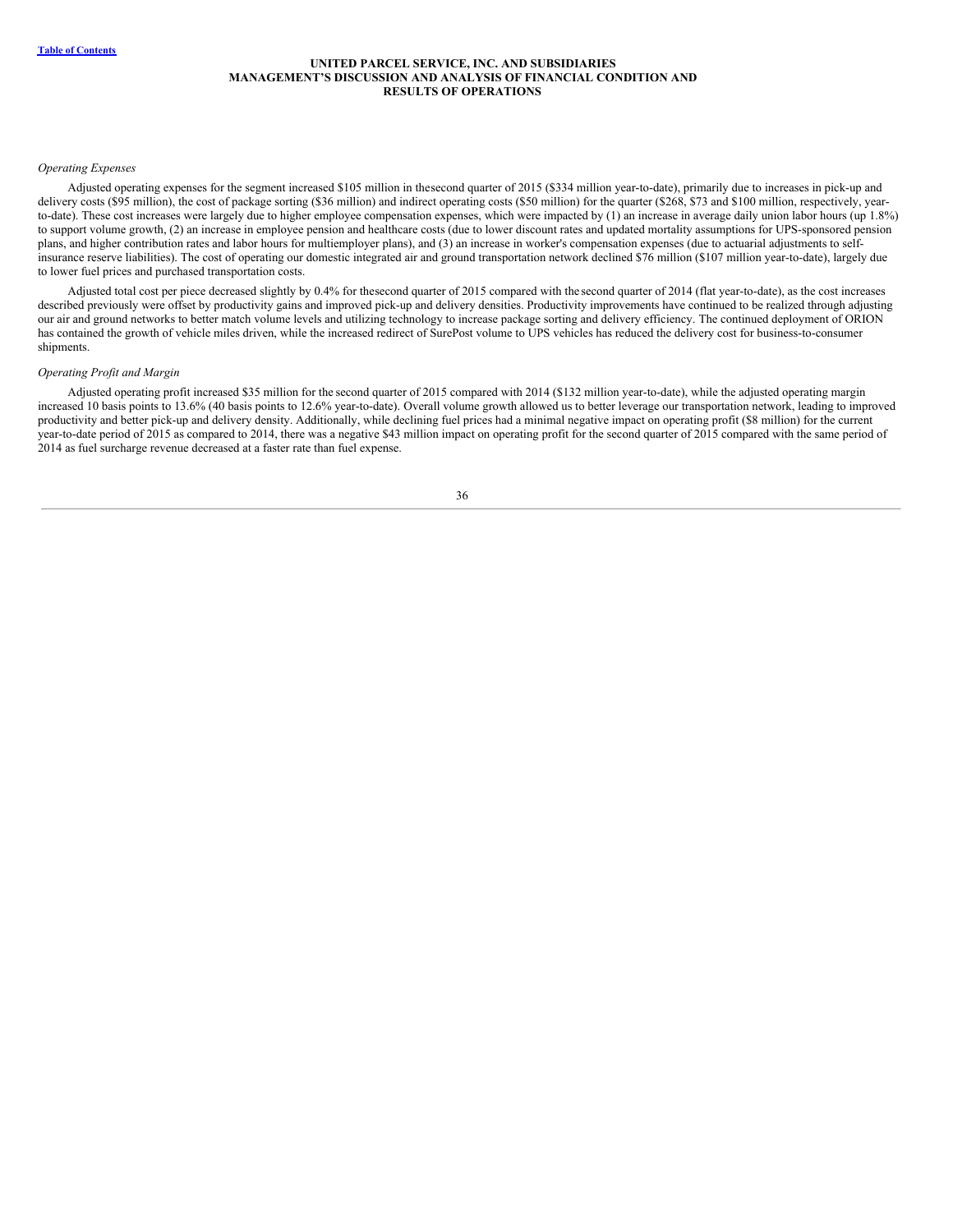# <span id="page-38-0"></span>**International Package Operations**

|                                                      |              | <b>Three Months Ended</b><br><b>June 30.</b> |               |       |              | Change        | <b>Six Months Ended</b><br><b>June 30.</b> |          |               |       |             | Change     |  |
|------------------------------------------------------|--------------|----------------------------------------------|---------------|-------|--------------|---------------|--------------------------------------------|----------|---------------|-------|-------------|------------|--|
|                                                      |              | 2015                                         |               | 2014  |              | $\%$          |                                            | 2015     |               | 2014  |             | $\%$       |  |
| Average Daily Package Volume (in thousands):         |              |                                              |               |       |              |               |                                            |          |               |       |             |            |  |
| Domestic                                             |              | 1,530                                        |               | 1,496 |              | $2.3\%$       |                                            | 1,553    |               | 1,513 |             | $2.6\%$    |  |
| Export                                               |              | 1,115                                        |               | 1.057 |              | 5.5 $%$       |                                            | 1,120    |               | 1,056 |             | $6.1\%$    |  |
| Total Avg. Daily Package Volume                      |              | 2,645                                        |               | 2,553 |              | $3.6\%$       |                                            | 2,673    |               | 2,569 |             | 4.0 $%$    |  |
| Average Revenue Per Piece:                           |              |                                              |               |       |              |               |                                            |          |               |       |             |            |  |
| Domestic                                             | \$           | 6.13                                         | \$            | 7.23  |              | $(15.2)\%$ \$ |                                            | 6.11     | \$            | 7.18  |             | $(14.9)\%$ |  |
| Export                                               |              | 31.99                                        |               | 35.60 |              | $(10.1)\%$    |                                            | 31.52    |               | 35.10 |             | $(10.2)\%$ |  |
| Total Avg. Revenue Per Piece                         | \$           | 17.03                                        | \$            | 18.97 |              | $(10.2)\%$ \$ |                                            | 16.76    | \$            | 18.66 |             | $(10.2)\%$ |  |
| Operating Days in Period                             |              | 64                                           |               | 64    |              |               |                                            | 127      |               | 127   |             |            |  |
| Revenue (in millions):                               |              |                                              |               |       |              |               |                                            |          |               |       |             |            |  |
| Domestic                                             | $\mathbb{S}$ | 600                                          | $\mathsf{\$}$ | 692   |              | $(13.3)\%$ \$ |                                            | 1,205    | $\mathbb{S}$  | 1,380 |             | $(12.7)\%$ |  |
| Export                                               |              | 2,283                                        |               | 2,408 |              | $(5.2)\%$     |                                            | 4,483    |               | 4,707 |             | $(4.8)\%$  |  |
| Cargo and Other                                      |              | 162                                          |               | 152   |              | $6.6\%$       |                                            | 327      |               | 292   |             | 12.0 $%$   |  |
| <b>Total Revenue</b>                                 | \$           | 3,045                                        | \$            | 3,252 |              | $(6.4)\%$ \$  |                                            | 6,015    | \$            | 6,379 |             | $(5.7)\%$  |  |
| Operating Expenses (in millions)                     |              |                                              |               |       |              |               |                                            |          |               |       |             |            |  |
| <b>Operating Expenses</b>                            | \$           | 2,493                                        | \$            | 2,808 |              | $(11.2)\%$ \$ |                                            | 4,965    | \$            | 5,497 |             | $(9.7)\%$  |  |
| Health and Welfare Plan Charges                      |              |                                              |               | (27)  |              |               |                                            |          |               | (27)  |             |            |  |
| <b>Adjusted Operating Expenses</b>                   | $\mathbb{S}$ | 2,493                                        | $\mathbb{S}$  | 2,781 |              | $(10.4)\%$ \$ |                                            | 4,965    | \$            | 5,470 |             | $(9.2)\%$  |  |
| Operating Profit (in millions) and Operating Margin: |              |                                              |               |       |              |               |                                            |          |               |       |             |            |  |
| <b>Operating Profit</b>                              | \$           | 552                                          | \$            | 444   |              | $24.3 \%$ \$  |                                            | 1,050    | \$            | 882   |             | 19.0%      |  |
| <b>Adjusted Operating Profit</b>                     | $\mathbb{S}$ | 552                                          | $\mathbb{S}$  | 471   |              | $17.2 \%$ \$  |                                            | 1,050    | $\mathsf{\$}$ | 909   |             | $15.5\%$   |  |
| <b>Operating Margin</b>                              |              | 18.1%                                        |               | 13.7% |              |               |                                            | $17.5\%$ |               | 13.8% |             |            |  |
| <b>Adjusted Operating Margin</b>                     |              | 18.1%                                        |               | 14.5% |              |               |                                            | 17.5%    |               | 14.2% |             |            |  |
| Currency Benefit / (Cost)—(in millions)*:            |              |                                              |               |       |              | \$            |                                            |          |               |       |             | \$         |  |
| Revenue                                              |              |                                              |               |       | S            | (251)         |                                            |          |               |       | S           | (478)      |  |
| <b>Operating Expenses</b>                            |              |                                              |               |       |              | 237           |                                            |          |               |       |             | 453        |  |
| <b>Operating Profit</b>                              |              |                                              |               |       | $\mathbb{S}$ | (14)          |                                            |          |               |       | $\mathbb S$ | (25)       |  |

\* Net of currency hedging; amount represents the change compared to the

prior year. Includes impact of translation and transaction gains and losses.

*Revenue*

The change in overall revenue was impacted by the following factors in2015 compared with the corresponding period of2014:

|                                    | Volume  | Rates<br><b>Product Mix</b> | Fuel<br>Surcharge | Currency  | <b>Total Revenue</b><br>Change |
|------------------------------------|---------|-----------------------------|-------------------|-----------|--------------------------------|
| <b>Net Revenue Change Drivers:</b> |         |                             |                   |           |                                |
| Second quarter 2015 vs. 2014       | $3.6\%$ | $1.2\%$                     | $(3.5)\%$         | (7.7)%    | $(6.4)\%$                      |
| Year-to-date 2015 vs. 2014         | $4.0\%$ | $0.9\%$                     | $(3.1)\%$         | $(7.5)\%$ | $(5.7)\%$                      |
|                                    |         | 37                          |                   |           |                                |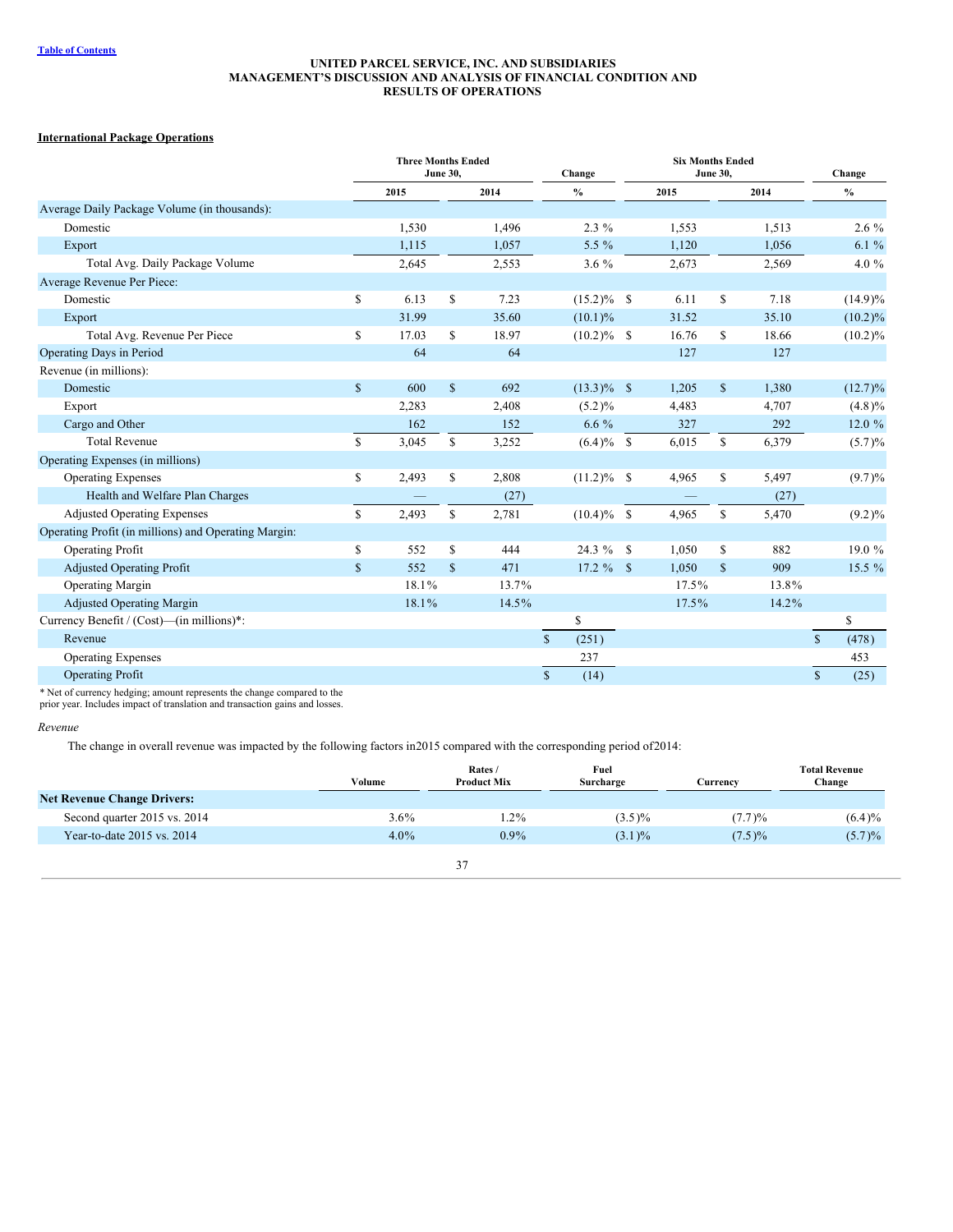### *Volume*

Our overall average daily volume increased in thesecond quarter and year-to-date periods of 2015 when compared to 2014, largely due to robust demand from several industries including the retail, healthcare, industrial and diversified vehicles and parts sectors.

The export volume growth in the second quarter and year-to-date periods of 2015 was mainly driven by our European operations, which experienced a solid increase in volume to all regions of the world. European export volume increased nearly 9% for the quarter, with particular strength in the intra-European trade lanes and the Europe-to-U.S. trade lane. We also experienced export volume growth in the Americas, largely in the Canada-to-U.S. and Mexico-to-U.S. trade lanes. While overall Asian export volume declined slightly, growth in the Asian-to-U.S. trade lane remained strong. However, U.S. export volume was pressured by the strengthening U.S. Dollar. Export volume continued to be led by our standard products, such as Transborder Standard and Worldwide Standard. Increased growth momentum was also experienced within our export premium products, such as Worldwide Express and Transborder Express.

The increase in domestic volume in the second quarter and year-to-date periods of 2015 was driven by solid volume growth in Canada, Italy, Turkey and the United Kingdom.

#### *Rates and Product Mix*

Total average revenue per piece declined 2.4% in thesecond quarter of 2015 on a currency-adjusted basis (2.5% year-to-date), and was impacted by changes in fuel surcharge rates and shifts in product mix, which were offset by an increase in base rates.

On December 29, 2014, we implemented an average 4.9% net increase in base and accessorial rates for international shipments originating in the United States (Worldwide Express, Worldwide Saver, UPS Worldwide Expedited and UPS International Standard service). Rate changes for shipments originating outside the U.S. are made throughout the year and vary by geographic market.

Currency-adjusted export revenue per piece decreased 4.6% in thesecond quarter of 2015 (4.8% year-to-date) due to lower fuel surcharge revenue, shorter average trade lanes (due to faster growth in intra-regional shipments) and a shift in product mix from our premium express products to our standard products (volume for our standard products increased approximately 7%, while volume for our premium express products increased approximately 4%). These factors more than offset the increase in base rates.

Currency-adjusted domestic revenue per piece increased 0.8% in the second quarter of 2015 (0.5% year-to-date) largely due to base rate increases, but was mostly offset by declining fuel surcharge rates.

#### *Fuel Surcharges*

We maintain fuel surcharges on our international air and ground services. The fuel surcharges for international air products originating inside or outside the United States are indexed to the DOE's Gulf Coast spot price for a gallon of kerosene-type jet fuel, while the fuel surcharges for ground products originating outside the United States are indexed to fuel prices in the international region or country where the shipment takes place. Total international fuel surcharge revenue decreased by \$141 million for the second quarter of 2015 compared with 2014 (\$251 million year-to-date), primarily due to lower fuel prices; however, this was partially offset by an increase in overall volume and pricing changes made to the fuel surcharge indices.

#### *Operating Expenses*

Overall adjusted operating expenses for the segment decreased \$288 million in thesecond quarter of 2015 compared with 2014 (\$505 million year-to-date). This decrease was mostly driven by currency exchange rate movements and lower fuel expense, which were somewhat offset by volume growth.

The decrease in operating expenses was driven by the cost of operating our international integrated air and ground network, which decreased \$147 million (\$291 million year-to-date), as well as pick-up and delivery costs, which decreased \$87 million (\$155 million year-to-date). The decreases in network and pick-up and delivery costs were largely driven by the impact of currency exchange rate movements, lower fuel expense, and a reduction in expense for outside transportation carriers (largely due to lower fuel surcharges passed to us from the carriers). Additionally, network costs were mitigated by restraining the growth in aircraft block hours (down 0.3% in the second quarter and 0.1% year-to-date), as a result of ongoing modifications to our air network; this was achieved even with a 5.5% increase in second quarter international export volume (6.1%) year-to-date) and continuing air product service enhancements.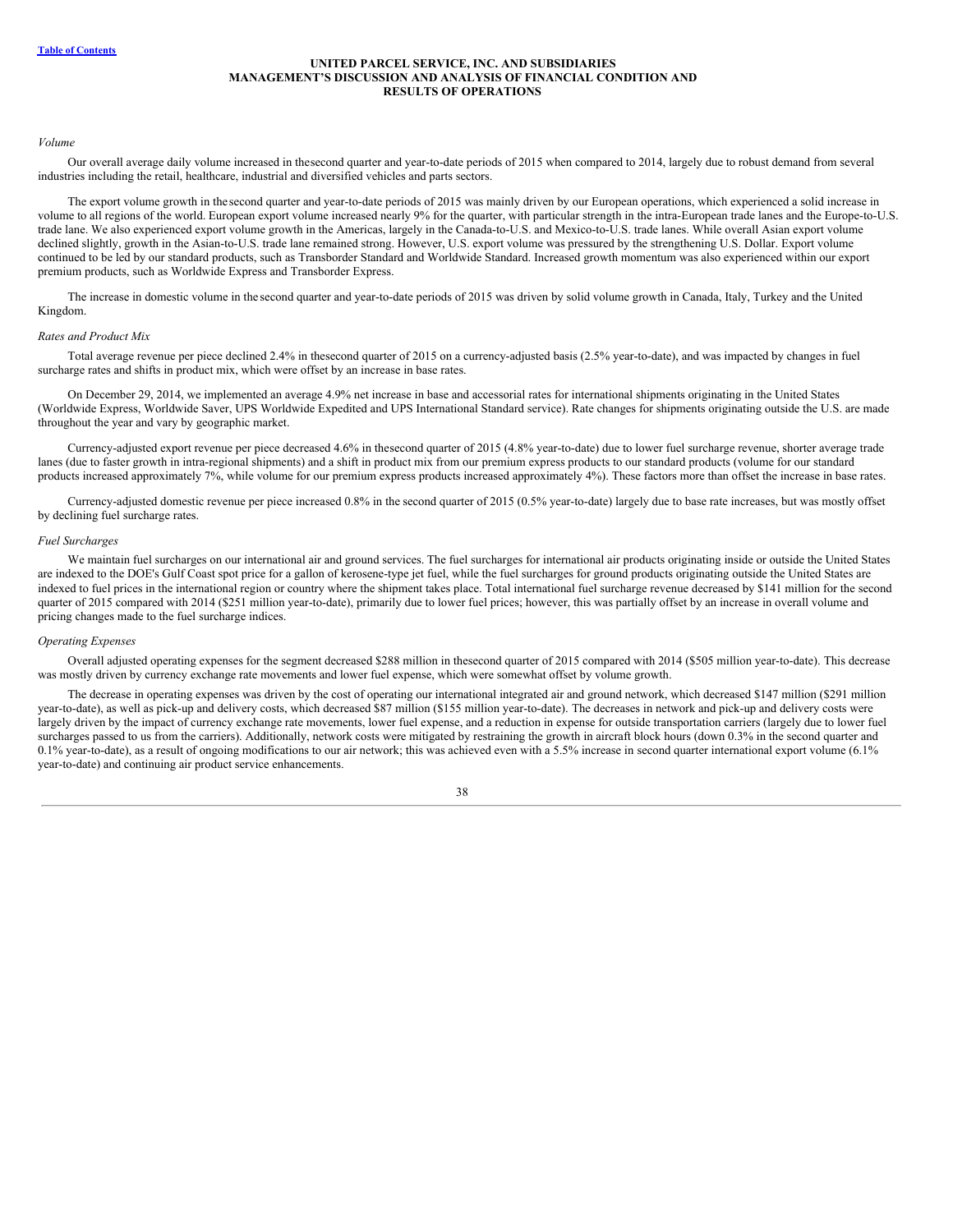The remaining decrease in operating expenses in the second quarter of 2015 was largely due to reductions of indirect operating costs and the cost of package sorting. Indirect operating costs, which decreased \$42 million (\$56 million year-to-date), were affected by various factors including the impact of currency and lower rent expense. The cost of package sorting decreased by \$7 million (\$8 million year-to-date), largely due to the impact of currency, but was somewhat offset by volume growth.

Excluding the impact of currency exchange rate changes, the total adjusted cost per piece for the segment decreased 5.3% in the cond quarter of 2015 compared with 2014 (4.9% year-to-date).

# *Operating Profit and Margin*

Adjusted operating profit increased by \$81 million in the second quarter of 2015 compared with 2014 (\$141 million year-to-date), while the adjusted operating margin increased by 360 basis points to 18.1% (330 basis points to 17.5% year-to-date). Operating profit and margin were positively affected by base rate increases and volume growth, which allowed us to better leverage our transportation network and drive improvements in productivity. Additionally, declining fuel prices and network management contributed a \$32 million benefit to operating profit (\$97 million year-to-date), as fuel expense declined at a faster rate than fuel surcharge revenue. These items were partially offset by the net impact of currency (remeasurement and translation gains and losses), which negatively impacted operating profit by \$14 million when comparing the second quarter of 2015 with 2014 (\$25 million year-to-date).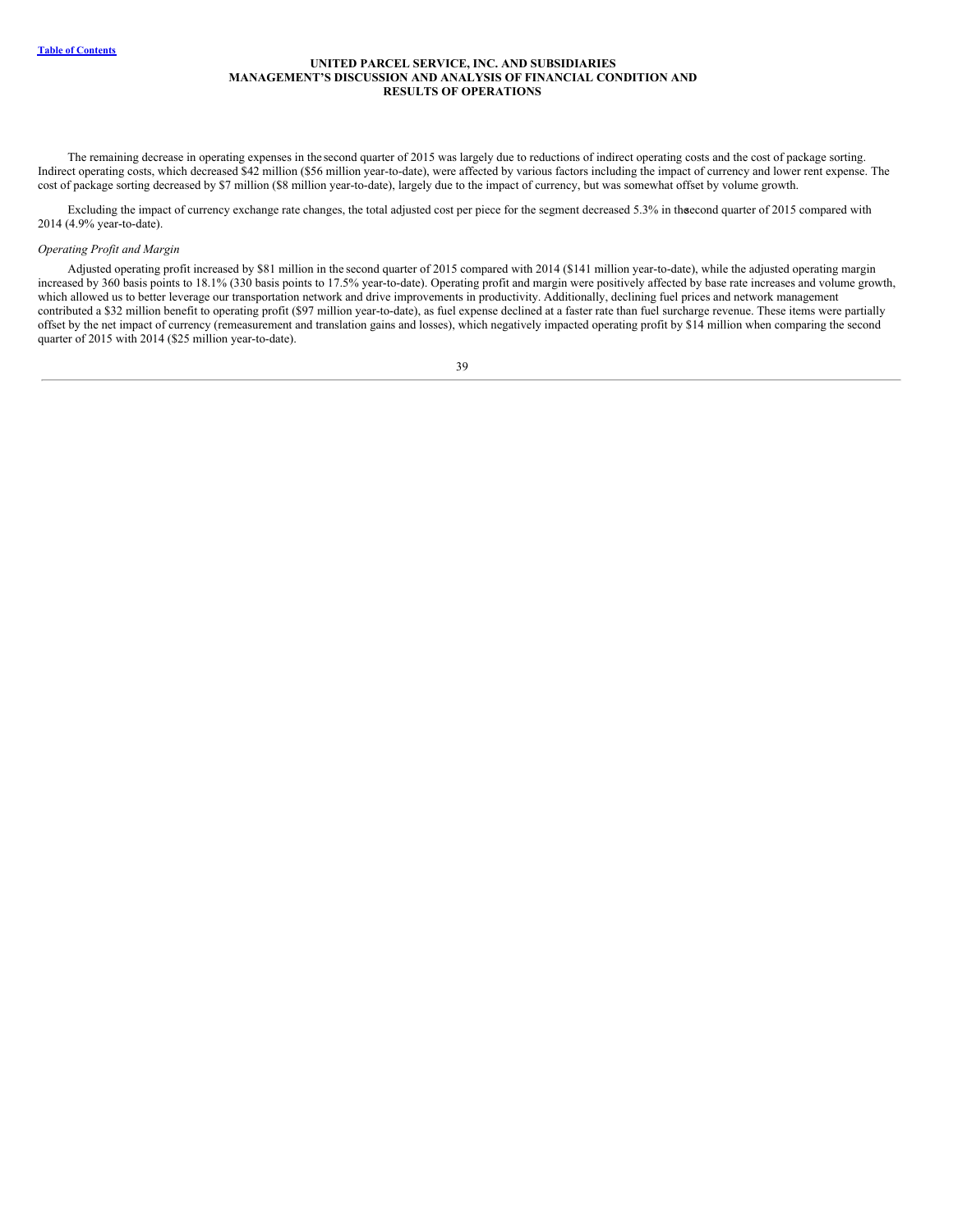# <span id="page-41-0"></span>**Supply Chain & Freight Operations**

|                                                                                                                                | <b>Three Months Ended</b><br><b>June 30.</b> |         |              |       | Change        | <b>Six Months Ended</b><br><b>June 30,</b> |  |       |              | Change |             |               |
|--------------------------------------------------------------------------------------------------------------------------------|----------------------------------------------|---------|--------------|-------|---------------|--------------------------------------------|--|-------|--------------|--------|-------------|---------------|
|                                                                                                                                |                                              | 2015    |              | 2014  |               | $\frac{0}{0}$                              |  | 2015  |              | 2014   |             | $\frac{0}{0}$ |
| Freight LTL Statistics:                                                                                                        |                                              |         |              |       |               |                                            |  |       |              |        |             |               |
| Revenue (in millions)                                                                                                          | \$                                           | 647     | \$           | 672   |               | $(3.7)\%$ \$                               |  | 1,256 | \$           | 1,275  |             | $(1.5)\%$     |
| Revenue Per Hundredweight                                                                                                      | $\mathbb{S}$                                 | 22.81   | $\mathbb{S}$ | 22.50 |               | $1.4 \%$ \$                                |  | 22.79 | $\mathbb{S}$ | 22.51  |             | $1.2\%$       |
| Shipments (in thousands)                                                                                                       |                                              | 2,728   |              | 2,736 |               | $(0.3)\%$                                  |  | 5,302 |              | 5,223  |             | $1.5\%$       |
| Shipments Per Day (in thousands)                                                                                               |                                              | 42.6    |              | 42.7  |               | $(0.3)\%$                                  |  | 41.7  |              | 41.1   |             | $1.5\%$       |
| Gross Weight Hauled (in millions of lbs)                                                                                       |                                              | 2,836   |              | 2,985 |               | $(5.0)\%$                                  |  | 5,512 |              | 5,663  |             | (2.7)%        |
| Weight Per Shipment (in lbs)                                                                                                   |                                              | 1,040   |              | 1,091 |               | (4.7)%                                     |  | 1,040 |              | 1,084  |             | (4.1)%        |
| Operating Days in Period                                                                                                       |                                              | 64      |              | 64    |               |                                            |  | 127   |              | 127    |             |               |
| Revenue (in millions):                                                                                                         |                                              |         |              |       |               |                                            |  |       |              |        |             |               |
| Forwarding and Logistics                                                                                                       | \$                                           | 1,319   | \$           | 1,432 |               | $(7.9)\%$ \$                               |  | 2,649 | \$           | 2,765  |             | $(4.2)\%$     |
| Freight                                                                                                                        |                                              | 752     |              | 771   |               | $(2.5)\%$                                  |  | 1,462 |              | 1,465  |             | $(0.2)\%$     |
| Other                                                                                                                          |                                              | 171     |              | 145   |               | 17.9 %                                     |  | 324   |              | 282    |             | 14.9 %        |
| <b>Total Revenue</b>                                                                                                           | S                                            | 2,242   | $\mathbb{S}$ | 2,348 |               | $(4.5)\%$ \$                               |  | 4,435 | \$           | 4,512  |             | (1.7)%        |
| Operating Expenses (in millions)                                                                                               |                                              |         |              |       |               |                                            |  |       |              |        |             |               |
| <b>Operating Expenses</b>                                                                                                      | $\mathbb{S}$                                 | 2,035   | $\mathbb{S}$ | 2,254 |               | $(9.7)\%$ \$                               |  | 4,077 | \$           | 4,270  |             | $(4.5)\%$     |
| Health and Welfare Plan Charges                                                                                                |                                              |         |              | (82)  |               |                                            |  |       |              | (82)   |             |               |
| <b>Adjusted Operating Expenses</b>                                                                                             | $\mathbb{S}$                                 | 2,035   | $\mathbb{S}$ | 2,172 |               | $(6.3)\%$ \$                               |  | 4,077 | \$           | 4,188  |             | (2.7)%        |
| Operating Profit (in millions) and Margin:                                                                                     |                                              |         |              |       |               |                                            |  |       |              |        |             |               |
| <b>Operating Profit</b>                                                                                                        | $\mathbb{S}$                                 | 207     | $\mathbb{S}$ | 94    |               | $120.2 \%$ \$                              |  | 358   | $\mathbb{S}$ | 242    |             | 47.9 %        |
| <b>Adjusted Operating Profit</b>                                                                                               | \$                                           | 207     | $\mathbf S$  | 176   |               | $17.6 \%$ \$                               |  | 358   | $\mathbb{S}$ | 324    |             | 10.5 %        |
| <b>Operating Margin</b>                                                                                                        |                                              | $9.2\%$ |              | 4.0%  |               |                                            |  | 8.1%  |              | 5.4%   |             |               |
| <b>Adjusted Operating Margin</b>                                                                                               |                                              | $9.2\%$ |              | 7.5%  |               |                                            |  | 8.1%  |              | 7.2%   |             |               |
| Currency Benefit / $(Cost) - (in millions)*$ :                                                                                 |                                              |         |              |       |               | $\mathsf{\$}$                              |  |       |              |        |             | $\mathbb{S}$  |
| Revenue                                                                                                                        |                                              |         |              |       | $\mathbf S$   | (68)                                       |  |       |              |        | $\mathbf S$ | (128)         |
| <b>Operating Expenses</b>                                                                                                      |                                              |         |              |       |               | 75                                         |  |       |              |        |             | 143           |
| <b>Operating Profit</b>                                                                                                        |                                              |         |              |       | $\mathsf{\$}$ | $\overline{7}$                             |  |       |              |        | \$          | 15            |
| * Amount represents the change compared to the prior year. Includes<br>impact of translation and transaction gains and losses. |                                              |         |              |       |               |                                            |  |       |              |        |             |               |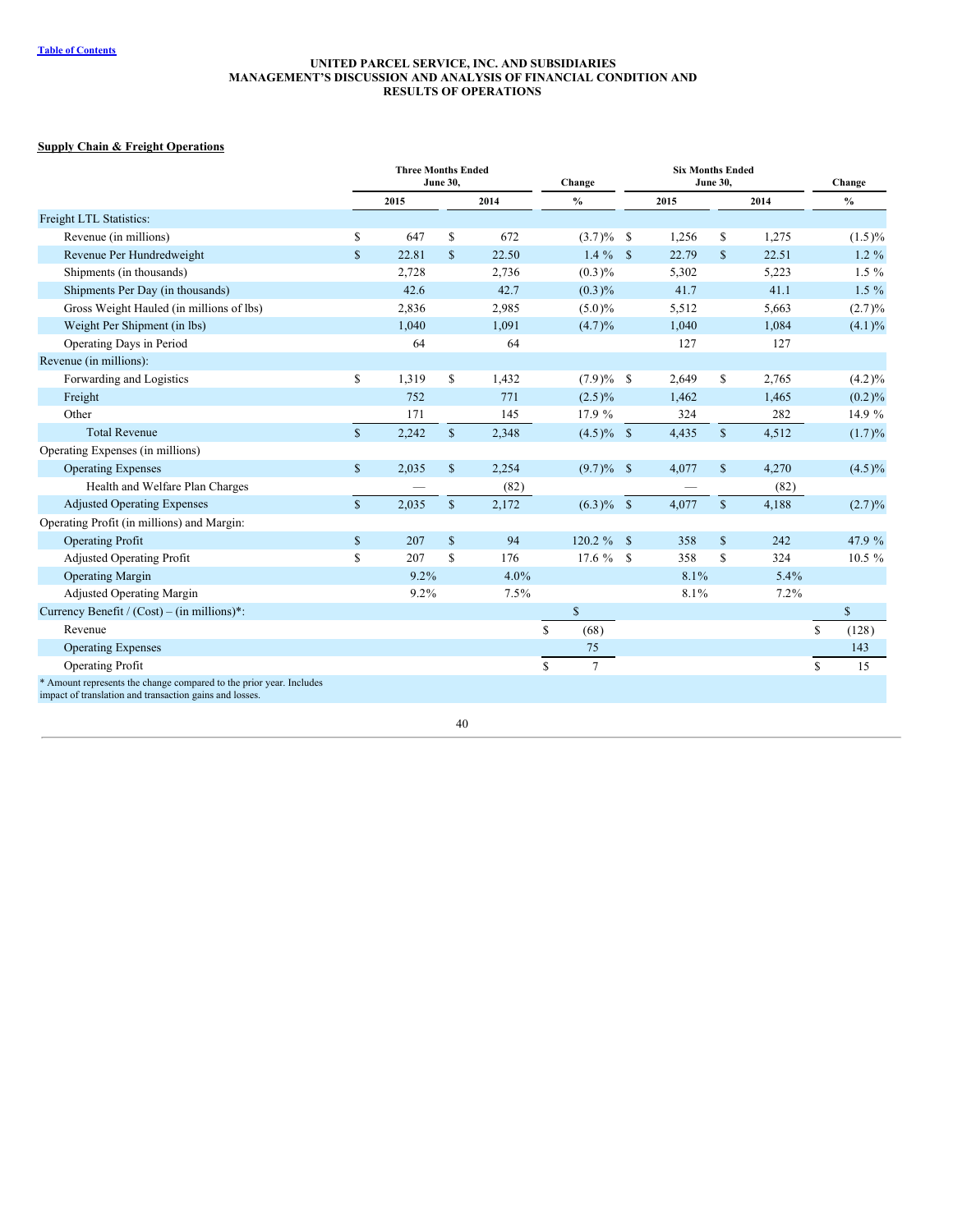#### *Revenue*

Forwarding and logistics revenue decreased \$113 million in the second quarter of 2015 compared with 2014 (\$116 million year-to-date), largely due to the adverse impact of currency exchange rate movements, lower fuel surcharge rates (due to declining fuel prices) and volume and tonnage declines in our international air freight business (impacted by management focus on reducing lower-yielding accounts). Revenue for our logistics products increased in the second quarter and year-to-date periods of 2015 compared with 2014, as we experienced solid growth in our mail services, healthcare and aerospace distribution solutions; however, this was partially offset by revenue declines among our high tech customers.

Freight revenue decreased \$19 million in the second quarter of 2015 (\$3 million year-to-date), driven by lower average weight per shipment of 4.7% (4.1% year-to-date) and a \$39 million decrease (\$66 million year-to-date) in fuel surcharge revenue due to lower diesel fuel prices. While average daily shipments remained flat, the reduction in weight per shipment was impacted by changes in industry mix (higher proportion of lower-weight retail industry volume) and customer mix (reduction of lower-yielding customer accounts). LTL Revenue per hundredweight increased slightly, as LTL base rate increases averaging 4.9% took effect on December 29, 2014, covering noncontractual shipments in the United States, Canada and Mexico.

Revenue for the other businesses within Supply Chain & Freight increased \$26 million in thesecond quarter of 2015 (\$42 million year-to-date), due to revenue growth at The UPS Store, UPS Capital and UPS Customer Solutions, as well as revenue from contractual domestic air transportation services provided to the U.S. Postal Service.

#### *Operating Expenses*

Forwarding and logistics adjusted operating expenses decreased \$142 million for thesecond quarter of 2015 compared with 2014 (\$148 million year-to-date). This decrease was mostly driven by currency exchange rate movements and lower fuel expense.

Purchased transportation expense decreased by \$112 million in thesecond quarter (\$123 million year-to-date), primarily due to the impact of foreign currency exchange rates, lower volume and tonnage in our international air freight forwarding business, lower base rates and lower fuel surcharge rates charged to us by third-party transportation carriers. The remaining operating expense decrease in forwarding and logistics was related to several other expense categories, including depreciation, security costs and payroll and benefits.

Freight adjusted operating expenses decreased \$9 million in the second quarter of 2015. Total adjusted cost per LTL shipment decreased by 1.8%. The decrease in adjusted operating expense was largely due to the cost associated with operating our linehaul network, which decreased \$26 million, and was driven by a reduction in expense for outside transportation carriers (largely due to lower fuel surcharges passed to us from the carriers). These benefits were partially offset by an increase in pick-up and delivery expenses of \$3 million and other operating expenses of \$14 million. The increase in pick-up and delivery costs were primarily due to contractual union wage increases, while the growth in other operating expenses was largely due to higher pension costs (impacted by lower discount rates for UPS-sponsored plans) and increased health and welfare expenses (impacted by higher contribution rates into multiemployer plans).

On a year-to-date basis, Freight adjusted operating expenses increased \$13 million. The increase in adjusted operating expense was largely due to pick-up and delivery expenses (increase of \$10 million) and other operating expenses (increase of \$32 million), partially offset by a decrease in the cost of operating our linehaul network (decrease of \$27 million).

Operating expenses for the other businesses within Supply Chain & Freight increased \$14 million in thesecond quarter of 2015 compared with 2014 (\$24 million year-todate).

#### *Operating Profit and Margin*

Adjusted operating profit for the forwarding and logistics unit increased by \$29 million in thesecond quarter of 2015 compared with 2014 (\$32 million year-to-date), and was impacted by several factors. Operating results for the international air forwarding business improved, as the rates at which we procure capacity from third party air carriers decreased faster than the rates we charge our customers. The net impact of currency (remeasurement and translation gains and losses) and revenue management initiatives had a positive impact on operating profit. We also increased profitability in our ocean freight and mail services units for the quarter, as a result of cost controls and solid operating margin increases; despite a slight decline in ocean freight shipments in tonnage. However, investments in technology and infrastructure continued to pressure distribution margins during the second quarter of 2015.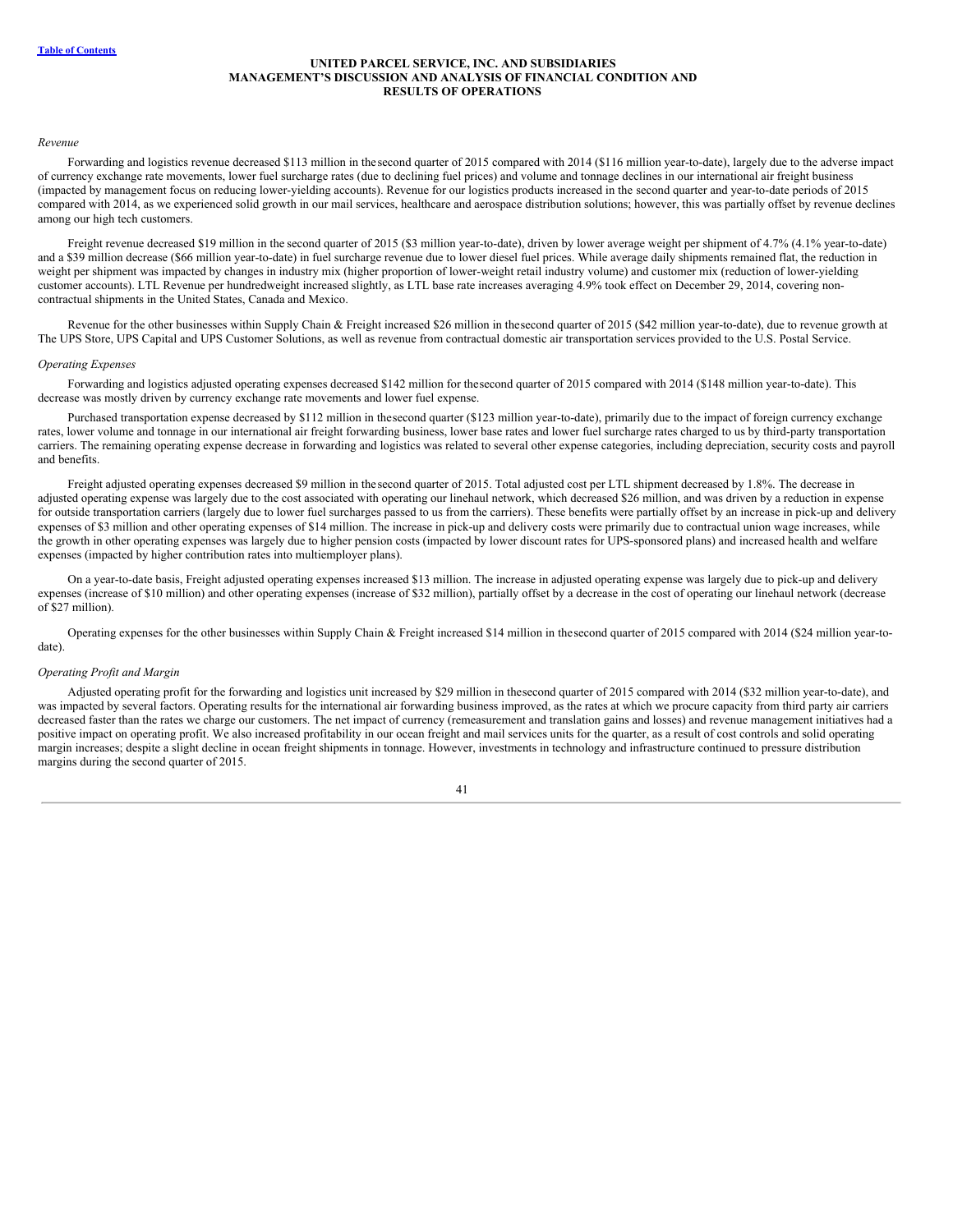Adjusted operating profit for our freight unit decreased \$10 million in thesecond quarter of 2015 compared with 2014 (\$16 million year-to-date), as increased pension and healthcare costs, contractual union wage increases and declines in tonnage more than offset the increased yields and productivity realized during the quarter.

The combined operating profit for all of our other businesses in this segment increased \$12 million in thesecond quarter of 2015 compared with 2014 (\$18 million yearto-date), primarily due to higher operating profit at The UPS Store, UPS Capital and UPS Customer Solutions, as well as the contractual domestic air transportation services provided to the U.S. Postal Service.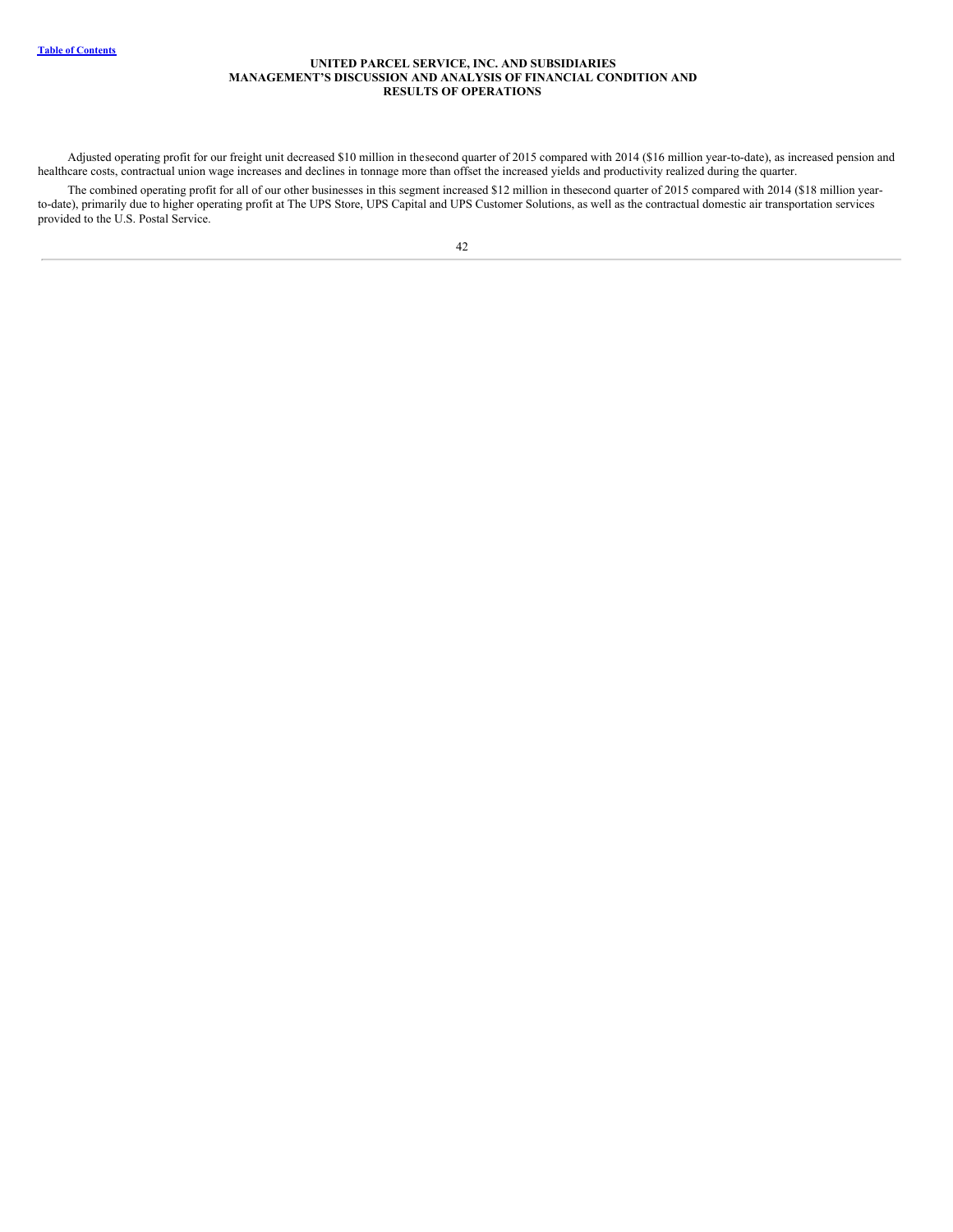### <span id="page-44-0"></span>**Consolidated Operating Expenses**

|                                          |              | <b>Three Months Ended</b> | <b>June 30,</b> |         |   | Change        |    | <b>Six Months Ended</b> | <b>June 30.</b> |         | Change        |
|------------------------------------------|--------------|---------------------------|-----------------|---------|---|---------------|----|-------------------------|-----------------|---------|---------------|
|                                          |              | 2015                      |                 | 2014    |   | $\frac{0}{0}$ |    | 2015                    |                 | 2014    | $\frac{0}{0}$ |
| <b>Operating Expenses (in millions):</b> |              |                           |                 |         |   |               |    |                         |                 |         |               |
| Compensation and Benefits                | $\mathbb{S}$ | 7,502                     | <sup>\$</sup>   | 8,375   |   | $(10.4)\%$    | -S | 15,066                  | S               | 15,640  | $(3.7)\%$     |
| Health and Welfare Plan Charges          |              |                           |                 | (1,066) |   |               |    |                         |                 | (1,066) |               |
| Adjusted Compensation and Benefits       |              | 7,502                     |                 | 7,309   |   | $2.6\%$       |    | 15,066                  |                 | 14,574  | $3.4\%$       |
|                                          |              |                           |                 |         |   |               |    |                         |                 |         |               |
| Repairs and Maintenance                  |              | 357                       |                 | 341     |   | 4.7 $%$       |    | 707                     |                 | 670     | 5.5 $%$       |
| Depreciation and Amortization            |              | 510                       |                 | 473     |   | $7.8 \%$      |    | 1,016                   |                 | 941     | $8.0\%$       |
| <b>Purchased Transportation</b>          |              | 1,777                     |                 | 1,988   |   | $(10.6)\%$    |    | 3,631                   |                 | 3,896   | $(6.8)\%$     |
| Fuel                                     |              | 639                       |                 | 980     |   | $(34.8)\%$    |    | 1,283                   |                 | 1,952   | $(34.3)\%$    |
| Other Occupancy                          |              | 230                       |                 | 241     |   | $(4.6)\%$     |    | 524                     |                 | 538     | $(2.6)\%$     |
| Other Expenses                           |              | 1,120                     |                 | 1,123   |   | $(0.3)\%$     |    | 2,212                   |                 | 2,150   | $2.9\%$       |
|                                          |              |                           |                 |         |   |               |    |                         |                 |         |               |
| <b>Total Operating Expenses</b>          | $\mathbb{S}$ | 12,135                    | $\mathbb{S}$    | 13,521  |   | $(10.3)\%$ \$ |    | 24,439                  | $\mathbb{S}$    | 25,787  | $(5.2)\%$     |
| <b>Adjusted Total Operating Expenses</b> | \$           | 12,135                    | \$              | 12,455  |   | $(2.6)\%$ \$  |    | 24,439                  | \$              | 24,721  | (1.1)%        |
|                                          |              |                           |                 |         |   |               |    |                         |                 |         |               |
|                                          |              |                           |                 |         |   | \$            |    |                         |                 |         | \$            |
| Currency (Benefit) Cost                  |              |                           |                 |         | S | (312)         |    |                         |                 |         | \$<br>(596)   |

#### *Compensation and Benefits*

Compensation costs increased \$78 million for the second quarter of 2015 compared with 2014 (\$151 million year-to-date). Compensation costs for hourly employees increased largely due to a 1.8% increase in average daily union labor hours in the second quarter (1.9% year-to-date), which was impacted by volume growth and an overall increase in the size of the workforce. Compensation costs for management employees increased primarily due to a merit salary increase, growth in the overall size of the workforce, and an increase in incentive compensation.

Adjusted benefits expense increased \$115 million for the second quarter of 2015 compared with 2014 (\$341 million year-to-date), primarily due to increased health and welfare costs, pension expense, vacation, holiday and excused absence expenses and workers compensation costs. These factors are discussed further as follows:

- Adjusted health and welfare costs increased \$29 million for the second quarter of 2015 compared with 2014 (\$82 million year-to-date), largely due to increased contributions to multiemployer plans resulting from contractual contribution rate increases and higher union labor hours.
- Pension expense increased \$84 million for the second quarter of 2015 compared with 2014 (\$167 million year-to-date). The expense for UPS-sponsored pension plans increased due to lower discount rates, changes in mortality assumptions and higher Pension Benefit Guaranty Corporation premiums. The expense for multiemployer pension plans increased due to contractual contribution rate increases and higher union labor hours.
- Vacation, holiday and excused absence expense increased \$11 million in the second quarter of 2015 compared with 2014 (\$24 million year-to-date), due to salary increases and growth in the overall size of the workforce.
- Workers compensation expense increased \$1 million in the second quarter of 2015 compared with 2014 (\$63 million year-to-date). Insurance reserves are established for estimates of the loss that we will ultimately incur on reported worker's compensation claims, as well as estimates of claims that have been incurred but not reported, and take into account a number of factors including our history of claim losses, payroll growth and the impact of safety improvement initiatives. We experienced less favorable actuarial adjustments in 2015 compared with 2014, resulting in the increased expense.

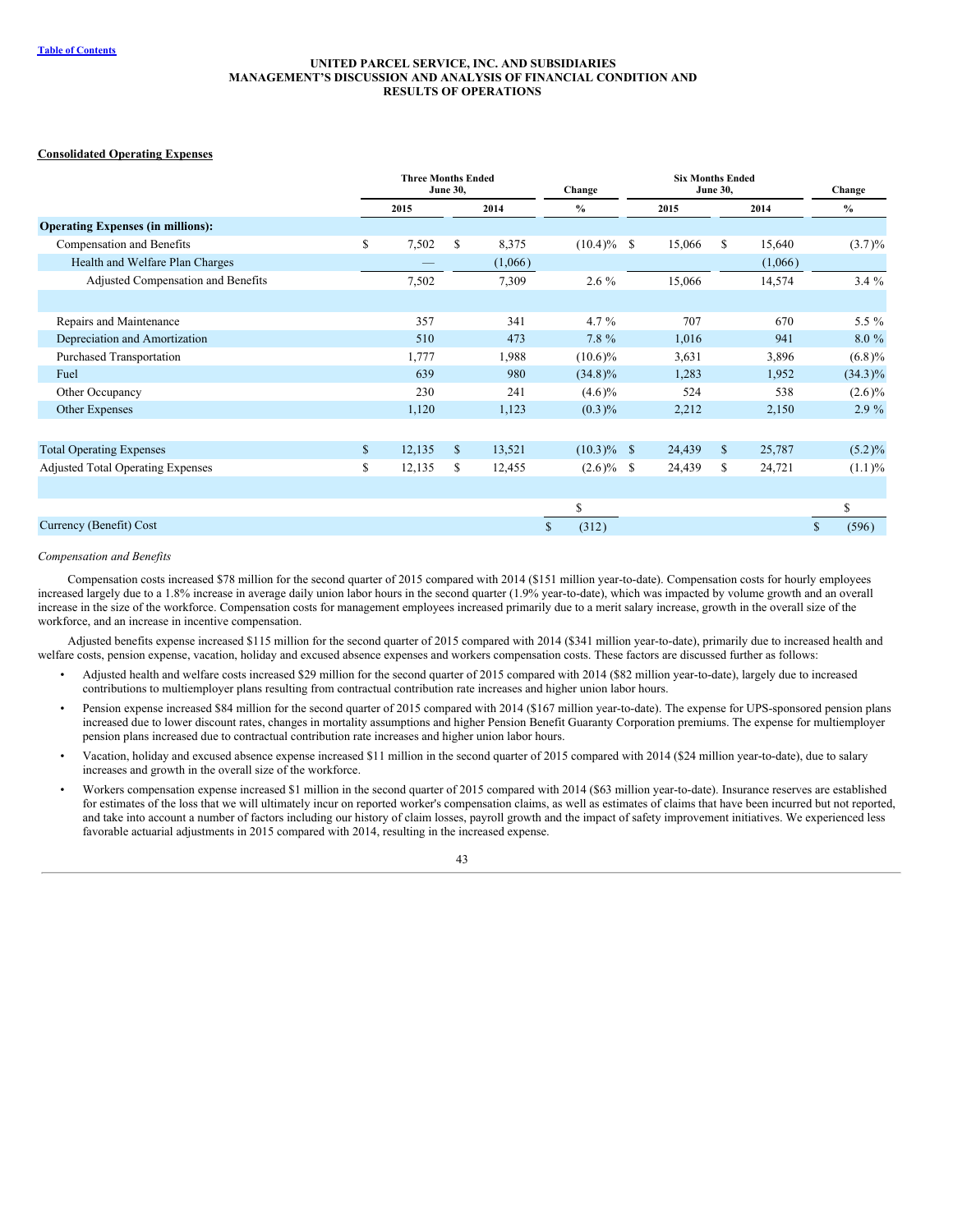#### *Repairs and Maintenance*

The \$16 million increase in repairs and maintenance expense for the second quarter (\$37 million year-to-date) was primarily due to higher aircraft engine repair and component replacement costs, largely in our Boeing 747 and 767 aircraft fleets.

#### *Depreciation and Amortization*

Depreciation and amortization expense increased \$37 million in the second quarter of 2015 compared with 2014 (\$75 million year-to-date), primarily due to two factors: (1) Depreciation expense on vehicles increased due to the replacement of older, fully-depreciated vehicles, technology upgrades on new vehicles and an overall increase in the size of our vehicle fleet in our U.S. Domestic Package and UPS Freight operations; and (2) Amortization expense increased largely due to internally developed capitalized software, as well as intangible assets resulting from business acquisitions.

#### *Purchased Transportation*

The \$211 million decrease in purchased transportation expense charged to us by third-party air, ocean and truck carriers for the second quarter of 2015, compared with 2014 (\$265 million year-to-date), was driven by several factors:

- Expense for our U.S. Domestic Package segment decreased \$83 million for the second quarter (\$123 million year-to-date), primarily due to lower fuel surcharges passed to us from rail carriers, as well as the lower overall usage of outside transportation carriers. The usage of outside transportation carriers in 2015 compared with 2014 has been impacted by several factors, including rail carrier service issues and adverse weather conditions.
- Expense for our International Package segment decreased \$11 million in the second quarter (\$31 million year-to-date), primarily due to the impact of currency exchange rate movements as well as lower fuel surcharges passed to us from outside transportation providers. These factors were partially offset by international volume growth.
- Expense for our UPS Freight business decreased \$5 million in the second quarter due to lower tonnage and fuel surcharges from outside transportation providers. Yearto-date expense increased \$12 million year-to-date, largely due to increased LTL and brokerage volume, which resulted in the increased use of outside transportation carriers.
- Expense for our forwarding and logistics business decreased \$112 million in the second quarter (\$123 million year-to-date), largely due to decreased volume and tonnage in our international air freight business, the impact of currency exchange rate movements and lower fuel surcharges passed to us from outside transportation carriers.

#### *Fuel*

The \$341 million decrease in fuel expense for the second quarter of 2015 (\$669 million year-to-date), compared with 2014, was driven by lower jet fuel, diesel and unleaded gasoline prices, which resulted in a decrease in fuel expense of \$325 million for the second quarter (\$673 million year-to-date). There was also lower fuel usage, which resulted in an overall decrease in expense of \$16 million for the second quarter (flat year-to-date), largely due to an increase in average miles per gallon, which was partially offset by an increase in vehicle miles driven and aircraft block hours due to volume growth.

#### *Other Occupancy*

The \$11 million decrease in other occupancy expense in the second quarter of 2015 (\$14 million year-to-date) was primarily due to a decline in natural gas and electric utility expenses. This decline was impacted by lower energy prices and power usage.

#### *Other Expenses*

Other expenses were relatively flat in the second quarter of 2015, while increasing \$62 million on a year-to-date basis. Transportation equipment rental expense increased \$14 million year-to-date and was driven by the growth in package volume. Automotive liability insurance expense increased \$14 million year-to-date largely due to actuarial adjustments to our self-insurance reserve liabilities. We also incurred increases in several other expense categories on a year-to-date basis, including transportation security costs, advertising expenses, credit card fees, employee expense reimbursements (related to the implementation of ORION) and legal contingency expenses.

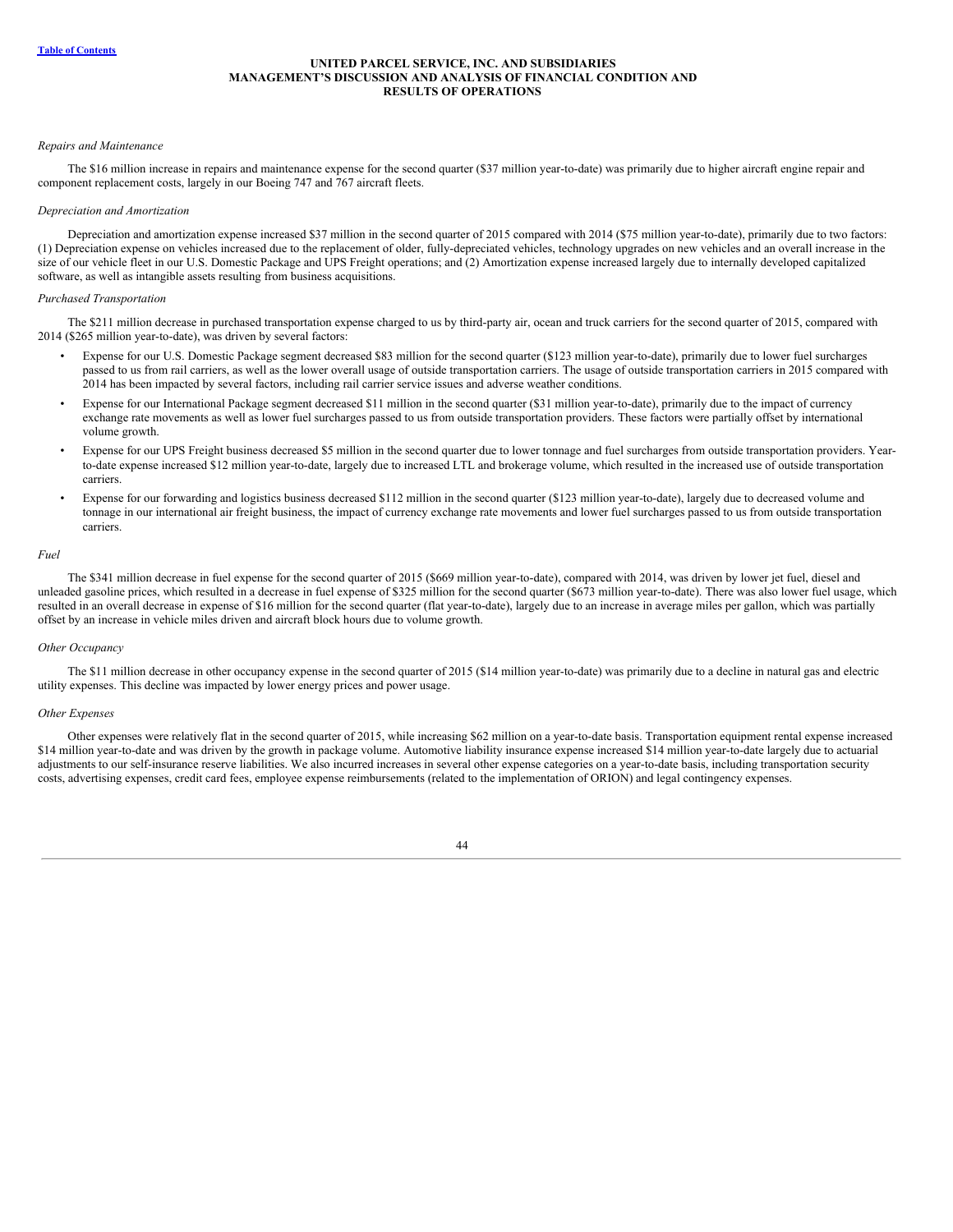### <span id="page-46-0"></span>**Investment Income and Interest Expense**

|                   | <b>Three Months Ended</b> | <b>June 30,</b> |      | Change        | <b>Six Months Ended</b><br><b>June 30.</b> | Change |               |
|-------------------|---------------------------|-----------------|------|---------------|--------------------------------------------|--------|---------------|
|                   | 2015                      |                 | 2014 | $\frac{0}{0}$ | 2015                                       | 2014   | $\frac{9}{6}$ |
| (in millions)     |                           |                 |      |               |                                            |        |               |
| Investment Income | 4                         |                 | 25   | $(84.0)\%$ \$ | ŏ                                          | 25     | $(68.0)\%$    |
| Interest Expense  | (86)                      |                 | (89) | $(3.4)\%$ \$  | (173)                                      | (179)  | $(3.4)\%$     |

#### *Investment Income*

The decrease in investment income for the second quarter and year-to-date of 2015 was due to a \$11 million decrease in realized gains on the sales of investments (\$11) million decrease year-to-date) and \$5 million decrease from fair value adjustments on real estate partnerships (\$1 million decrease year-to-date). The remaining decline in investment income of \$5 million (\$5 million year-to-date) was primarily due to decreases in lease income, fluctuations of investment balances and interest rates earned on invested assets.

# *Interest Expense*

<span id="page-46-1"></span>Interest expense decreased in the second quarter and year-to-date periods of 2015 largely due to having lower-yielding commercial paper comprise a greater proportion of our overall debt, as well as a decrease in effective interest rates mainly due to the termination of our British Pound Sterling cross-currency interest rate swaps.

#### **Income Tax Expense**

|                                    | <b>Three Months Ended</b><br><b>June 30.</b> |    | Change   | Change        |    |       |          |       |               |
|------------------------------------|----------------------------------------------|----|----------|---------------|----|-------|----------|-------|---------------|
|                                    | 2015                                         |    | 2014     | $\frac{0}{0}$ |    | 2015  |          | 2014  | $\frac{0}{2}$ |
| (in millions)                      |                                              |    |          |               |    |       |          |       |               |
| Income Tax Expense                 | 648                                          |    | 229      | 183.0%        | -8 | 1.212 | -S       | 741   | 63.6%         |
| Health and Welfare Plan Charges    | _                                            |    | 401      |               |    |       |          | 401   |               |
| Adjusted Income Tax Expense        | 648                                          | \$ | 630      | $2.9\%$ \$    |    | 1,212 | <b>S</b> | 1.142 | $6.1\%$       |
| <b>Effective Tax Rate</b>          | 34.5%                                        |    | 33.5%    |               |    | 34.9% |          | 35.2% |               |
| <b>Adjusted Effective Tax Rate</b> | $34.5\%$                                     |    | $36.0\%$ |               |    | 34.9% |          | 36.0% |               |

Our adjusted consolidated effective tax rate decreased to 34.5% in thesecond quarter of 2015 from 36.0% in the same period of 2014 (34.9% and 36.0% year-to-date, respectively) due to favorable changes in the proportion of our taxable income in certain U.S. and non-U.S. jurisdictions and an increase in U.S. Federal and state tax credits realized in comparison to amounts previously estimated.

Our consolidated effective tax rate increased to 34.5% in thesecond quarter of 2015 compared with 33.5% in the same period of 2014, primarily due to the \$1.066 billion pre-tax charge in the prior year associated with certain health and welfare benefit plan changes, which generated a tax benefit at a rate higher than the consolidated effective tax rate. This was partially offset by favorable changes in the proportion of our taxable income in certain U.S. and non-U.S. jurisdictions and an increase in U.S. Federal and state tax credits realized in comparison to amounts previously estimated.

On a year-to-date basis, our consolidated effective tax rate decreased to 34.9% in 2015 from 35.2% in 2014 due to favorable changes in the proportion of our taxable income in certain U.S. and non-U.S. jurisdictions and an increase in U.S. Federal and state tax credits realized in comparison to amounts previously estimated.

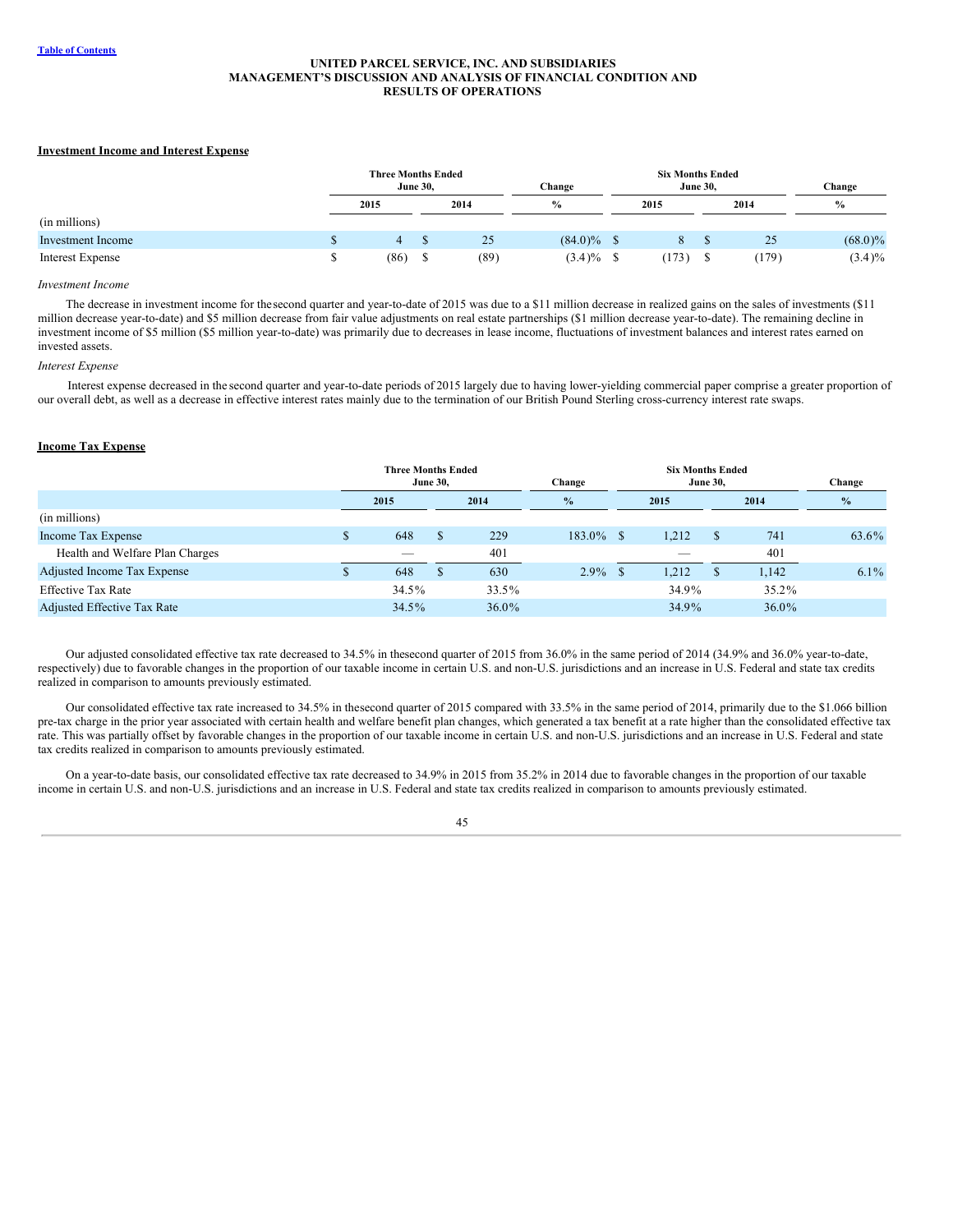$\mathcal{L}_\text{max}$ 

#### **UNITED PARCEL SERVICE, INC. AND SUBSIDIARIES MANAGEMENT'S DISCUSSION AND ANALYSIS OF FINANCIAL CONDITION AND RESULTS OF OPERATIONS**

# <span id="page-47-1"></span><span id="page-47-0"></span>**Liquidity and Capital Resources**

### *Net Cash From Operating Activities*

The following is a summary of the significant sources (uses) of cash from operating activities (amounts in millions):

|                                                                         | <b>Six Months Ended</b><br><b>June 30,</b> |              |         |
|-------------------------------------------------------------------------|--------------------------------------------|--------------|---------|
|                                                                         | 2015                                       |              | 2014    |
| Net income                                                              | 2,256                                      | <sup>8</sup> | 1,365   |
| Non-cash operating activities (a)                                       | 1,670                                      |              | 2,645   |
| Pension and postretirement plan contributions (UPS-sponsored plans)     | (99)                                       |              | (115)   |
| Settlement of postretirement benefit obligation                         |                                            |              | (1,995) |
| Hedge margin receivables and payables                                   | 202                                        |              | 52      |
| Income tax receivables and payables                                     | 115                                        |              | 69      |
| Changes in working capital and other non-current assets and liabilities | 141                                        |              | (196)   |
| Other sources (uses) of cash from operating activities                  | (46)                                       |              |         |
| Net cash from operating activities                                      | 4,239                                      |              | 1,832   |

(a) Represents depreciation and amortization, gains and losses on derivative transactions and foreign exchange, deferred income taxes, provisions for uncollectible accounts, pension and postretirement benefit expense, stock compensation expense, and other non-cash items.

Operating cash flow was adversely impacted by \$2.062 billion in 2014 and \$43 million in 2015 due to certain transactions resulting from the ratification of our collective bargaining agreement with the Teamsters:

- We paid \$1.995 billion to settle postretirement benefit obligations for certain Teamster employees, and paid an additional \$276 million that was accounted for as a deposit until the ratification of certain other collective bargaining agreements.
- We paid \$204 million in 2014 for retroactive economic benefits under the collective bargaining agreement that were related to the period between August through December of 2013.
- As of June 30, 2014, we received cash tax benefits of \$413 million from the payments described above (through reduced U.S. Federal and State quarterly income tax payments).
- We paid \$53 million in 2015 for additional retroactive economic benefits and through June 30, 2015 we have received \$10 million of cash tax benefits (through reduced U.S. Federal and State quarterly income tax payments).

Apart from the transactions described above, operating cash flow increased approximately \$388 million in 2015 compared with 2014, largely due to higher net income, improvements in our working capital position, changes in hedge margin payables and receivables, reduced payments for income taxes and reduced pension and postretirement plan contributions. The net hedge margin collateral received from derivative counterparties increased by approximately \$150 million in 2015 relative to 2014, due to the increased net fair value asset position of the derivative contracts used in our currency and interest rate hedging programs. The net cash payments for income taxes decreased in 2015 compared with 2014, and were impacted by the timing of current tax deductions and the receipt of tax refunds. The factors above were partially offset by the impact of a legal settlement.

As of June 30, 2015, our worldwide holdings of cash and cash equivalents were\$3.430 billion, of which \$1.272 billion was held by non-U.S. subsidiaries. The amount of cash held by our U.S. and non-U.S subsidiaries fluctuates throughout the year due to a variety of factors, including the timing of cash receipts and disbursements in the normal course of business. Cash provided by operating activities in the U.S. continues to be our primary source of funds to finance U.S. operating needs, capital expenditures, share repurchases and dividend payments to shareowners. To the extent that such amounts represent previously untaxed earnings, the cash held by non-U.S. subsidiaries could be subject to tax if such amounts were repatriated in the form of dividends; however, not all non-U.S. cash balances would have to be repatriated in the form of a dividend if returned to the U.S. When amounts earned by non-U.S. subsidiaries are expected to be indefinitely reinvested, no accrual for taxes is provided.

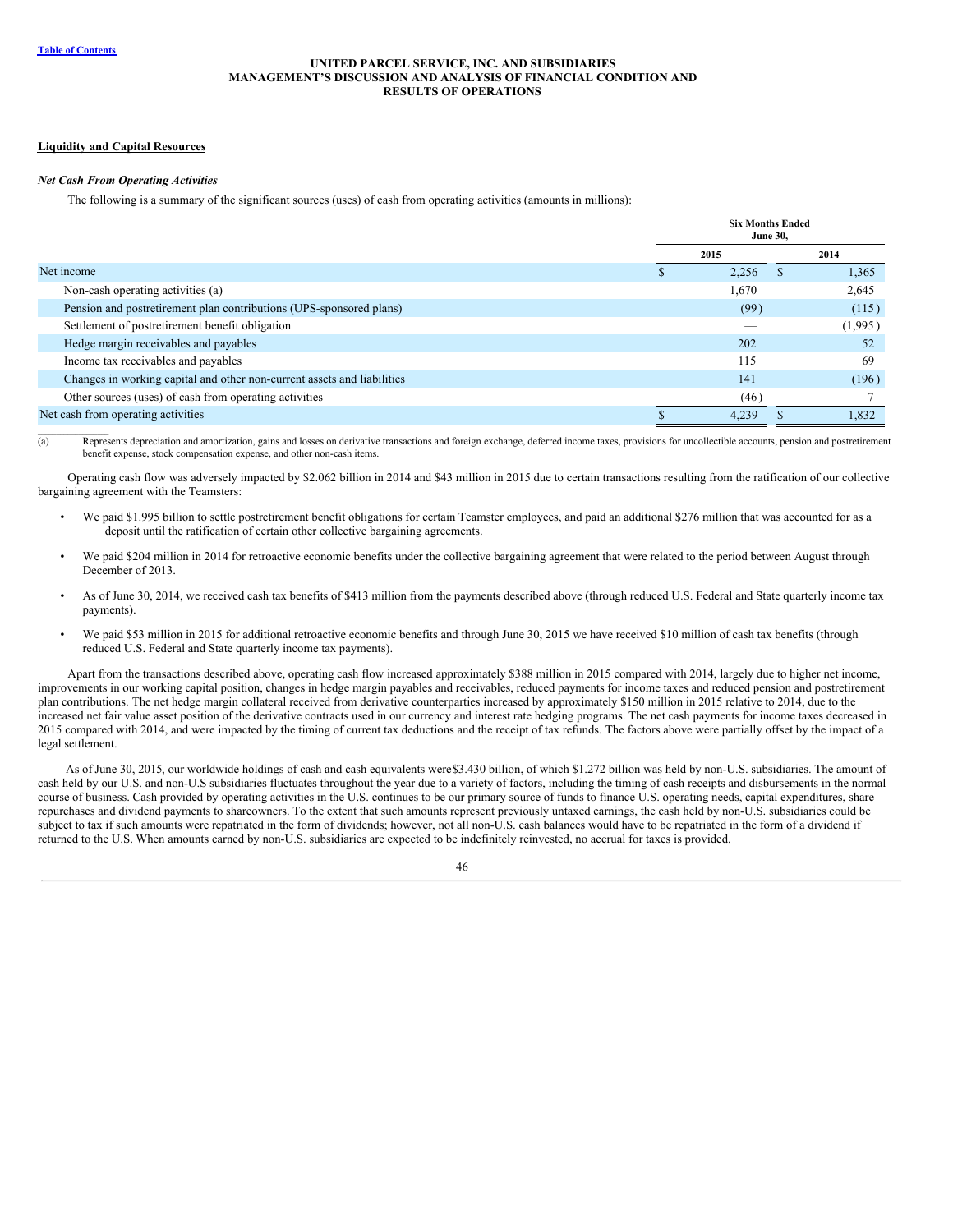#### <span id="page-48-0"></span>*Net Cash Used In Investing Activities*

Our primary sources (uses) of cash for investing activities were as follows (amounts in millions):

|                                                                 |              | <b>Six Months Ended</b><br><b>June 30,</b> |              |         |  |  |  |
|-----------------------------------------------------------------|--------------|--------------------------------------------|--------------|---------|--|--|--|
|                                                                 |              | 2015                                       |              | 2014    |  |  |  |
| Net cash (used in) investing activities                         |              | (2,776)                                    |              | (1,802) |  |  |  |
|                                                                 |              |                                            |              |         |  |  |  |
| <b>Capital Expenditures:</b>                                    |              |                                            |              |         |  |  |  |
| Buildings and facilities                                        | \$           | (387)                                      | \$           | (207)   |  |  |  |
| Aircraft and parts                                              |              | (12)                                       |              | (25)    |  |  |  |
| Vehicles                                                        |              | (341)                                      |              | (385)   |  |  |  |
| Information technology                                          |              | (218)                                      |              | (196)   |  |  |  |
|                                                                 | S            | (958)                                      | S.           | (813)   |  |  |  |
|                                                                 |              |                                            |              |         |  |  |  |
| Capital Expenditures as a % of Revenue                          |              | $3.4\%$                                    |              | $2.9\%$ |  |  |  |
|                                                                 |              |                                            |              |         |  |  |  |
| <b>Other Investing Activities:</b>                              |              |                                            |              |         |  |  |  |
| Proceeds from disposals of property, plant and equipment        | \$           | 8                                          | $\mathbb{S}$ | 10      |  |  |  |
| Net decrease (increase) in finance receivables                  | \$           | (13)                                       | \$           | 13      |  |  |  |
| Net sales, maturities, and (purchases) of marketable securities | $\$$         | (1,713)                                    | \$           | (959)   |  |  |  |
| Cash paid for business acquisitions                             | \$           | (90)                                       | \$           | (22)    |  |  |  |
| Other (uses) of cash for investing activities                   | $\mathbb{S}$ | (10)                                       | \$           | (31)    |  |  |  |

We have commitments for the purchase of vehicles, equipment and real estate to provide for the replacement of existing capacity and anticipated future growth. We generally fund our capital expenditures with our cash from operations. Capital spending on buildings and facilities increased in the first six months of 2015 compared with 2014 due to several facility automation and capacity expansion projects as well as the timing of payments for property, plant and equipment acquired in 2014 but not paid for until 2015. Capital spending on aircraft in both 2015 and 2014 primarily related to purchases of rotable parts for our existing aircraft fleet. Capital spending on vehicles decreased in the first six months of 2015 in our U.S. and international package businesses, largely due to the timing of vehicle replacements. Capital spending on technology increased in the first six months of 2015, largely due to new capitalized software projects and increased spending on hardware.

Future capital spending for anticipated growth and replacement assets will depend on a variety of factors, including economic and industry conditions. We anticipate that our capital expenditures for 2015 will be approximately \$3.0 billion.

The net changes in finance receivables were primarily due to growth in our cargo finance products and loan principal paydowns in our business credit and leasing portfolios. The purchases and sales of marketable securities are largely determined by liquidity needs and the periodic rebalancing of investment types, and will therefore fluctuate from period to period.

The cash paid for business acquisitions was primarily related to our acquisitions of Poltraf Sp. z.o.o., Parcel Pro, Inc., and the Insured Parcel Services Division of G4S International Logistics in 2015, and Polar Speed Distribution Limited during 2014. Other investing activities include capital contributions into certain investment partnerships, changes in restricted cash balances, and various other items.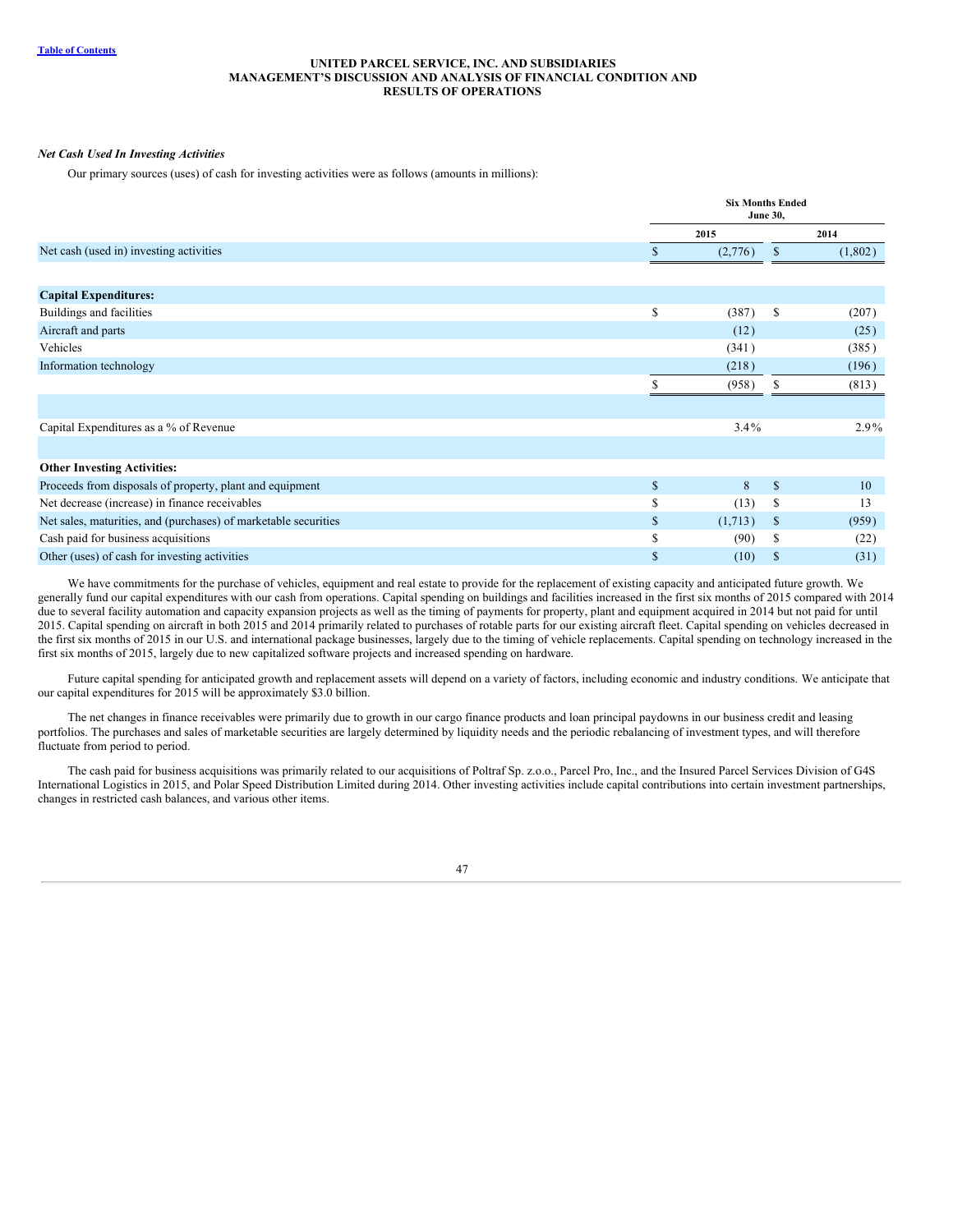# <span id="page-49-0"></span>*Net Cash From (Used in) Financing Activities*

Our primary sources (uses) of cash for financing activities are as follows (amounts in millions, except per share data):

|                                               |              | <b>Six Months Ended</b><br><b>June 30,</b> |               |           |  |  |  |
|-----------------------------------------------|--------------|--------------------------------------------|---------------|-----------|--|--|--|
|                                               |              | 2015                                       |               | 2014      |  |  |  |
| Net cash (used in) financing activities       | S.           | (252)                                      | <sup>\$</sup> | (1,632)   |  |  |  |
| <b>Share Repurchases:</b>                     |              |                                            |               |           |  |  |  |
| Cash expended for shares repurchased          | $\mathbb{S}$ | (1,348)                                    | $\mathbb{S}$  | (1,379)   |  |  |  |
| Number of shares repurchased                  |              | (13.5)                                     |               | (13.7)    |  |  |  |
| Shares outstanding at period end              |              | 896                                        |               | 914       |  |  |  |
| Percent reduction in shares outstanding       |              | $(1.0)\%$                                  |               | $(1.0)\%$ |  |  |  |
| <b>Dividends:</b>                             |              |                                            |               |           |  |  |  |
| Dividends declared per share                  | S            | 1.46                                       | <sup>\$</sup> | 1.34      |  |  |  |
| Cash expended for dividend payments           | $\mathbb{S}$ | (1,270)                                    | \$            | (1,192)   |  |  |  |
| <b>Borrowings:</b>                            |              |                                            |               |           |  |  |  |
| Net borrowings of debt principal              | $\mathbb{S}$ | 2,403                                      | \$            | 840       |  |  |  |
| <b>Other Financing Activities:</b>            |              |                                            |               |           |  |  |  |
| Cash received for common stock issuances      | $\mathbb{S}$ | 140                                        | $\mathbf S$   | 149       |  |  |  |
| Other (uses) of cash for financing activities | S            | (177)                                      | \$            | (50)      |  |  |  |
| Capitalization (as of June 30 each year):     |              |                                            |               |           |  |  |  |
| Total debt outstanding at period end          | S            | 13,152                                     | <sup>\$</sup> | 11,842    |  |  |  |
| Total shareowners' equity at period end       |              | 1,968                                      |               | 5,585     |  |  |  |
| Total capitalization                          | S            | 15,120                                     | S             | 17,427    |  |  |  |
| Debt to Total Capitalization %                |              | 87.0 %                                     |               | 68.0 %    |  |  |  |

We repurchased a total of 13.5 million shares of class A and class B common stock for\$1.358 billion in the first six months of 2015, and 13.7 million shares for \$1.363 billion for the first six months of 2014 (\$1.348 and \$1.379 billion in repurchases for2015 and 2014, respectively, are reported on the statements of consolidated cash flows statement due to the timing of settlements). In February 2013, the Board of Directors approved a new share repurchase authorization of \$10.0 billion, which has no expiration date. As of June 30, 2015, we had \$2.794 billion of this share repurchase authorization available. Share repurchases may take the form of accelerated share repurchases, open market purchases, or other such methods as we deem appropriate. The timing of our share repurchases will depend upon market conditions. Unless terminated earlier by the resolution of our Board, the program will expire when we have purchased all shares authorized for repurchase under the program. We anticipate repurchasing a total of approximately \$2.7 billion of shares in 2015.

The declaration of dividends is subject to the discretion of the Board of Directors and will depend on various factors, including our net income, financial condition, cash requirements, future prospects and other relevant factors. We increased our quarterly cash dividend payment to \$0.73 per share in 2015, compared with the previous \$0.67 quarterly dividend rate in 2014. We expect to continue the practice of paying regular cash dividends.

Issuances and repayments of debt in the firstsix months of 2015 and 2014 consisted primarily of commercial paper. We consider the overall fixed and floating interest rate mix of our portfolio and the related overall cost of borrowing when planning for future issuances and non-scheduled repayments of debt.

We had \$2.547 billion outstanding under our U.S. commercial paper program, and an additional £420 million (\$662 million) outstanding under our European commercial paper program, as of June 30, 2015. The amount of commercial paper outstanding fluctuates throughout the year based on daily liquidity needs. The average commercial paper balance outstanding was \$1.568 billion and \$416 million for the U.S. and European commercial paper programs, respectively, during the six months ended June 30, 2015. The average interest rate paid was 0.12% and 0.49% for the U.S. and European commercial paper programs, respectively, during the six months ended June 30, 2015.

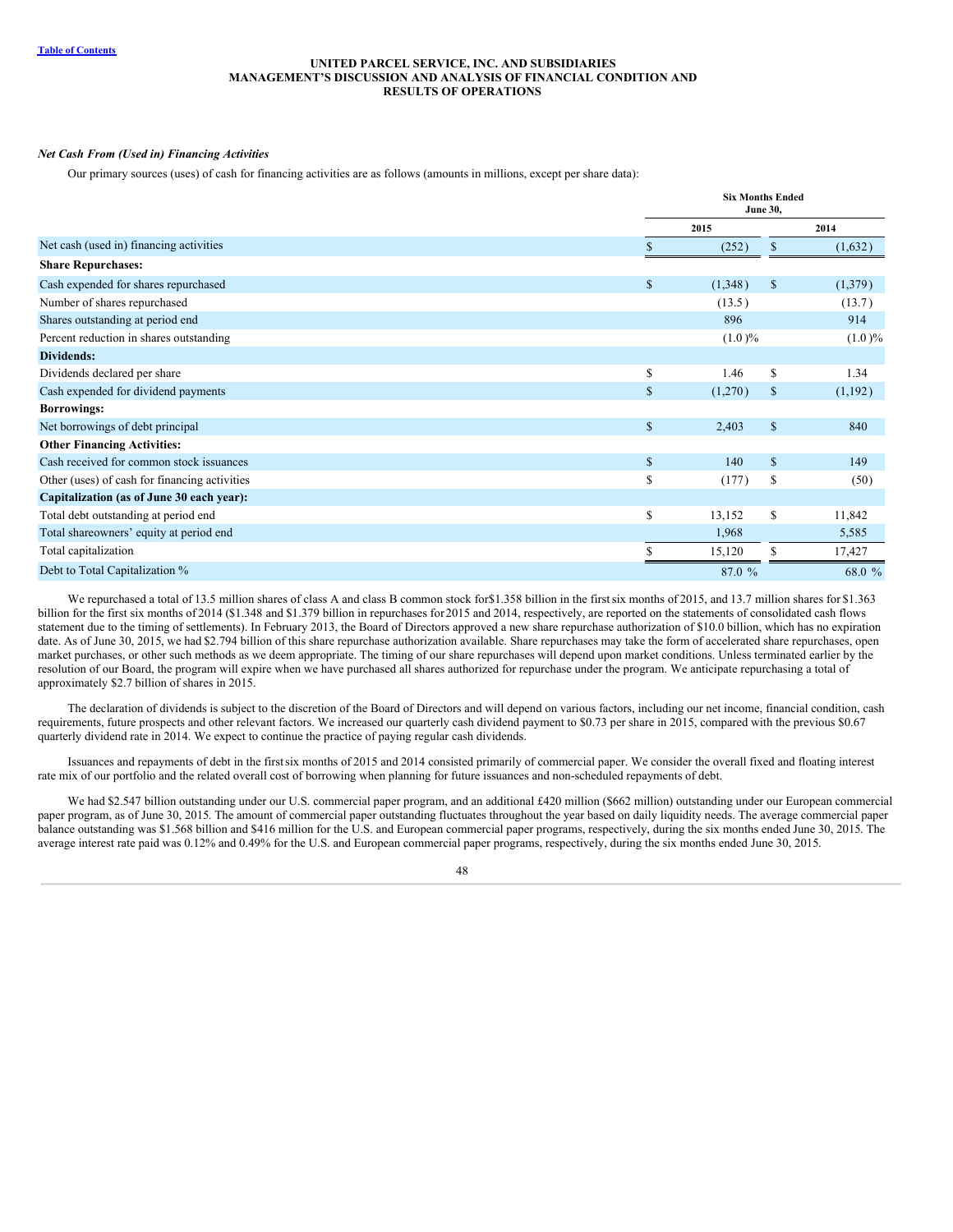The variation in cash received from common stock issuances to employees was primarily due to the level of stock option exercises during the firstix months of 2015 and 2014.

<span id="page-50-0"></span>The cash outflows in other financing activities were impacted by several factors. Cash inflows (outflows) from the premium payments and settlements of capped call options for the purchase of UPS class B shares were (\$46) and \$102 million during the first six months of 2015 and 2014, respectively. Cash outflows related to the repurchase of shares to satisfy tax withholding obligations on vested employee stock awards was \$175 and \$154 million during the first six months of 2015 and 2014, respectively.

#### **Sources of Credit**

See note 8 to the unaudited consolidated financial statements for a discussion of our available credit and the financial covenants that we are subject to as part of our credit agreements.

Our Moody's and Standard & Poor's short-term credit ratings are P-1 and A-1, respectively. Our Moody's and Standard & Poor's long-term credit ratings are Aa3 and A+, respectively. We currently have a stable outlook from Standard & Poor's and a negative outlook from Moody's.

Except as described in this quarterly report, the nature and amounts of our payment obligations under our debt, capital and operating lease agreements, purchase commitments, and other liabilities as of June 30, 2015 have not materially changed from those described in our Annual Report on Form 10-K for the year endedDecember 31, 2014.

We believe that funds from operations and borrowing programs will provide adequate sources of liquidity and capital resources to meet our expected long-term needs for the operation of our business, including anticipated capital expenditures, for the foreseeable future.

### **Guarantees and Other Off-Balance Sheet Arrangements**

<span id="page-50-1"></span>We do not have guarantees or other off-balance sheet financing arrangements, including variable interest entities, which we believe could have a material impact on our financial condition or liquidity.

#### **Contingencies**

<span id="page-50-2"></span>See note 9 to the unaudited consolidated financial statements for a discussion of judicial proceedings and other matters arising from the conduct of our business activities, and note 14 for a discussion of income tax related matters.

#### **Contractual Commitments**

On July 31, 2015, we announced that we have entered into a definitive purchase agreement to acquire Coyote Logistics Holdings, LLC, a technology-driven, non-asset based truckload freight brokerage company for \$1.8 billion. The closing, which is subject to customary conditions and regulatory approvals, is expected to take place in the third quarter of 2015. The transaction will be financed with available cash resources and through existing and new debt arrangements.

### <span id="page-50-3"></span>**Collective Bargaining Agreements**

*Status of Collective Bargaining Agreements*

See note 6 to the unaudited consolidated financial statements for a discussion of the status of our collective bargaining agreements.

#### *Multiemployer Benefit Plans*

See note 6 to the unaudited consolidated financial statements for a discussion of our participation in multiemployer benefit plans.

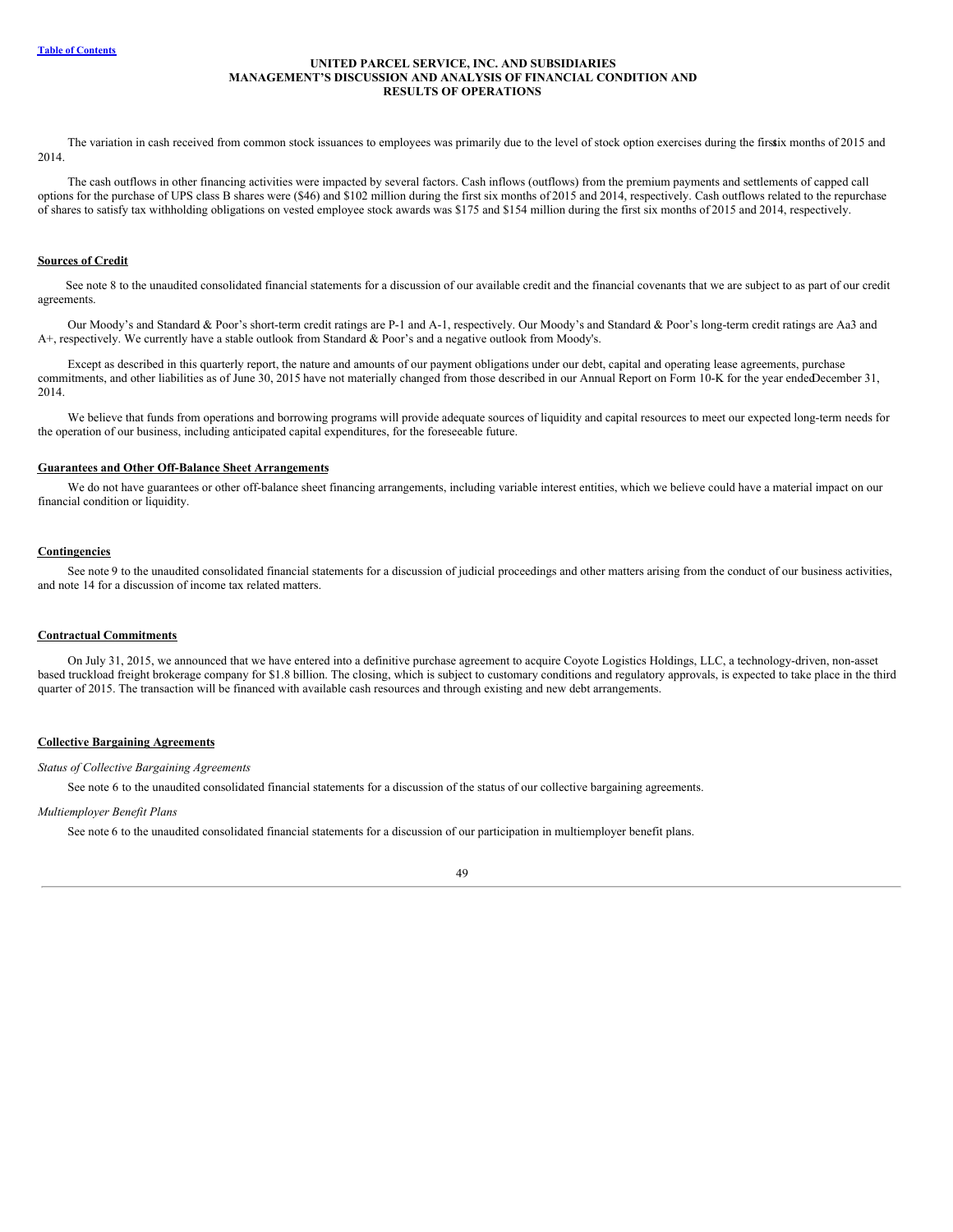# <span id="page-51-0"></span>**Recent Accounting Pronouncements**

*Adoption of New Accounting Standards*

See note 2 to the unaudited consolidated financial statements for a discussion of recently adopted accounting standards.

*Accounting Standards Issued But Not Yet Ef ective*

See note 2 to the unaudited consolidated financial statements for a discussion of accounting standards issued, but not yet effective.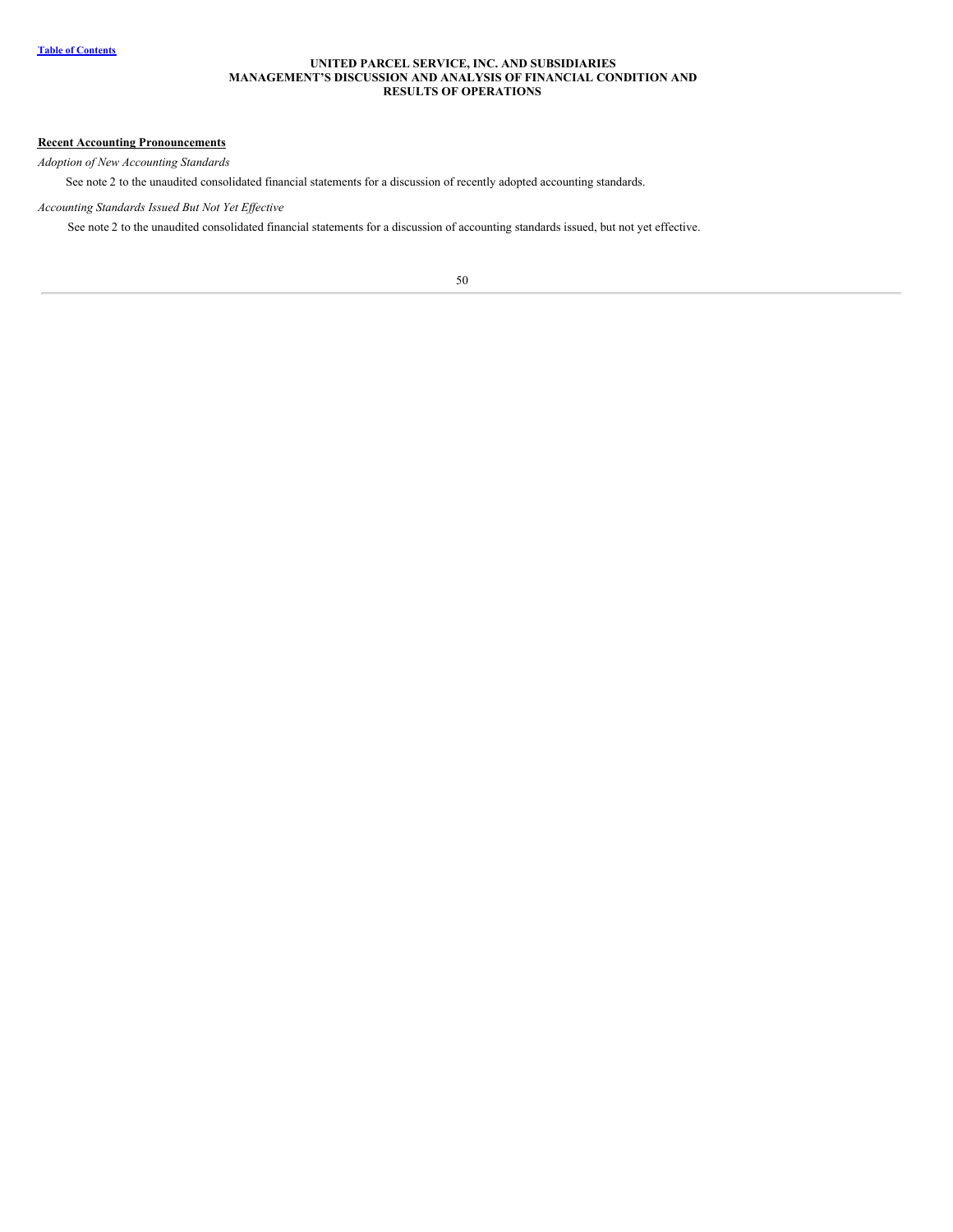#### <span id="page-52-0"></span>**Item 3.** *Quantitative and Qualitative Disclosures About Market Risk*

We are exposed to market risk from changes in foreign currency exchange rates, interest rates, equity prices, and certain commodity prices. This market risk arises in the normal course of business, as we do not engage in speculative trading activities. In order to manage the risk arising from these exposures, we utilize a variety of foreign exchange, interest rate, investment and commodity forward contracts, options and swaps.

The total fair value asset (liability) of our derivative financial instruments is summarized in the following table (in millions):

|                                            | <b>June 30,</b><br>2015 | December 31,<br>2014 |  |  |  |
|--------------------------------------------|-------------------------|----------------------|--|--|--|
| <b>Currency Derivatives</b>                | 515                     | 401                  |  |  |  |
| <b>Interest Rate Derivatives</b>           | 232                     | 243                  |  |  |  |
| <b>Investment Market Price Derivatives</b> | (9)                     |                      |  |  |  |
|                                            | 738                     | 644                  |  |  |  |

Our market risks, hedging strategies and financial instrument positions atJune 30, 2015 have not materially changed from those disclosed in our Annual Report on Form 10-K for the year ended December 31, 2014. In 2015, we entered into several foreign currency forwards on the Euro, British Pound Sterling, Indian Rupee and Mexican Peso, as well as terminated forwards that expired during the first six months of 2015. We terminated currency option positions on the Euro, British Pound Sterling and Canadian Dollar that expired during the first six months of 2015. During the second quarter, we terminated our British Pound Sterling cross-currency interest rate swaps that would have matured in 2031 and 2050 and entered into new foreign currency forwards to manage the underlying currency volatility on our foreign currency denominated debt obligations. We also entered into new forwards to manage the market value fluctuations of certain investments in marketable securities. The remaining fair value changes between December 31, 2014 and June 30, 2015 in the preceding table are primarily due to interest rate and foreign currency exchange rate changes between those dates.

The forward contracts, swaps, and options previously discussed contain an element of risk that the counterparties may be unable to meet the terms of the agreements; however, we minimize such risk exposures for these instruments by limiting the counterparties to banks and financial institutions that meet established credit guidelines, and by monitoring counterparty credit risk to prevent concentrations of credit risk with any single counterparty.

We have agreements with all of our active counterparties (covering the majority of our derivative positions) containing early termination rights and/or zero threshold bilateral collateral provisions whereby cash is required based on the net fair value of derivatives associated with those counterparties. Events such as a credit rating downgrade (depending on the ultimate rating level) could also allow us to take additional protective measures such as the early termination of trades. Under these agreements, we held cash collateral of \$753 million and were required to post \$4 million in collateral with our counterparties as ofJune 30, 2015.

We have not historically incurred, and do not expect to incur in the future, any losses as a result of counterparty default.

The information concerning market risk under the caption "Quantitative and Qualitative Disclosures about Market Risk" on pages 58-59 of our consolidated financial statements contained in our Annual Report on Form 10-K for the year ended December 31, 2014, is hereby incorporated by reference in this report.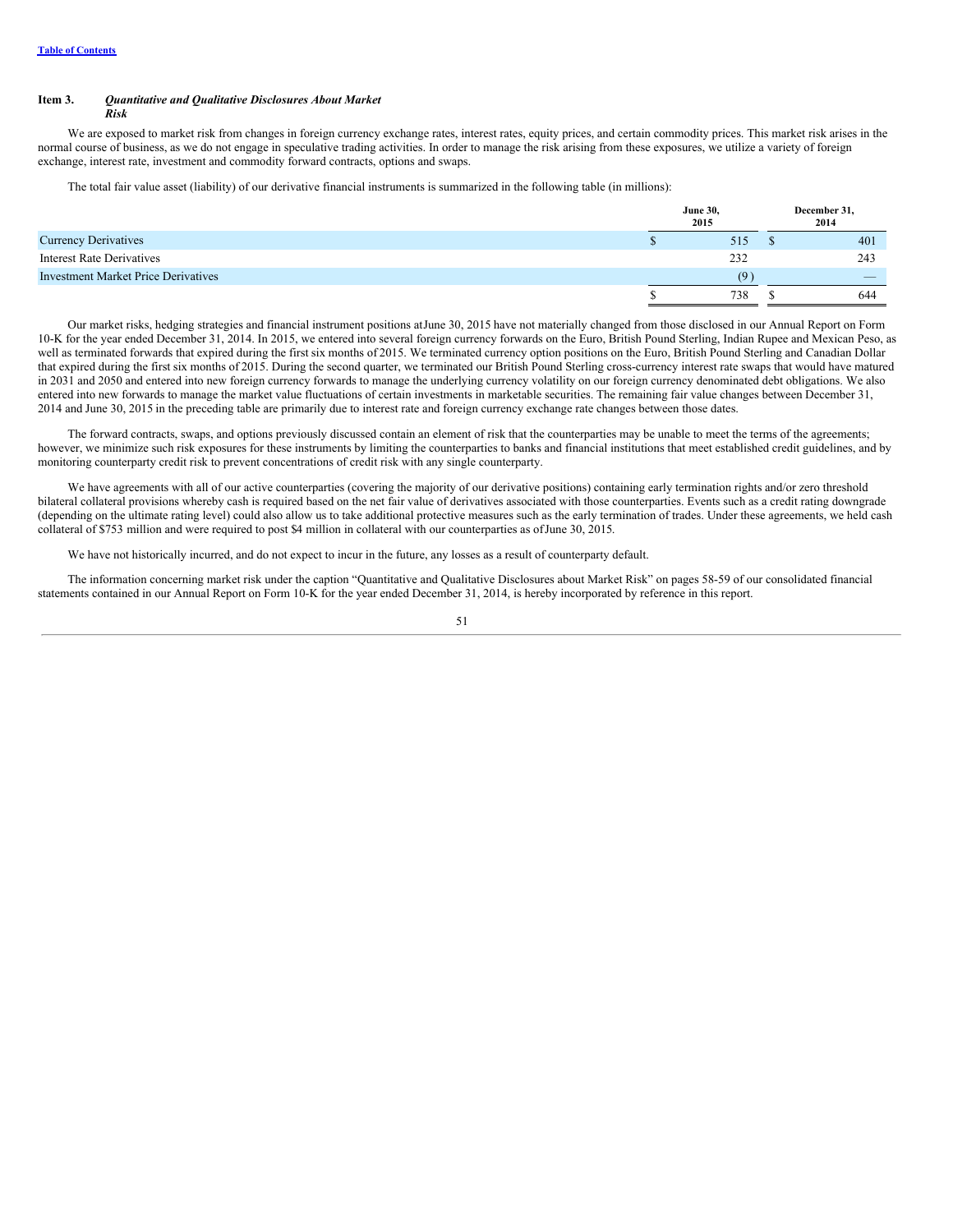### <span id="page-53-0"></span>**Item 4.** *Controls and Procedures*

#### *Evaluation of Disclosure Controls and Procedures:*

As of the end of the period covered by this report, management, including our chief executive officer and chief financial officer, evaluated the effectiveness of the design and operation of our disclosure controls and procedures (as defined in Rules 13a-15(e) and 15d-15(e) of the Securities Exchange Act of 1934 ("Exchange Act")). Based upon that evaluation, our chief executive officer and chief financial officer concluded that the disclosure controls and procedures were effective to ensure that information required to be disclosed in reports we file or submit under the Exchange Act is (1) recorded, processed, summarized and reported within the time periods specified in Securities and Exchange Commission rules and forms; and (2) accumulated and communicated to our management to allow their timely decisions regarding required disclosure.

### *Changes in Internal Control over Financial Reporting:*

There were no changes in the Company's internal controls over financial reporting during the quarter endedJune 30, 2015 that have materially affected, or are reasonably likely to materially affect, the Company's internal control over financial reporting.

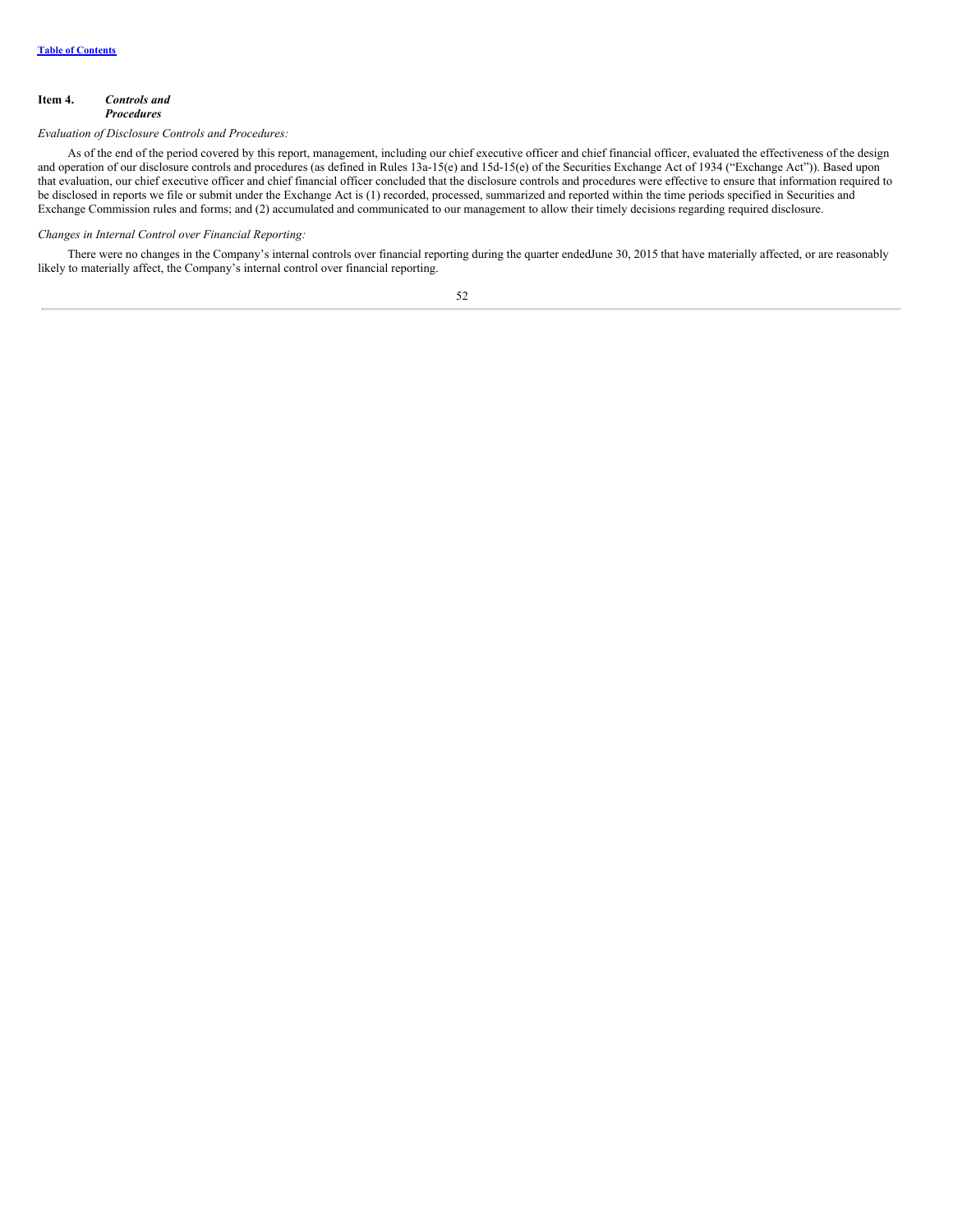# **PART II. OTHER INFORMATION**

# <span id="page-54-0"></span>**Item 1.** *Legal*

*Proceedings*

<span id="page-54-1"></span>For a discussion of legal proceedings affecting us and our subsidiaries, please see note 9 to the unaudited consolidated financial statements included in this report.

# **Item 1A.** *Risk*

# *Factors*

There have been no material changes to the risk factors described in Part 1, Item 1A in our Annual Report on Form 10-K for the year endedDecember 31, 2014.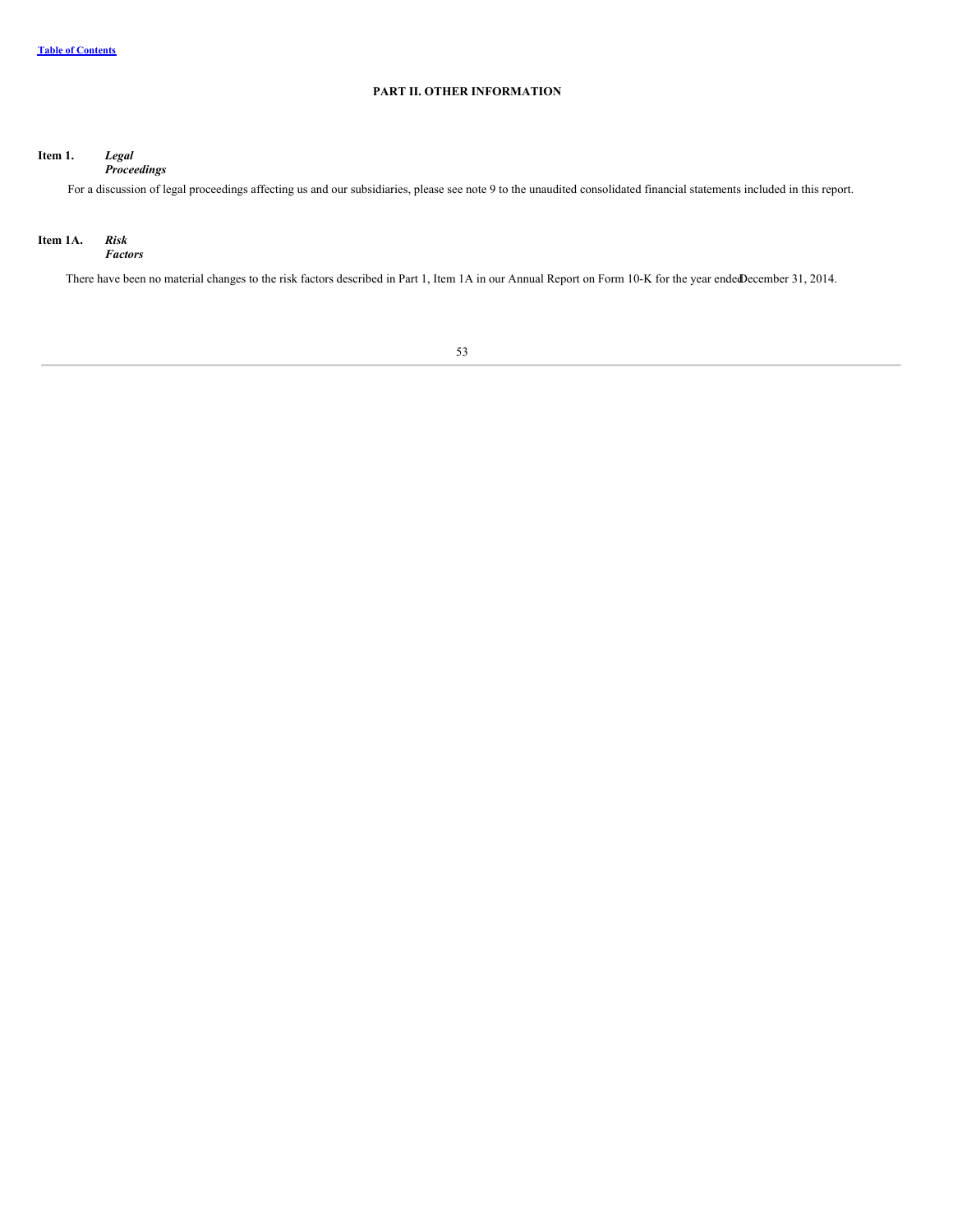# <span id="page-55-0"></span>**Item 2.** *Unregistered Sales of Equity Securities and Use of*

*Proceeds*

 $\mathcal{L}=\mathcal{L}^{\mathcal{L}}$  , where  $\mathcal{L}^{\mathcal{L}}$ 

(c) A summary of our repurchases of our class A and class B common stock during thesecond quarter of 2015 is as follows (in millions, except per share amounts):

|                                 | <b>Total Number</b><br>of Shares<br>Purchased(1) | Average<br><b>Price Paid</b><br>Per Share | <b>Total Number</b><br>of Shares Purchased<br>as Part of Publicly<br><b>Announced Program</b> | <b>Approximate Dollar</b><br>Value of Shares that<br>May Yet be Purchased<br><b>Under the Program</b> |       |  |
|---------------------------------|--------------------------------------------------|-------------------------------------------|-----------------------------------------------------------------------------------------------|-------------------------------------------------------------------------------------------------------|-------|--|
| April 1 – April 30, 2015        | 4.5                                              | 99.83                                     | 4.3                                                                                           |                                                                                                       | 3,039 |  |
| May $1 -$ May 31, 2015          | 0.9                                              | 101.17                                    | 0.8                                                                                           |                                                                                                       | 2,955 |  |
| June $1 -$ June 30, 2015        | 1.6                                              | 100.14                                    | 1.6                                                                                           |                                                                                                       | 2,794 |  |
| Total April $1 -$ June 30, 2015 | 7.0                                              | 100.07                                    | 6.7                                                                                           |                                                                                                       |       |  |
|                                 |                                                  |                                           |                                                                                               |                                                                                                       |       |  |

(1) Includes shares repurchased through our publicly announced share repurchase program and shares tendered to pay the exercise price and tax withholding on employee stock options.

In February 2013, the Board of Directors approved a new share repurchase authorization of \$10.0 billion, which has no expiration date. Share repurchases may take the form of accelerated share repurchases, open market purchases, or other such methods as we deem appropriate. The timing of our share repurchases will depend upon market conditions. Unless terminated earlier by the resolution of our Board, the program will expire when we have purchased all shares authorized for repurchase under the program. We anticipate repurchasing a total of approximately \$2.7 billion of shares in 2015.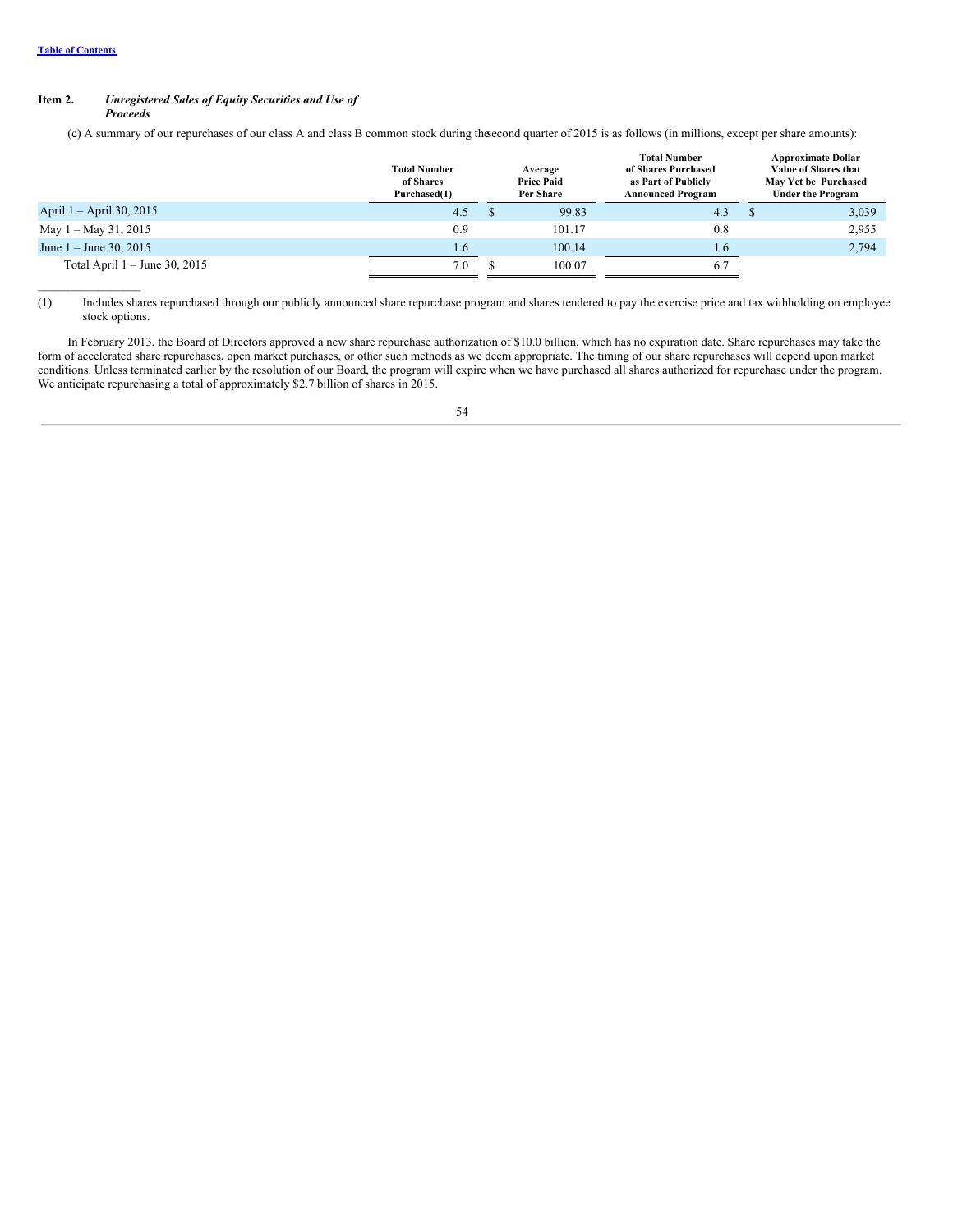#### <span id="page-56-0"></span>**Item 6.** *Exhibits*

These exhibits are either incorporated by reference into this report or filed with this report as indicated below.

Index to Exhibits:

| $3.1 -$ | Form of Restated Certificate of Incorporation of United Parcel Service, Inc. (incorporated by reference to Exhibit 3.2 to Form 8-K filed on May 12, |
|---------|-----------------------------------------------------------------------------------------------------------------------------------------------------|
|         | 2010).                                                                                                                                              |

- 3.2 Amended and Restated Bylaws of United Parcel Service, Inc. as of February 14, 2013 (incorporated by reference to Exhibit 3.1 to Form 8-K, filed on February 19, 2013).
- 10.1 Credit Agreement (364-Day Facility) dated March 27, 2015 among United Parcel Service, Inc., the initial lenders named therein, J.P. Morgan Securities LLC, Citigroup Global Markets, Inc., Barclays Bank PLC, BNP Paribas Securities Corp. and SG Americas Securities, LLC as joint lead arrangers and joint bookrunners, Barclays Bank PLC, BNP Paribas and Société Générale as co-documentation agents, Citibank, N.A. as syndication agent, and JPMorgan Chase Bank, N.A. as administrative agent (incorporated by reference to Exhibit 10.1 to Form 10-Q for the quarter ending March 31, 2015).
- 10.2 Credit Agreement (5 Year Facility) dated March 27, 2015 among United Parcel Service, Inc., the initial lenders named therein, J.P. Morgan Securities LLC, Citigroup Global Markets, Inc., Barclays Bank PLC, BNP Paribas Securities Corp. and SG Americas Securities, LLC as joint lead arrangers and joint bookrunners, Barclays Bank PLC, BNP Paribas and Société Générale as co-documentation agents, Citibank, N.A. as syndication agent, and JPMorgan Chase Bank, N.A. as administrative agent (incorporated by reference to Exhibit 10.2 to Form 10-Q for the quarter ending March 31, 2015).
- 11 Statement regarding Computation of per Share Earnings (incorporated by reference to Note 12 to "Item 1. Financial Statements" of this quarterly report on Form 10-Q).
- †12 Computation of Ratio of Earnings to Fixed Charges.
- †31.1 Certification of the Chief Executive Officer Pursuant to Rule 13a-14(a), as adopted pursuant to Section 302 of the Sarbanes-Oxley Act of 2002.
- †31.2 Certification of the Chief Financial Officer Pursuant to Rule 13a-14(a), as adopted pursuant to Section 302 of the Sarbanes-Oxley Act of 2002.
- †32.1 Certification of the Chief Executive Officer Pursuant to 18 U.S.C. Section 1350, as Adopted Pursuant to Section 906 of the Sarbanes-Oxley Act of 2002.
- †32.2 Certification of the Chief Financial Officer Pursuant to 18 U.S.C. Section 1350, as Adopted Pursuant to Section 906 of the Sarbanes-Oxley Act of 2002.

#### ††101 — The following financial information from the Quarterly Report on Form 10-Q for the quarter ended June 30, 2015, formatted in XBRL (Extensible Business Reporting Language): (i) the Consolidated Balance Sheets, (ii) the Statements of Consolidated Income, (iii) the Statements of Consolidated Comprehensive Income, (iv) the Statements of Consolidated Cash Flows, and (v) the Notes to the Consolidated Financial Statements.

 $\overline{\phantom{a}}$  , where  $\overline{\phantom{a}}$ † Filed herewith.

†† Filed electronically herewith.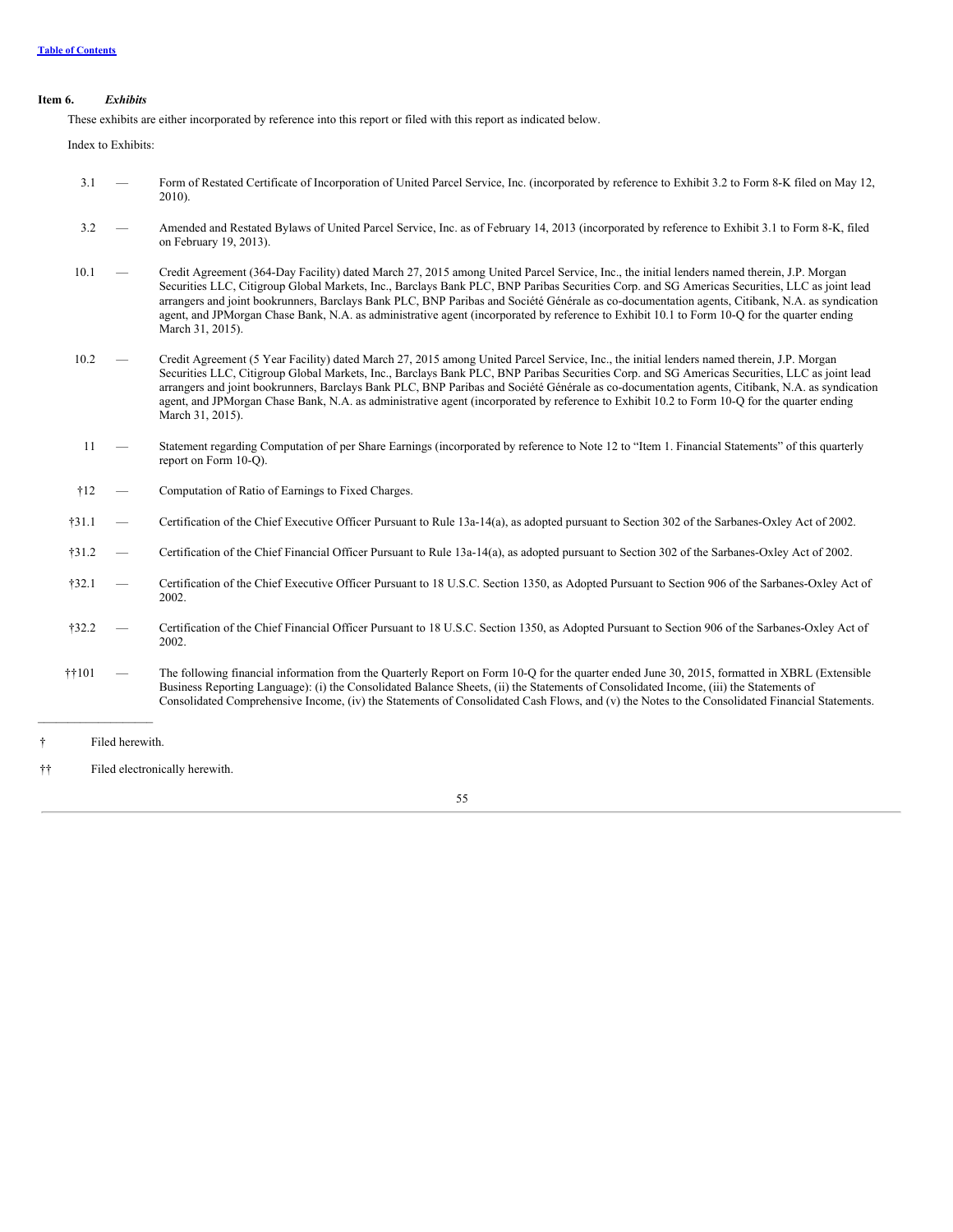# **SIGNATURES**

Pursuant to the requirements of the Securities Exchange Act of 1934, the registrant has duly caused this report to be signed on its behalf by the undersigned thereunto duly authorized.

> UNITED PARCEL SERVICE, INC. (Registrant)

Date: August 7, 2015 By: /S/ RICHARD N. PERETZ

**Richard N. Peretz**

**Senior Vice President, Chief Financial Officer and Treasurer (Duly Authorized Officer and Principal Accounting Officer)**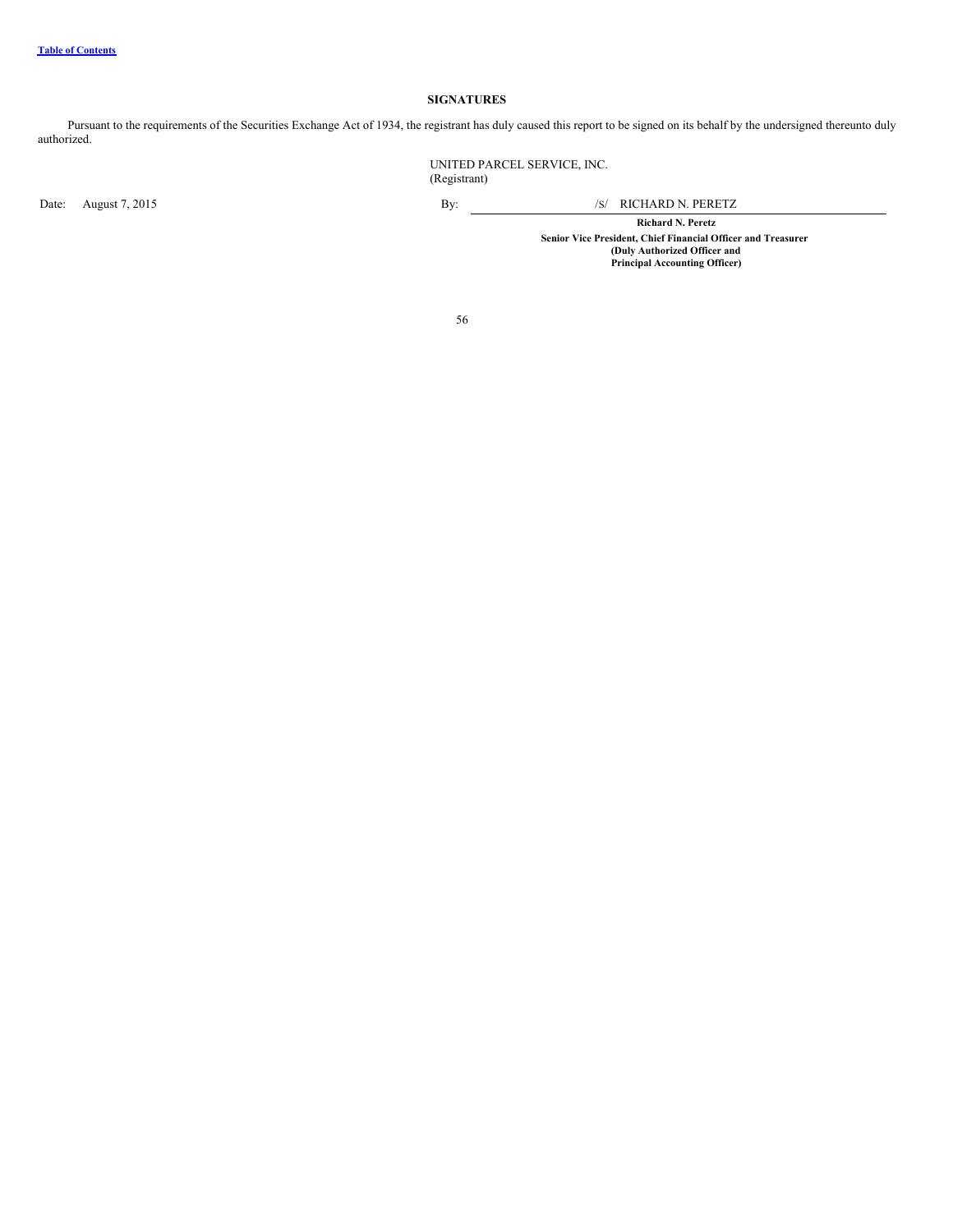#### **United Parcel Service, Inc. and Subsidiaries Ratio of Earnings to Fixed Charges (dollar amounts in millions)**

|                                        | <b>Six Months Ended</b><br><b>June 30,</b> |       |      | Year Ended December 31, |               |            |  |        |    |            |  |       |  |  |  |
|----------------------------------------|--------------------------------------------|-------|------|-------------------------|---------------|------------|--|--------|----|------------|--|-------|--|--|--|
|                                        | 2015                                       |       | 2014 |                         |               | 2013       |  | 2012   |    | 2011       |  | 2010  |  |  |  |
| Earnings:                              |                                            |       |      |                         |               |            |  |        |    |            |  |       |  |  |  |
| Income before income taxes             | \$                                         | 3,468 | \$   | 4,637                   | \$            | $6,674$ \$ |  | 974    | \$ | 5,776 \$   |  | 5,290 |  |  |  |
| Add: Interest expense                  |                                            | 173   |      | 353                     |               | 380        |  | 393    |    | 348        |  | 354   |  |  |  |
| Add: Interest factor in rental expense |                                            | 99    |      | 225                     |               | 192        |  | 206    |    | 210        |  | 205   |  |  |  |
| Total earnings                         |                                            | 3,740 | \$.  | 5,215 \$                |               | $7,246$ \$ |  | 1,573  | S  | $6,334$ \$ |  | 5,849 |  |  |  |
| Fixed charges:                         |                                            |       |      |                         |               |            |  |        |    |            |  |       |  |  |  |
| Interest expense                       | \$                                         | 173   | \$   | 353                     | <sup>\$</sup> | 380 \$     |  | 393S   |    | 348 \$     |  | 354   |  |  |  |
| Interest capitalized                   |                                            | 6     |      | 11                      |               | 14         |  | 18     |    | 17         |  | 18    |  |  |  |
| Interest factor in rental expense      |                                            | 99    |      | 225                     |               | 192        |  | 206    |    | 210        |  | 205   |  |  |  |
| Total fixed charges                    |                                            | 278   | S    | 589                     | <sup>\$</sup> | 586 \$     |  | 617 \$ |    | 575 \$     |  | 577   |  |  |  |
| Ratio of earnings to fixed charges     |                                            | 13.5  |      | 8.9                     |               | 12.4       |  | 2.5    |    | 11.0       |  | 10.1  |  |  |  |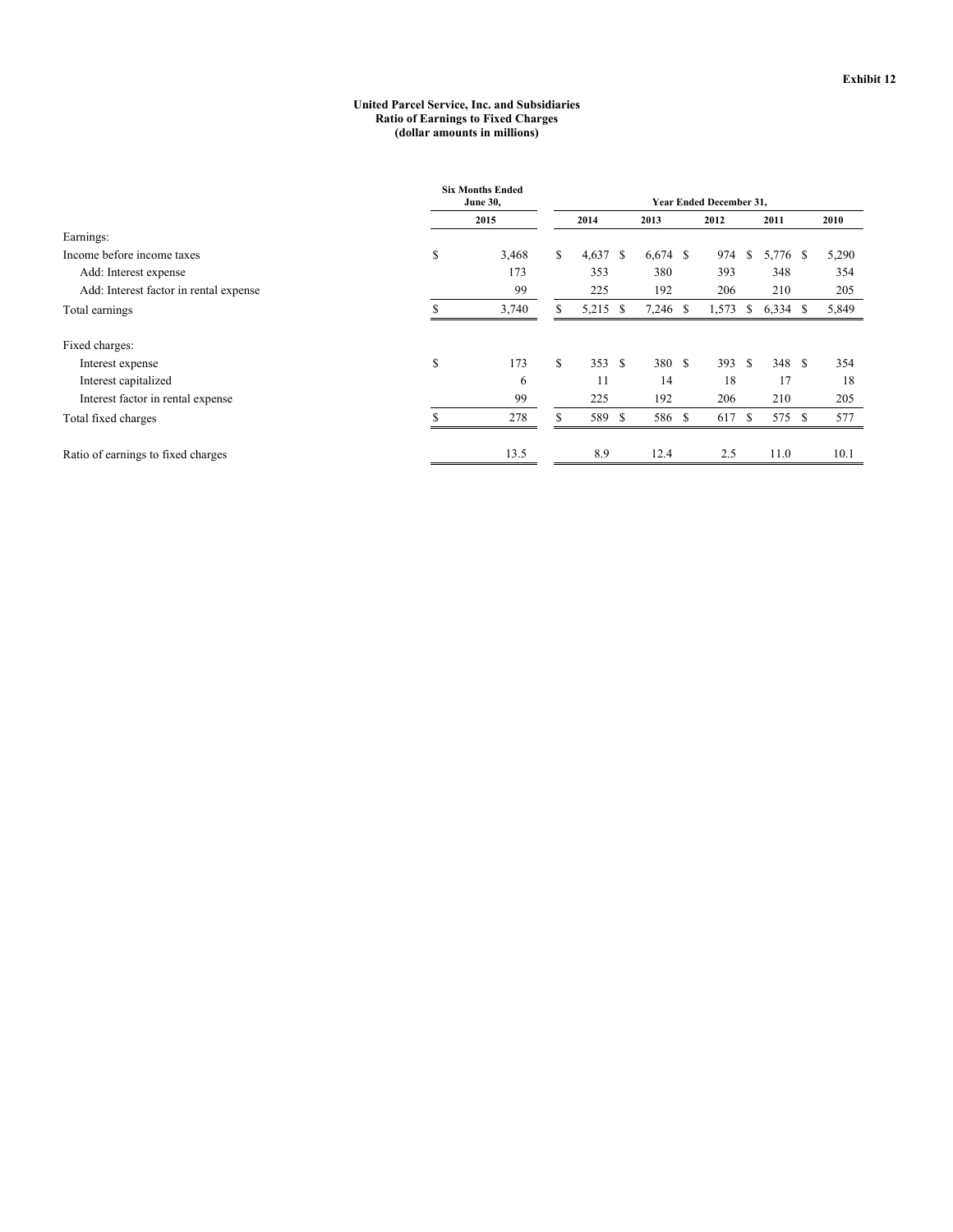# **CERTIFICATE OF CHIEF EXECUTIVE OFFICER**

#### I, David P. Abney, certify that:

- 1. I have reviewed this quarterly report on Form 10-Q of United Parcel Service, Inc.;
- 2. Based on my knowledge, this report does not contain any untrue statement of a material fact or omit to state a material fact necessary to make the statements made, in light of the circumstances under which such statements were made, not misleading with respect to the period covered by this report;
- 3. Based on my knowledge, the financial statements, and other financial information included in this report, fairly present in all material respects the financial condition, results of operations and cash flows of the registrant as of, and for, the periods presented in this report;
- 4. The registrant's other certifying officer and I are responsible for establishing and maintaining disclosure controls and procedures (as defined in Exchange Act Rules 13a-15(e) and 15d-15(e)) and internal control over financial reporting (as defined in Exchange Act Rules 13a-15(f) and 15d-15(f)) for the registrant and have:
	- a. designed such disclosure controls and procedures, or caused such disclosure controls and procedures to be designed under our supervision, to ensure that material information relating to the registrant, including its consolidated subsidiaries, is made known to us by others within those entities, particularly during the period in which this report is being prepared;
	- b. designed such internal control over financial reporting, or caused such internal control over financial reporting to be designed under our supervision, to provide reasonable assurance regarding the reliability of financial reporting and the preparation of financial statements for external purposes in accordance with generally accepted accounting principles;
	- c. evaluated the effectiveness of the registrant's disclosure controls and procedures and presented in this report our conclusions about the effectiveness of disclosure controls and procedures, as of the end of the period covered by this report based on such evaluation; and
	- d. disclosed in this report any change in the registrant's internal control over financial reporting that occurred during the registrant's most recent fiscal quarter that has materially affected, or is reasonably likely to materially affect, the registrant's internal control over financial reporting; and
- 5. The registrant's other certifying officer and I have disclosed, based on our most recent evaluation of internal control over financial reporting, to the registrant's auditors and the audit committee of the registrant's board of directors (or persons performing the equivalent functions):
	- a. all significant deficiencies and material weaknesses in the design or operation of internal control over financial reporting which are reasonably likely to adversely affect the registrant's ability to record, process, summarize and report financial information; and
	- b. any fraud, whether or not material, that involves management or other employees who have a significant role in the registrant's internal control over financial reporting.

/S/ DAVID P. ABNEY

**David P. Abney Chief Executive Officer**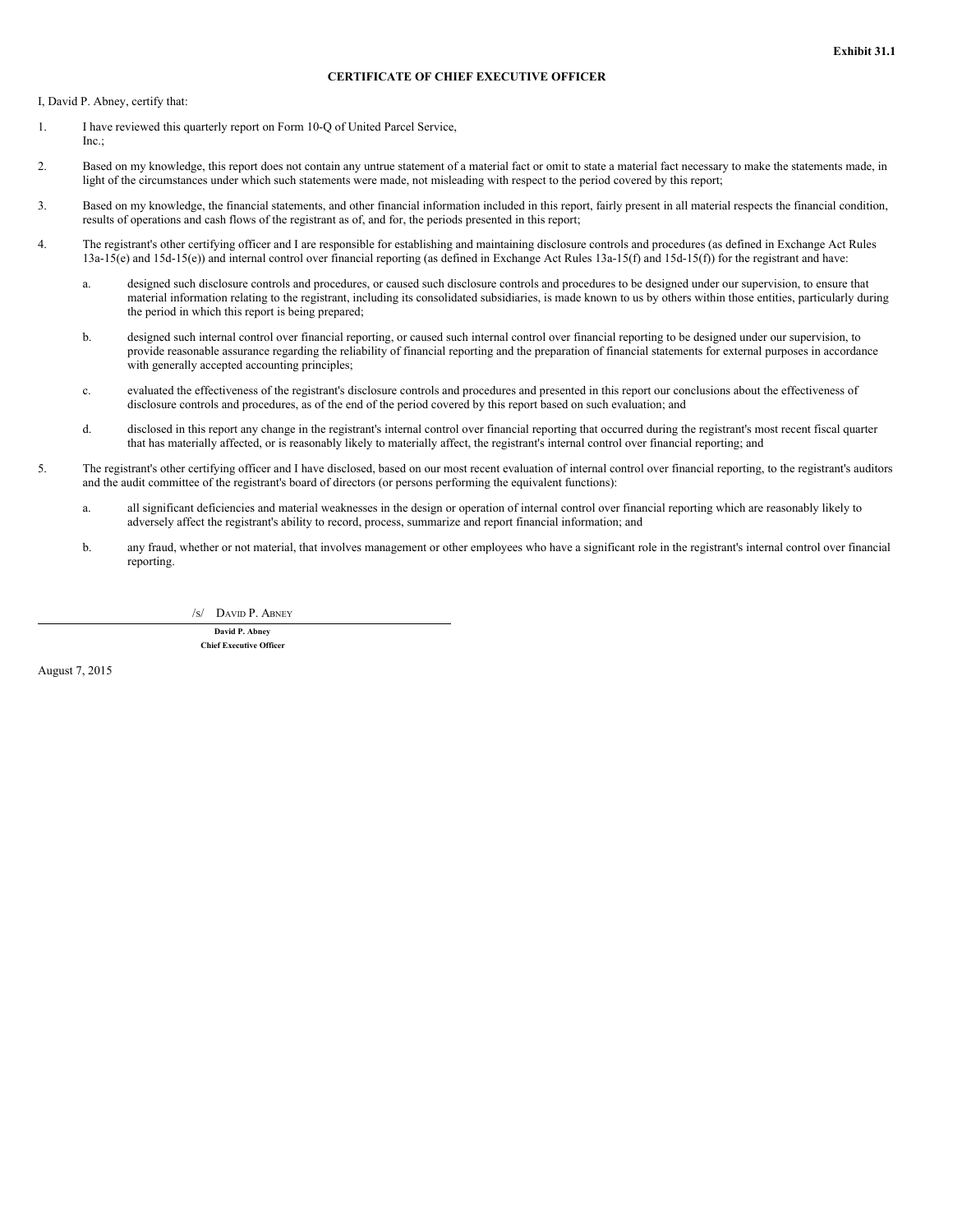# **CERTIFICATE OF CHIEF FINANCIAL OFFICER**

I, Richard N. Peretz, certify that:

- 1. I have reviewed this quarterly report on Form 10-Q of United Parcel Service, Inc.;
- 2. Based on my knowledge, this report does not contain any untrue statement of a material fact or omit to state a material fact necessary to make the statements made, in light of the circumstances under which such statements were made, not misleading with respect to the period covered by this report;
- 3. Based on my knowledge, the financial statements, and other financial information included in this report, fairly present in all material respects the financial condition, results of operations and cash flows of the registrant as of, and for, the periods presented in this report;
- 4. The registrant's other certifying officer and I are responsible for establishing and maintaining disclosure controls and procedures (as defined in Exchange Act Rules 13a-15(e) and 15d-15(e)) and internal control over financial reporting (as defined in Exchange Act Rules 13a-15(f) and 15d-15(f)) for the registrant and have:
	- a. designed such disclosure controls and procedures, or caused such disclosure controls and procedures to be designed under our supervision, to ensure that material information relating to the registrant, including its consolidated subsidiaries, is made known to us by others within those entities, particularly during the period in which this report is being prepared;
	- b. designed such internal control over financial reporting, or caused such internal control over financial reporting to be designed under our supervision, to provide reasonable assurance regarding the reliability of financial reporting and the preparation of financial statements for external purposes in accordance with generally accepted accounting principles;
	- c. evaluated the effectiveness of the registrant's disclosure controls and procedures and presented in this report our conclusions about the effectiveness of disclosure controls and procedures, as of the end of the period covered by this report based on such evaluation; and
	- d. disclosed in this report any change in the registrant's internal control over financial reporting that occurred during the registrant's most recent fiscal quarter that has materially affected, or is reasonably likely to materially affect, the registrant's internal control over financial reporting; and
- 5. The registrant's other certifying officer and I have disclosed, based on our most recent evaluation of internal control over financial reporting, to the registrant's auditors and the audit committee of the registrant's board of directors (or persons performing the equivalent functions):
	- a. all significant deficiencies and material weaknesses in the design or operation of internal control over financial reporting which are reasonably likely to adversely affect the registrant's ability to record, process, summarize and report financial information; and
	- b. any fraud, whether or not material, that involves management or other employees who have a significant role in the registrant's internal control over financial reporting.

/S/ RICHARD N. PERETZ

**Richard N. Peretz**

**Senior Vice President, Chief Financial Officer and Treasurer**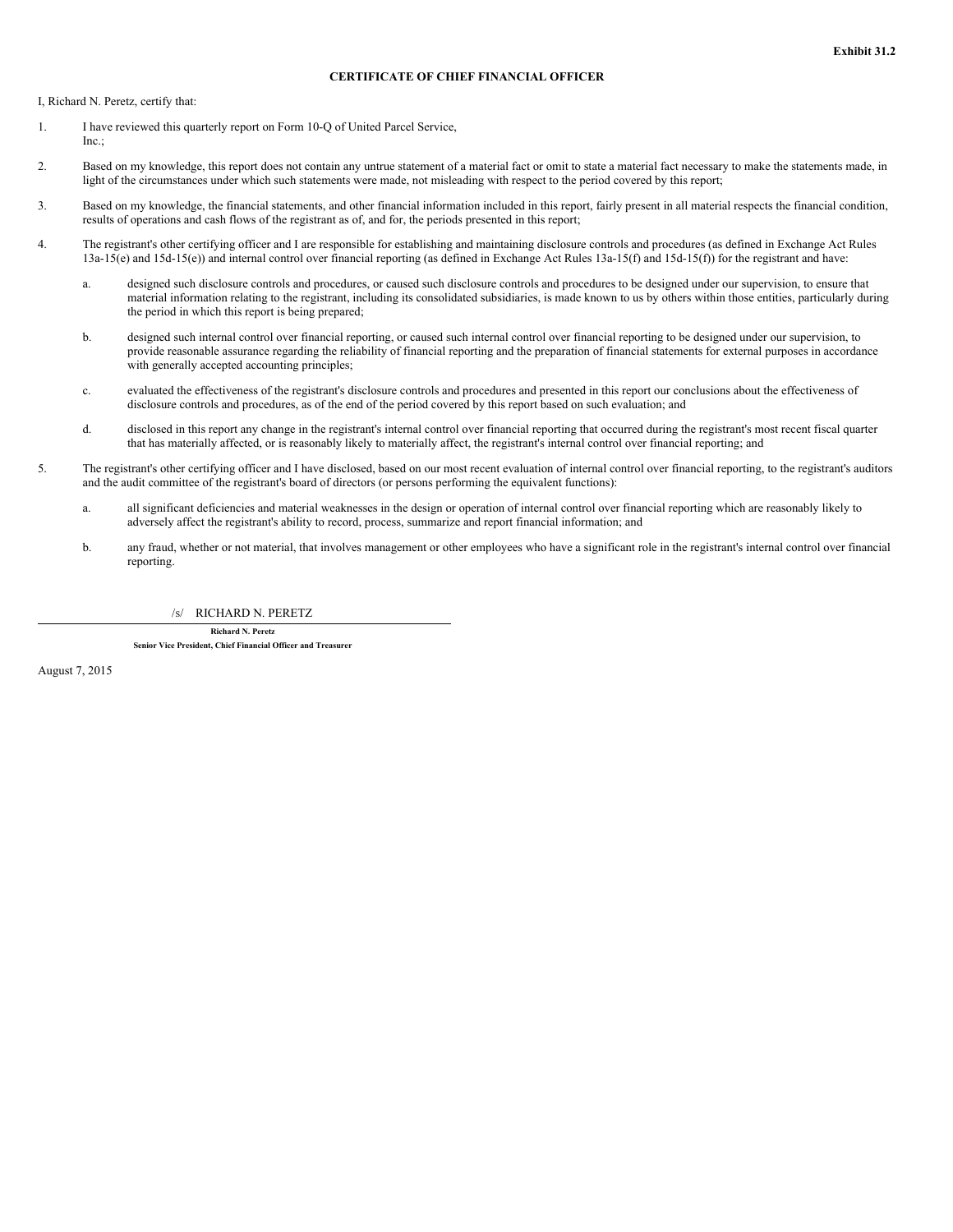### **CERTIFICATION PURSUANT TO 18 U.S.C. SECTION 1350, AS ADOPTED PURSUANT TO SECTION 906 OF THE SARBANES-OXLEY ACT OF 2002**

Pursuant to Section 906 of the Sarbanes-Oxley Act of 2002 and in connection with the Quarterly Report on Form 10-Q of United Parcel Service, Inc. (the "Corporation") for the period ended June 30, 2015, as filed with the Securities and Exchange Commission on the date hereof (the "Report"), the undersigned, the Chief Executive Officer of the Corporation, certifies that:

- (1) The Report fully complies with the requirements of Section 13(a) or 15(d) of the Securities Exchange Act of 1934; and
- (2) The information contained in the Report fairly presents, in all material respects, the financial condition and results of operations of the Corporation.

/S/ DAVID P. ABNEY

**David P. Abney Chief Executive Officer**